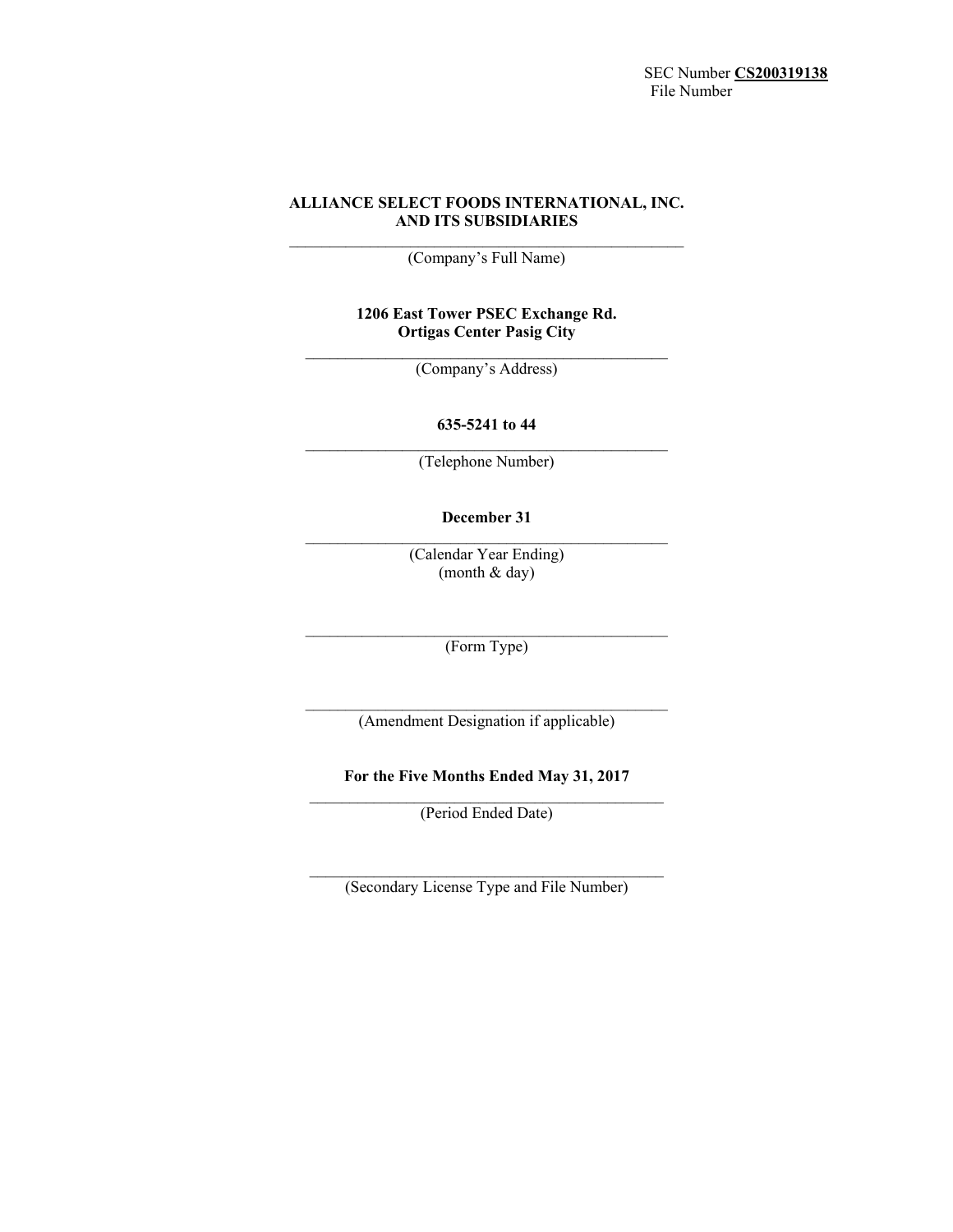# **ALLIANCE SELECT FOODS INTERNATIONAL, INC. AND SUBSIDIARIES**

# **(A Subsidiary of Strongoak Inc.)**

# **CONSOLIDATED STATEMENTS OF FINANCIAL POSITION (With Comparative Figures for 2016)**

|                                                     | Note | May 31, 2017<br>(Unaudited) | December 31,<br>2016 (Audited) |
|-----------------------------------------------------|------|-----------------------------|--------------------------------|
| <b>ASSETS</b>                                       |      |                             |                                |
| <b>Current Assets</b>                               |      |                             |                                |
| Cash and cash equivalents                           | 7    | \$2,870,281                 | \$7,396,343                    |
| Trade and other receivables                         | 8    | 8,165,861                   | 6,724,908                      |
| Inventories                                         | 9    | 10,481,020                  | 7,953,765                      |
| Other current assets                                | 10   | 3,715,555                   | 1,530,195                      |
| <b>Total Current Assets</b>                         |      | 25,232,717                  | 23,605,211                     |
| <b>Noncurrent Assets</b>                            |      |                             |                                |
| Property, plant and equipment                       | 11   | 17,004,902                  | 17,007,323                     |
| Deferred tax assets                                 | 26   | 8,236,281                   | 8,273,039                      |
| Goodwill                                            | 5    | 9,502,585                   | 9,502,585                      |
| Other noncurrent assets                             | 12   | 1,512,126                   | 1,473,129                      |
| <b>Total Noncurrent Assets</b>                      |      | 36,255,894                  | 36,256,076                     |
|                                                     |      | \$61,488,611                | \$59,861,287                   |
| <b>LIABILITIES AND EQUITY</b>                       |      |                             |                                |
| <b>Current Liabilities</b>                          |      |                             |                                |
| Trade and other payables                            | 13   | \$8,536,303                 | \$6,070,258                    |
| Loans payable                                       | 14   | 19,496,558                  | 20,830,183                     |
| Due to a related party                              | 15   | 137,009                     | 136,112                        |
| Income tax payable                                  |      | 186,198                     | 91,571                         |
| <b>Total Current Liabilities</b>                    |      | 28,356,068                  | 27,128,124                     |
| <b>Noncurrent Liabilities</b>                       |      |                             |                                |
| Loans payable - net of current portion              | 14   | 131,025                     | 54,446                         |
| Net retirement benefit obligation                   | 16   | 168,642                     | 184,914                        |
| Deferred tax liabilities                            | 26   | 289,182                     | 289,201                        |
| Refundable lease deposits                           |      | 106,787                     | 92,395                         |
| <b>Total Noncurrent Liabilities</b>                 |      | 695,636                     | 620,956                        |
| <b>Total Liabilities</b>                            |      | 29,051,704                  | 27,749,080                     |
| <b>Equity</b>                                       |      |                             |                                |
| Capital stock                                       | 17   | 53,646,778                  | 53,646,778                     |
| Additional paid-in capital                          |      | 6,662,001                   | 6,662,001                      |
| Other comprehensive income                          |      | 948,798                     | 948,999                        |
| Deficit                                             |      | (26, 408, 839)              | (26, 669, 068)                 |
|                                                     |      | 34,848,738                  | 34,588,710                     |
| Treasury shares                                     | 17   | (5, 774)                    | (5, 774)                       |
| Equity attributable to equity holders of the Parent |      |                             |                                |
| Company                                             |      | 34,842,964                  | 34,582,936                     |
| Non-controlling interests                           |      | (2,406,057)                 | (2,470,729)                    |
| <b>Total Equity</b>                                 |      | 32,436,907                  | 32,112,207                     |
|                                                     |      | \$61,488,611                | \$59,861,287                   |

*See accompanying Notes to Consolidated Financial Statements.*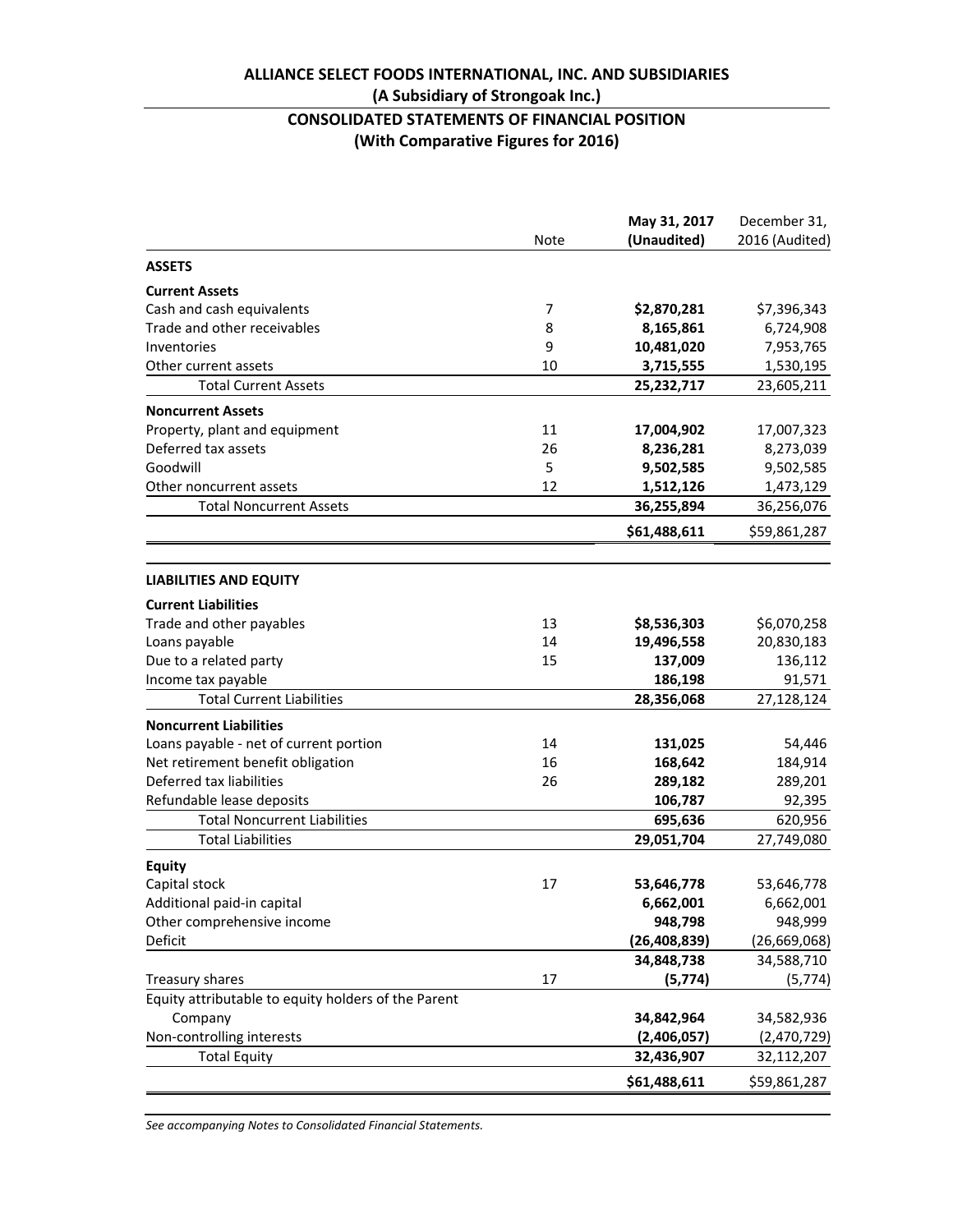# **ALLIANCE SELECT FOODS INTERNATIONAL, INC. AND SUBSIDIARIES (A Subsidiary of Strongoak Inc.)**

# **CONSOLIDATED STATEMENTS OF COMPREHENSIVE INCOME FOR THE FIVE MONTHS ENDED MAY 31, 2017 (With Comparative Figures for 2016)**

|                                                                |             |                | For the Five Months Ended |  |
|----------------------------------------------------------------|-------------|----------------|---------------------------|--|
|                                                                |             | <b>May 31</b>  |                           |  |
|                                                                | <b>Note</b> | 2017           | 2016                      |  |
| <b>NET SALES</b>                                               | 18          | \$28,090,993   | \$26,323,641              |  |
| <b>COST OF GOODS SOLD</b>                                      | 19          | (24, 421, 206) | (24, 237, 995)            |  |
| <b>GROSS PROFIT</b>                                            |             | 3,669,787      | 2,085,646                 |  |
| <b>SELLING AND ADMINISTRATIVE EXPENSES</b>                     | 20          | (2,845,509)    | (2,700,774)               |  |
| <b>INTEREST EXPENSE</b>                                        |             | (348, 549)     | (437, 875)                |  |
| <b>EQUITY IN NET EARNINGS (LOSSES)</b>                         |             |                |                           |  |
| <b>OTHER INCOME (CHARGES)</b>                                  | 21          | 90,687         | 384,946                   |  |
| <b>INCOME (LOSS) BEFORE INCOME TAX</b>                         |             | 566,416        | (668,057)                 |  |
| <b>INCOME TAX EXPENSE</b>                                      | 26          | 246,034        | (62, 305)                 |  |
| <b>NET INCOME (LOSS)</b>                                       |             | 320,382        | (605, 752)                |  |
| <b>OTHER COMPREHENSIVE INCOME (LOSS)</b>                       |             |                |                           |  |
| Items that will be reclassified subsequently to profit or loss |             |                |                           |  |
| Exchange differences on translation of foreign operations      |             | 4,319          | (6, 863)                  |  |
| <b>TOTAL COMPREHENSIVE INCOME (LOSS)</b>                       |             | \$324,701      | ( \$612, 615)             |  |
|                                                                |             |                |                           |  |
| NET INCOME (LOSS) ATTRIBUTABLE TO:                             |             |                |                           |  |
| Equity holders of the Parent Company                           |             | \$260,229      | (5608, 831)               |  |
| Noncontrolling interests                                       |             | 60,153         | 3,079                     |  |
|                                                                |             | \$320,382      | ( \$605, 752)             |  |
| TOTAL COMPREHENSIVE INCOME (LOSS)                              |             |                |                           |  |
| <b>ATTRIBUTABLE TO:</b>                                        |             |                |                           |  |
| Equity holders of the Parent Company                           |             | \$260,029      | ( \$616, 184)             |  |
| Noncontrolling interests                                       |             | 64,672         | 3,569                     |  |
|                                                                |             | \$324,701      | (5612, 615)               |  |
|                                                                |             |                |                           |  |
| <b>EARNINGS PER SHARE</b>                                      |             |                |                           |  |
| Basic and diluted earnings per share                           | 23          | \$0.00010      | (50.00024)                |  |
|                                                                |             |                |                           |  |

*See accompanying Notes to Consolidated Financial Statements.*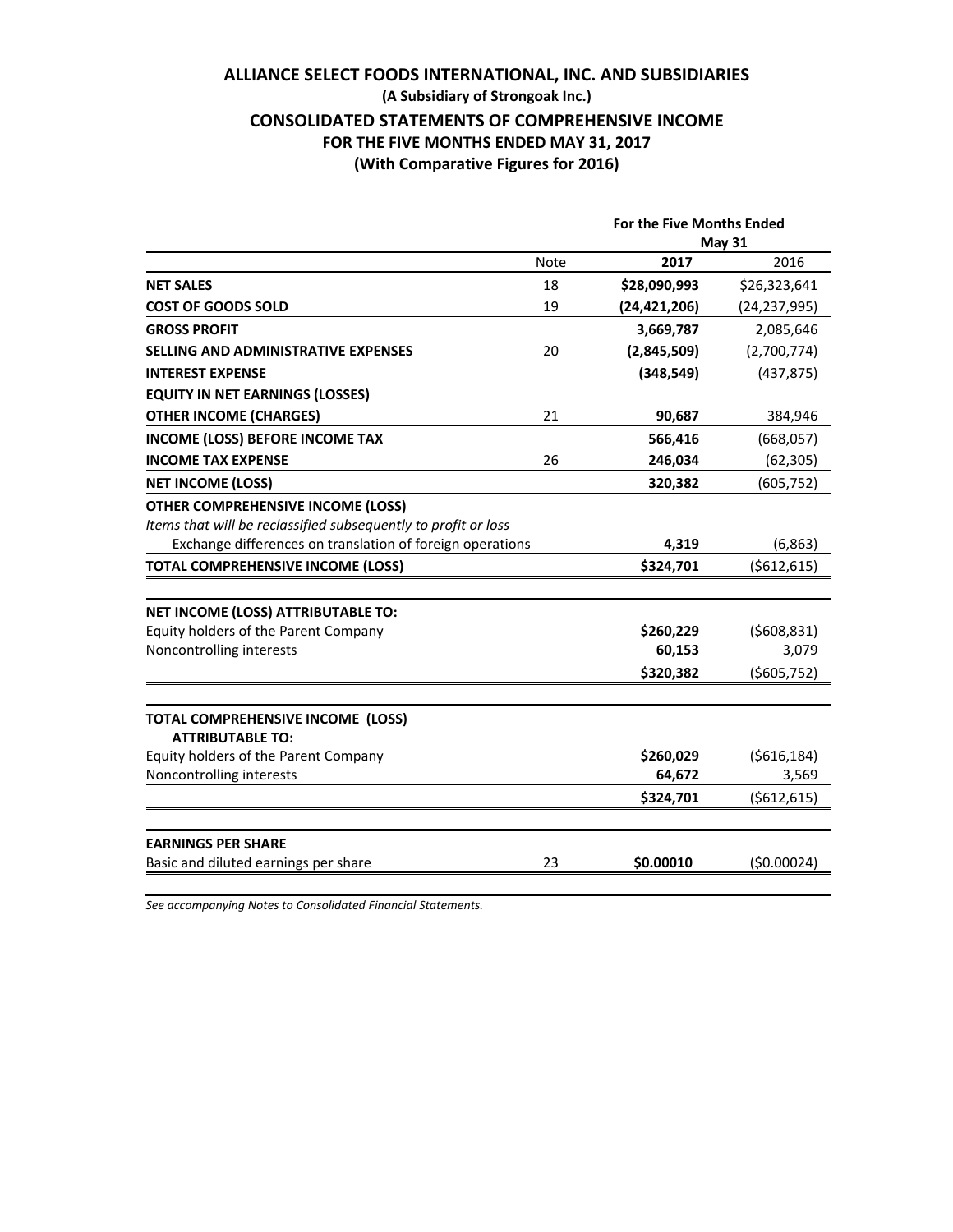# **ALLIANCE SELECT FOODS INTERNATIONAL, INC. AND SUBSIDIARIES**

# **(A Subsidiary of Strongoak Inc.)**

# **CONSOLIDATED STATEMENTS OF CHANGES IN EQUITY FOR THE FIVE MONTHS ENDED MAY 31, 2017 (With Comparative Figures for 2016)**

|                                                              |             | May 31,        | December 31, |
|--------------------------------------------------------------|-------------|----------------|--------------|
|                                                              | <b>Note</b> | 2017           | 2016         |
| <b>EQUITY ATTRIBUTABLE TO EQUITY HOLDERS</b>                 |             |                |              |
| OF THE PARENT COMPANY                                        |             |                |              |
| <b>Capital Stock</b>                                         | 17          |                |              |
| Balance at beginning of year                                 |             | \$53,646,778   | \$53,646,778 |
| Additional subscription                                      |             |                |              |
| Balance at end of period                                     |             | 53,646,778     | 53,646,778   |
| <b>Additional Paid-in Capital</b>                            |             |                |              |
| Balance at beginning of year                                 |             | 6,662,001      | 6,662,001    |
| Addition                                                     |             |                |              |
| Stock issue cost                                             |             |                |              |
| Balance at end of period                                     |             | 6,662,001      | 6,662,001    |
| <b>Other Comprehensive Income</b>                            |             |                |              |
| <b>Cumulative Remeasurement on Retirement Obligation</b>     | 16          |                |              |
| Balance at beginning of year                                 |             | 55,190         | (48, 352)    |
| Remeasurement gain (loss) on retirement                      |             |                | 103,542      |
| Balance at end of period                                     |             | 55,190         | 55,190       |
| <b>Revaluation Reserves</b>                                  |             |                |              |
| Balance at beginning of year                                 |             | 275            | 275          |
| Effect of deconsolidation                                    |             |                |              |
| Share in other comprehensive income( loss)                   |             |                |              |
| of a joint venture                                           |             |                |              |
| Balance at end of period                                     |             | 275            | 275          |
| <b>Cumulative Translation Adjustment</b>                     |             |                |              |
| Balance at beginning of year                                 |             | 893,534        | 998,568      |
| Exchange differences on foreign currency translation         |             | (201)          | (105, 034)   |
| Balance at end of period                                     |             | 893,333        | 893,534      |
| Total balance at end of period of other comprehensive income |             | 948,798        | 948,999      |
| <b>Deficit</b>                                               |             |                |              |
| Balance at beginning of year                                 |             | (26, 669, 068) | (20,700,539) |
| Effect of deconsolidation                                    |             |                |              |
| Net income (loss)                                            |             | 260,229        | (5,968,529)  |
| Balance at end of period                                     |             | (26, 408, 839) | (26,669,068) |
| <b>Treasury Shares</b>                                       | 17          | (5, 774)       | (5, 774)     |
| <b>NON-CONTROLLING INTERESTS</b>                             |             |                |              |
| Balance at beginning of year                                 |             | (2,470,729)    | (2,488,979)  |
| Total comprehensive income (loss) attributable to            |             |                |              |
| non-controlling interests                                    |             | 64,672         | 18,250       |
| Balance at end of period                                     |             | (2,406,057)    | (2,470,729)  |
|                                                              |             | \$32,436,907   | \$32,112,207 |
|                                                              |             |                |              |

*See accompanying Notes to Consolidated Financial Statements.*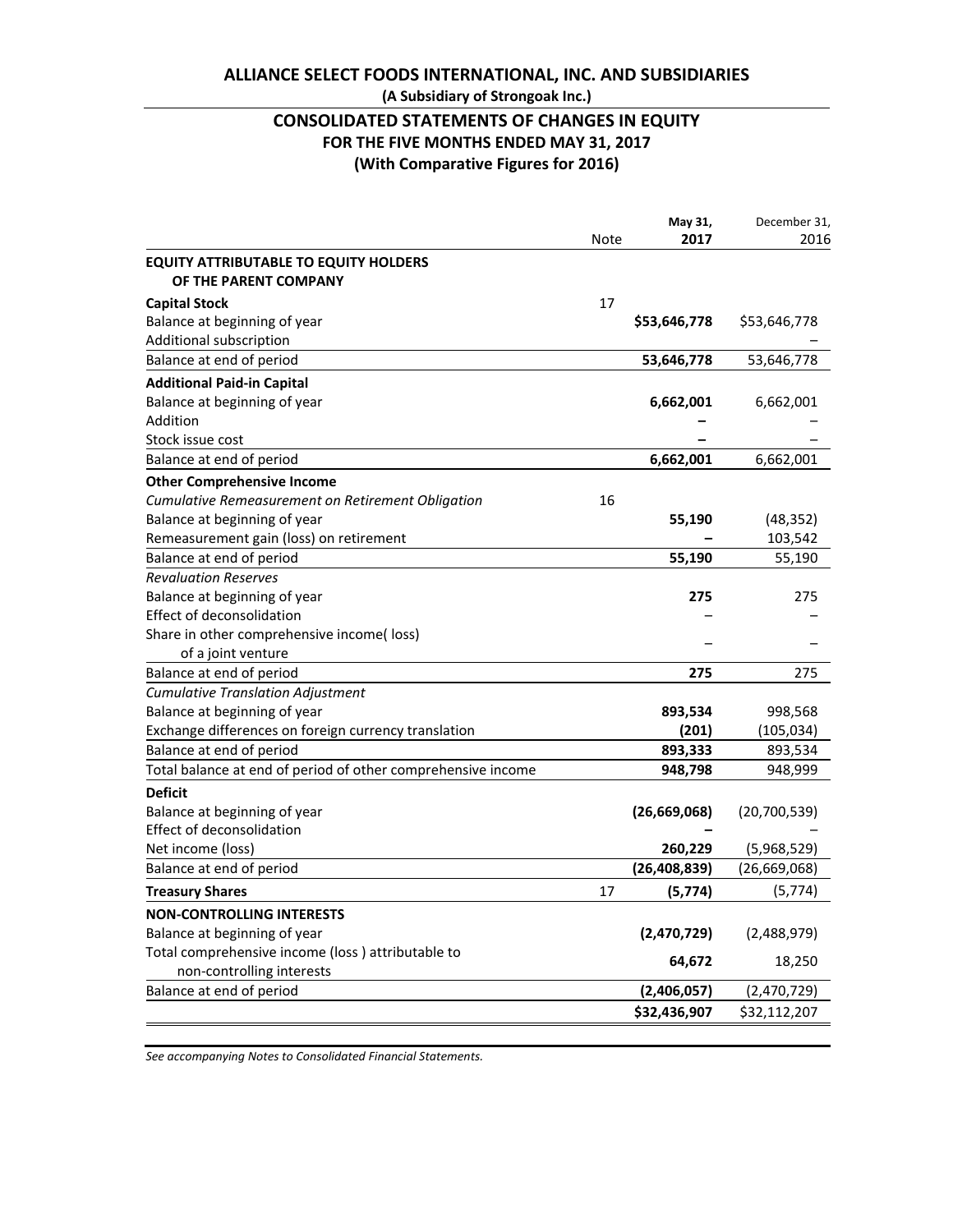# **ALLIANCE SELECT FOODS INTERNATIONAL, INC. AND SUBSIDIARIES (A Subsidiary of Strongoak Inc.)**

# **CONSOLIDATED STATEMENTS OF CASH FLOWS FOR THE FIVE MONTHS ENDED MAY 31, 2017 (With Comparative Figures for 2016)**

|                                                        | Note | May 31, 2017   | May 31, 2016   |
|--------------------------------------------------------|------|----------------|----------------|
| <b>CASH FLOWS FROM OPERATING ACTIVITIES</b>            |      |                |                |
| Income before income tax                               |      | \$566,415      | ( \$668,057)   |
| Adjustments for:                                       |      |                |                |
| Depreciation and amortization                          |      | 474,389        | 439,755        |
| Interest expense                                       |      | 348,549        | 437,875        |
| Unrealized foreign exchange loss (gain) - net          |      | 4,536          | 32,245         |
| <b>Retirement benefit</b>                              | 16   | 35,930         | 40,422         |
| Interest income                                        |      | (52, 984)      | (67, 505)      |
| Gain on disposal of property, plant and equipment      | 21   | (58, 618)      | (1, 380)       |
| Operating income (loss) before working capital changes |      | 1,318,217      | (213, 355)     |
| Decrease (increase) in:                                |      |                |                |
| Trade and other receivables                            |      | (1, 414, 307)  | (2,973,782)    |
| Inventories                                            |      | (2,527,255)    | (3,401,091)    |
| Other current assets                                   |      | (2, 185, 360)  | (445, 302)     |
| Other noncurrent assets                                |      | (40, 424)      | 23,364         |
| Increase (decrease) in trade and other payables        |      | 2,464,689      | 1,090,473      |
| Net cash generated from (used for) operations          |      | (2,384,440)    | (5,492,983)    |
| Income tax paid                                        |      | (114, 668)     | (373, 125)     |
| Interest received                                      |      | 52,984         | 67,505         |
| Contribution to retirement fund                        | 16   | (98, 215)      | (42, 403)      |
| Net cash provided by (used in) operating activities    |      | (2,544,339)    | (5,841,006)    |
|                                                        |      |                |                |
| <b>CASH FLOWS FROM INVESTING ACTIVITIES</b>            |      |                |                |
| Additions to property, plant and equipment             |      | (464, 692)     | (496, 472)     |
| Proceeds from sale of property, plant and equipment    |      | 58,618         | 14,418         |
| Net cash used in investing activities                  |      | (406, 074)     | (482, 054)     |
|                                                        |      |                |                |
| <b>CASH FLOWS FROM FINANCING ACTIVITIES</b>            |      |                |                |
| Proceeds from:                                         |      |                |                |
| Availment of bank loans                                |      | 15,166,799     | 16,360,876     |
| Payments of:                                           |      |                |                |
| <b>Bank loans</b>                                      |      | (16, 453, 671) | (15, 757, 430) |
| Interest                                               |      | (348, 549)     | (437, 875)     |
| Net cash used in financing activities                  |      | (1,635,421)    | 165,571        |
|                                                        |      |                |                |
| EFFECTS OF FOREIGN EXCHANGE RATE CHANGES ON CASH AND   |      |                |                |
| <b>CASH EQUIVALENTS</b>                                |      | 59,772         | (11, 913)      |
|                                                        |      |                |                |
| NET INCREASE (DECREASE) IN CASH AND CASH EQUIVALENTS   |      | (4,526,062)    | (6, 169, 402)  |
| CASH AND CASH EQUIVALENTS AT BEGINNING OF YEAR         |      | 7,396,343      | 17,594,979     |
|                                                        |      |                |                |
| CASH AND CASH EQUIVALENTS AT END OF PERIOD             |      | \$2,870,281    | \$11,425,577   |

*See accompanying Notes to Consolidated Financial Statements*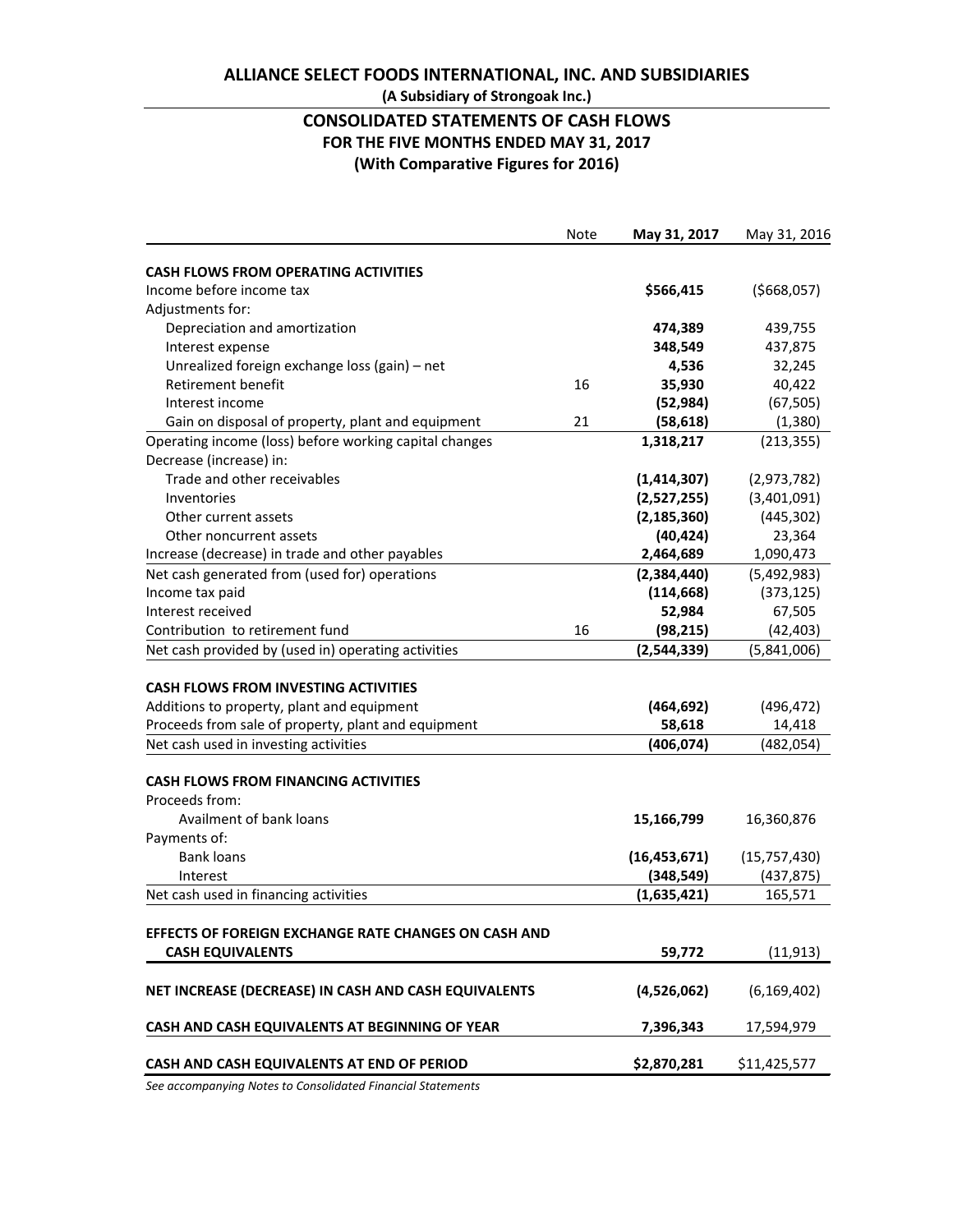# **ALLIANCE SELECT FOODS INTERNATIONAL, INC. AND SUBSIDIARIES (A Subsidiary of Strongoak Inc.)**

# **NOTES TO CONSOLIDATED FINANCIAL STATEMENTS AS AT MAY 31, 2017 AND DECEMBER 31, 2016 AND FOR THE FIVE MOTHS ENDED MAY 31, 2017 AND 2016**

#### 1. **Corporate Information**

#### **General Information**

Alliance Select Foods International, Inc. (ASFII or the "Parent Company"), a public corporation under Section 17.2 of the Securities Regulation Code (SRC), was incorporated in the Philippines and registered with the Securities and Exchange Commission (SEC) on September 1, 2003. The Parent Company is primarily engaged in the business of manufacturing, canning, importing and exporting of food products such as marine, aquaculture and other processed seafoods. Its shares are listed in the Philippine Stock Exchange (PSE) since November 8, 2006.

Strongoak Inc. acquired 952,479,638 Parent Company common shares from the increase in authorized capital stock and stock rights offering, which were both approved by the SEC on October 28, 2015 (see Note 17). This resulted in Strongoak Inc. becoming the Parent Company of ASFII for owning a total of 1,382,765,864 common shares, representing 55.32% of the total issued and outstanding shares of the Parent Company (see Note 17).

Strongoak Inc., the immediate parent of ASFII, is a domestic company engaged in investment activities. The ultimate parent company is Seawood Resources, Inc., a domestic company also engaged in investment activities.

The Parent Company's registered office address, which is also the principal place of business, is Unit 1206 East Tower, Philippine Stock Exchange Centre, Exchange Road, Ortigas Avenue, Pasig City. The Parent Company has a plant located in Brgy. Tambler, General Santos City, Philippines.

#### **Subsidiaries**

The consolidated financial statements include the accounts of ASFII and the following subsidiaries (collectively referred herein as the "Group:

|                                                         |                |                                       | Principal Place of |
|---------------------------------------------------------|----------------|---------------------------------------|--------------------|
| Name of Subsidiary                                      | % of Ownership | Nature of Business                    | <b>Business</b>    |
| Spence & Company Ltd. (Spence)                          | 100            | Salmon & other seafoods<br>processing | <b>USA</b>         |
| Big Glory Bay Salmon and<br>Seafood Company, Inc. (BGB) | 100            | Salmon & other seafoods<br>processing | Philippines        |
| ASFI Thailand (b)                                       | 100            | Sales office                          | Thailand           |
| PT International Alliance Food<br>Indonesia (PTIAFI)    | 99.98          | Canned fish processing                | Indonesia          |
| Alliance MHI Properties, Inc. (AMHI)                    | 98.89          | Leasing                               | Philippines        |
| Akaroa Salmon (NZ) Ltd. (Akaroa)                        | 80             | Salmon farming &<br>processing        | New Zealand        |
| PT Van De Zee (PT VDZ) (a) (b)                          | 49             | Fishing                               | Indonesia          |
| Prime Foods New Zealand<br>Limited (PFNZ)               |                | Salmon & other seafoods<br>processing | New Zealand        |

*(a) Indirect ownership interest through PTIAFI.* 

*(b) No operations in 2017 and 2016.*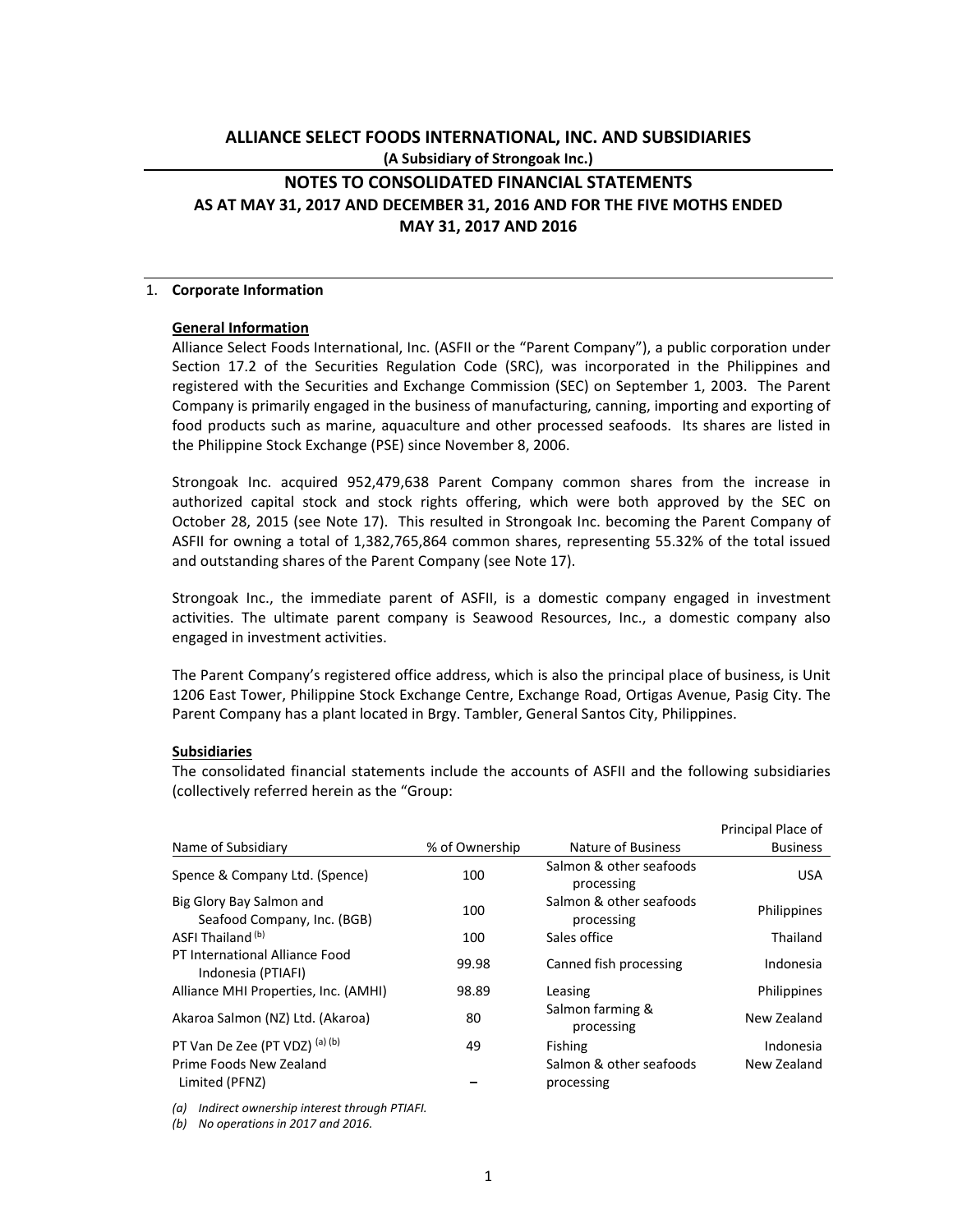*Spence.* Spence is based in Brockton, USA and specializes in the production of smoked salmon and other seafood products.

*PFNZ and BGB.* BGB is engaged in manufacturing, canning, processing, packing, repacking, and trading on wholesale goods such as salmon and other processed seafoods. It was registered with the Philippine SEC on October 29, 2009 and has a plant facility in Brgy. Tambler, General Santos City.

PFNZ is a company registered and domiciled in New Zealand and is engaged in the processing, manufacturing and distributing smoked salmon and other seafoods under the Prime Smoke and Studholme brand for distribution in New Zealand and other countries.

On October 27, 2015, ASFII acquired 50,864,702 shares of BGB for \$1.37 million from PFNZ. The acquisition resulted to the increase in Parent Company ownership interest in BGB from 68% to 100%.

On October 30, 2015, ASFII sold its equity interest in PFNZ to HC & JW Studholme No. 2 Family Trust (see Note 6).

In 2016, the Company converted advances of \$2.57 million to capital stock of BGB.

*ASFI Thailand.* ASFI Thailand was established as a sales representative office. As at March 31, 2017 amd December 31, 2016, ASFI Thailand has no operations.

*PTIAFI and PT VDZ.* PTIAFI was established under the Indonesian Foreign Capital Investment Law and is primarily engaged in canned fish processing exclusively for international market. The plant is located at JL Raya Madidir Kelurahan Madidir Unet Ling. II Kecamatan Madidir, Bitung Indonesia.

PTIAFI owns 49% of PT Van de Zee (PT VDZ), a fishing company. PT VDZ's operation is integrated with the tuna processing activities of PTIAFI. As at December 31, 2016, PT VDZ ceased operations.

Republic of Indonesia requires at least 51% domestic ownership in local entities engaged in mineral resources. As a result, in 2014, PTIAFI sold 31% of its ownership in PT VDZ decreasing its share to 49%. Management still considers PT VDZ as its subsidiary because the Company retained financial and operating control over PT VDZ.

*AMHI.* AMHI was incorporated in the Philippines and registered with the SEC on June 18, 2010 and engaged in the business as a property holding company.

On December 23, 2015, ASFII converted advances of \$0.29 million as partial payment of its subscription to 54,000,000 voting preferred shares of AMHI. The subscription resulted to the increase in Parent Company's effective voting interest in AMHI from 40% to 98.89% (see Note 4).

*Akaroa.*  Akaroa, a company incorporated and domiciled in New Zealand, is engaged in sea cage salmon farming and operates two marine farms in Akaroa Harbor, South New Zealand. It also processes fresh and smoked salmon. Akaroa also holds 20% stake in Salmon Smolt NZ Ltd., an entity operating a modern hatchery, which quarantines and consistently supplies high quality smolts (juvenile salmon) for Akaroa's farm.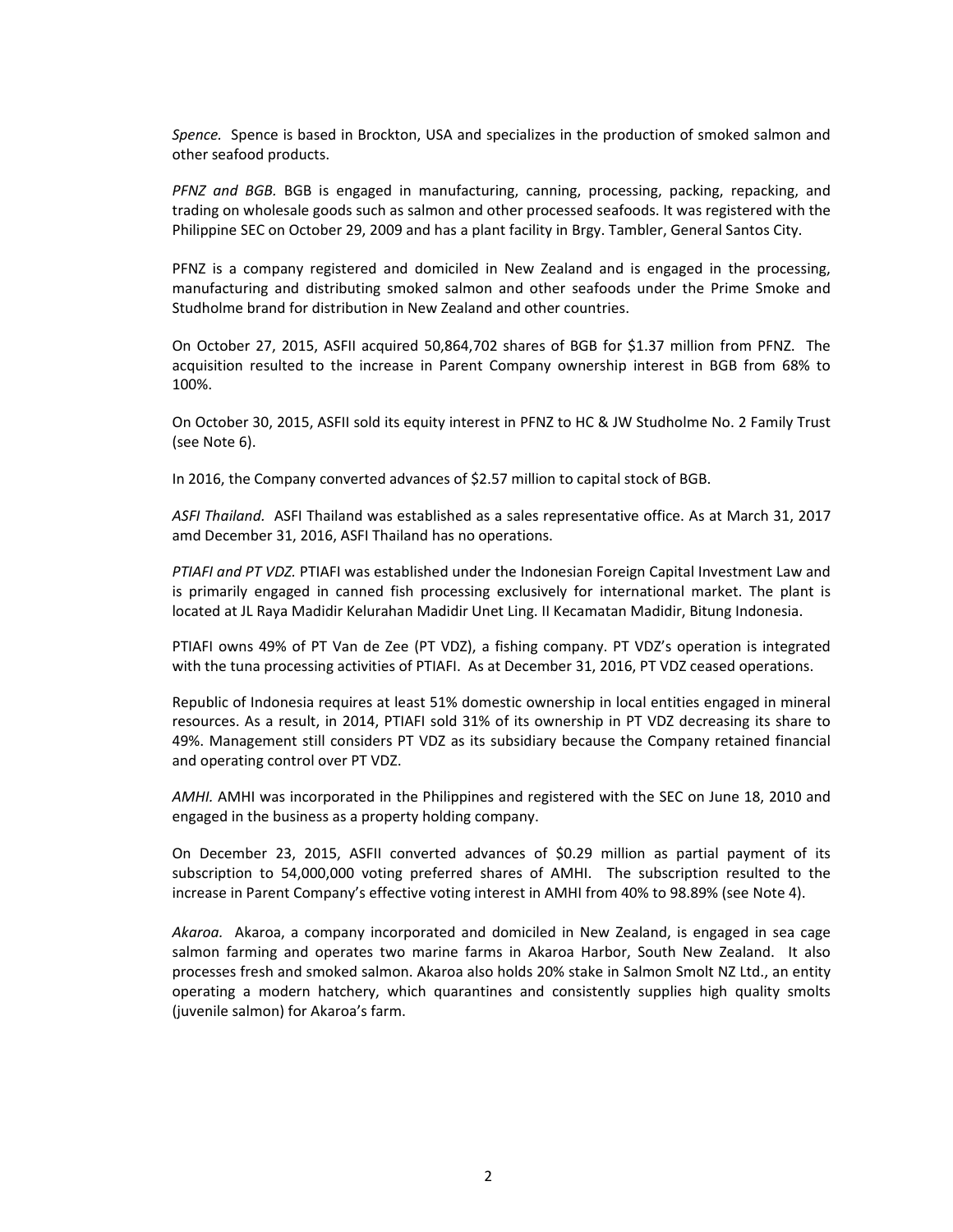# 2. **Summary of Significant Accounting Policies**

# **Basis of Preparation**

These consolidated financial statements have been prepared on a going concern basis and in accordance with Philippine Financial Reporting Standards (PFRS), issued by the Philippine Financial Reporting Standards Council (FRSC) and adopted by the SEC, including SEC pronouncements.

The consolidated financial statements comprise the statements of financial position, statements of comprehensive income, statements of changes in equity, statements of cash flows, and notes thereto. Income and expenses, excluding the components of other comprehensive income, are recognized in the statements of comprehensive income. Reclassification adjustments are amounts reclassified to profit or loss in the current period that were recognized in other comprehensive income in the current or previous periods. Transactions with the owners of the Group in their capacity as owners are recognized in the statements of changes in equity.

# **Measurement Bases**

The consolidated financial statements are presented in U.S. Dollar, the functional currency of the primary economic environment in which the Parent Company operates. All values are rounded to the nearest U.S. Dollar, except when otherwise stated.

The consolidated financial statements have been prepared on a historical cost basis. Historical cost is generally based on the fair value of the consideration given in exchange of assets.

Fair value is the price that would be received to sell an asset or paid to transfer a liability in an orderly transaction between market participants at the measurement date. The Group uses market observable data to the extent possible when measuring the fair value of an asset or a liability.

Fair values are categorized into different levels in a fair value hierarchy based on inputs used in the valuation techniques as follows:

- Level 1 − Quoted (unadjusted) market prices in active markets for identical assets or liabilities
- Level 2 − Valuation techniques for which the lowest level input that is significant to the fair value measurement is directly or indirectly observable
- Level 3 Valuation techniques for which the lowest level input that is significant to the fair value measurement is unobservable

If the inputs used to measure the fair value of an asset or a liability might be categorized in different levels of the fair value hierarchy, then the fair value measurement is categorized in its entirety in the same level of the fair value hierarchy as the lowest level input that is significant to the entire measurement.

The Group recognizes transfers between levels of the fair value hierarchy at the end of the reporting period during which the change has occurred.

Further information about the assumptions made in measuring fair values is included in Note 27 to the consolidated financial statements.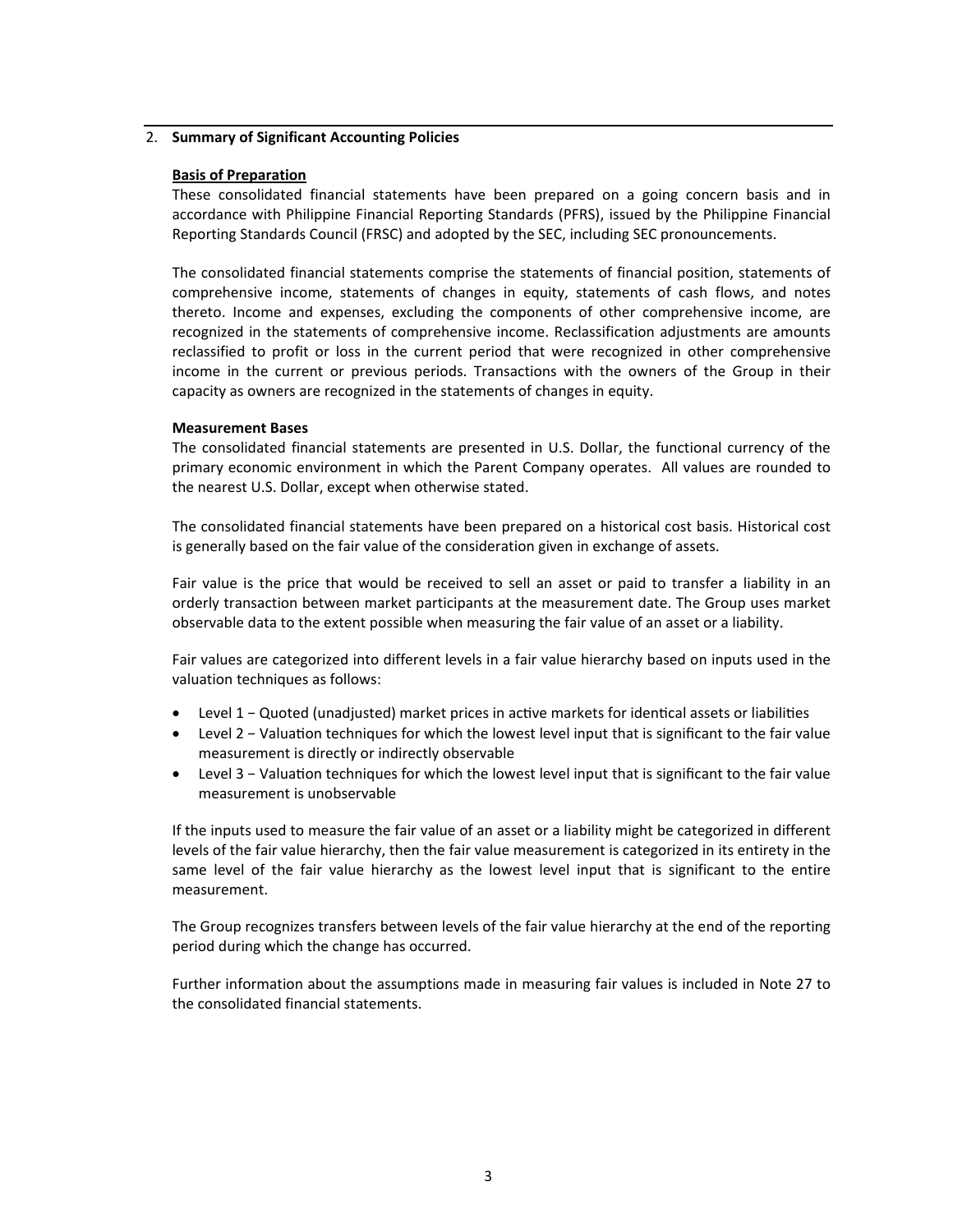#### **Adoption of New and Amended PFRS**

The accounting policies adopted are consistent with those of the previous financial year, except for the adoption of the following new and amended PFRS which the Group adopted effective for annual periods beginning on or after January 1, 2017:

- Amendments to PAS 7, *Statement of Cash Flows ‐ Disclosure Initiative* – The amendments require entities to provide information that enable the users of financial statements to evaluate changes in liabilities arising from their financing activities.
- Amendments to PAS 12, *Income Taxes ‐ Recognition of Deferred Tax Assets for Unrealized Losses* – The amendments clarify the accounting for deferred tax assets related to unrealized losses on debt instruments measured at fair value, to address diversity in practice.

The adoption of the foregoing new and amended PFRS did not have any material effect on the separate financial statements. Additional disclosures have been included in the notes to separate financial statements, as applicable.

#### **New and Amended PFRS Not Yet Adopted**

Relevant new and amended PFRS which are not yet effective for the period ended May 31, 2017 and have not been applied in preparing the separate financial statements are summarized below.

Effective for annual periods beginning on or after January 1, 2018 ‐

 PFRS 9, *Financial Instruments* ‐ This standard will replace PAS 39, *Financial Instruments: Recognition and Measurement* (and all the previous versions of PFRS 9). It provides requirements for the classification and measurement of financial assets and financial liabilities, impairment, hedge accounting and derecognition.

PFRS 9 requires all recognized financial assets to be subsequently measured at amortized cost or fair value (through profit or loss or through other comprehensive income), depending on their classification by reference to the business model within which they are held and their contractual cash flow characteristics.

For financial liabilities, the most significant effect of PFRS 9 relates to cases where the fair value option is taken: the amount of change in fair value of a financial liability designated as at fair value through profit or loss that is attributable to changes in the credit risk of that liability is recognized in other comprehensive income (rather than in profit or loss), unless this creates an accounting mismatch.

For the impairment of financial assets, PFRS 9 introduces an "expected credit loss" model based on the concept of providing for expected losses at inception of a contract; it will be no longer necessary for objective evidence of impairment before a credit loss is recognized.

For hedge accounting, PFRS 9 introduces a substantial overhaul allowing financial statements to better reflect how risk management activities are undertaken when hedging financial and non‐financial risk exposures.

The derecognition provisions are carried over almost unchanged from PAS 39.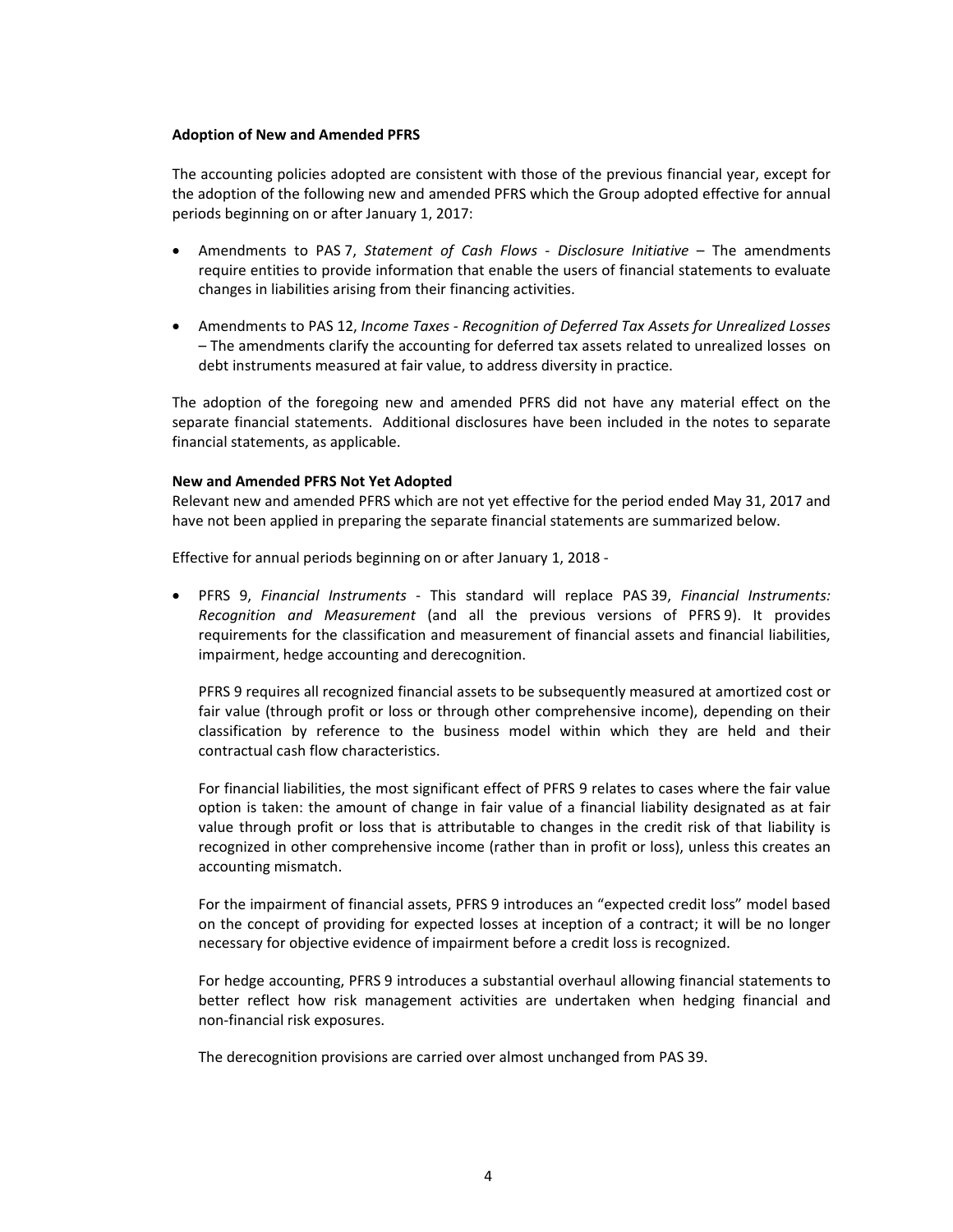Effective for annual periods beginning on or after January 1, 2019 ‐

• *PFRS 16, Leases* ‐ This standard will replace PAS 17, *Leases*. It sets out the principles for the recognition, measurement, presentation and disclosure of leases for both parties to a contract, i.e., the customer (lessee) and the supplier (lessor). This standard provides a single lessee accounting model, requiring lessees to recognize assets and liabilities for all leases with a term of more 12 months, unless the underlying asset has a low value, and to recognize depreciation of lease assets separately from interest on lease liabilities in the statement of comprehensive income. Lessors continue to classify leases as operating or finance, and continue to account for those two types of leases differently.

Under prevailing circumstances, the adoption of the foregoing new and amended PFRS is not expected to have any material effect on the separate financial statements of the Group, except for PFRS 16. The management is currently in the process of evaluating the impact of PFRS 16. Additional disclosures will be included in the notes to separate financial statements, as applicable.

# **Basis of Consolidation**

A subsidiary is an entity in which the Group has control. The Group controls a subsidiary if it is exposed or has rights to variable returns from its involvement with the subsidiary and has the ability to affect those returns through its power over the subsidiary. Control is generally accompanied by a shareholding of more than one half of the voting rights. The existence and effect of potential voting rights that are substantive are considered when assessing whether the Group controls an entity. The Group re‐assesses whether or not it controls an entity if facts and circumstances indicate that there are changes to one or more of the three elements of control.

The financial statements of the subsidiaries are included in the consolidated financial statements from the date when the Group obtains control and continue to be consolidated until the date when such control ceases. The results of operations of the subsidiaries acquired or disposed are included in the consolidated statements of comprehensive income from the date of acquisition or up to the date of disposal, as appropriate.

The financial statements of the subsidiaries are prepared using the same reporting period of the Parent Company. Consolidated financial statements are prepared using uniform accounting policies for like transactions and other events in similar circumstances. Intercompany balances and transactions, including intercompany profits and unrealized profits and losses, are eliminated in full.

A change in ownership interest of a subsidiary, without a change in control, is accounted for as an equity transaction. Upon the loss of control, the Group derecognizes the assets (including goodwill) and liabilities of the subsidiary, any non-controlling interests and the other components of equity related to the subsidiary. Gain or loss arising from the loss of control is recognized in profit or loss. If the Group retains interest in the previous subsidiary, then such interest is measured at fair value at the date control is lost. Subsequently, it is accounted for as an equity‐accounted investee or as an available-for-sale financial asset depending on the level of interest retained.

Non‐controlling interests represent the portion of profit or loss and net assets not held by the Group, presented within equity in the consolidated statements of financial position, separately from equity attributable to equity holders of the Parent Company. Non-controlling interests represent the interests of minority shareholders of PTIAFI, PT VDZ, Akaroa and AMHI.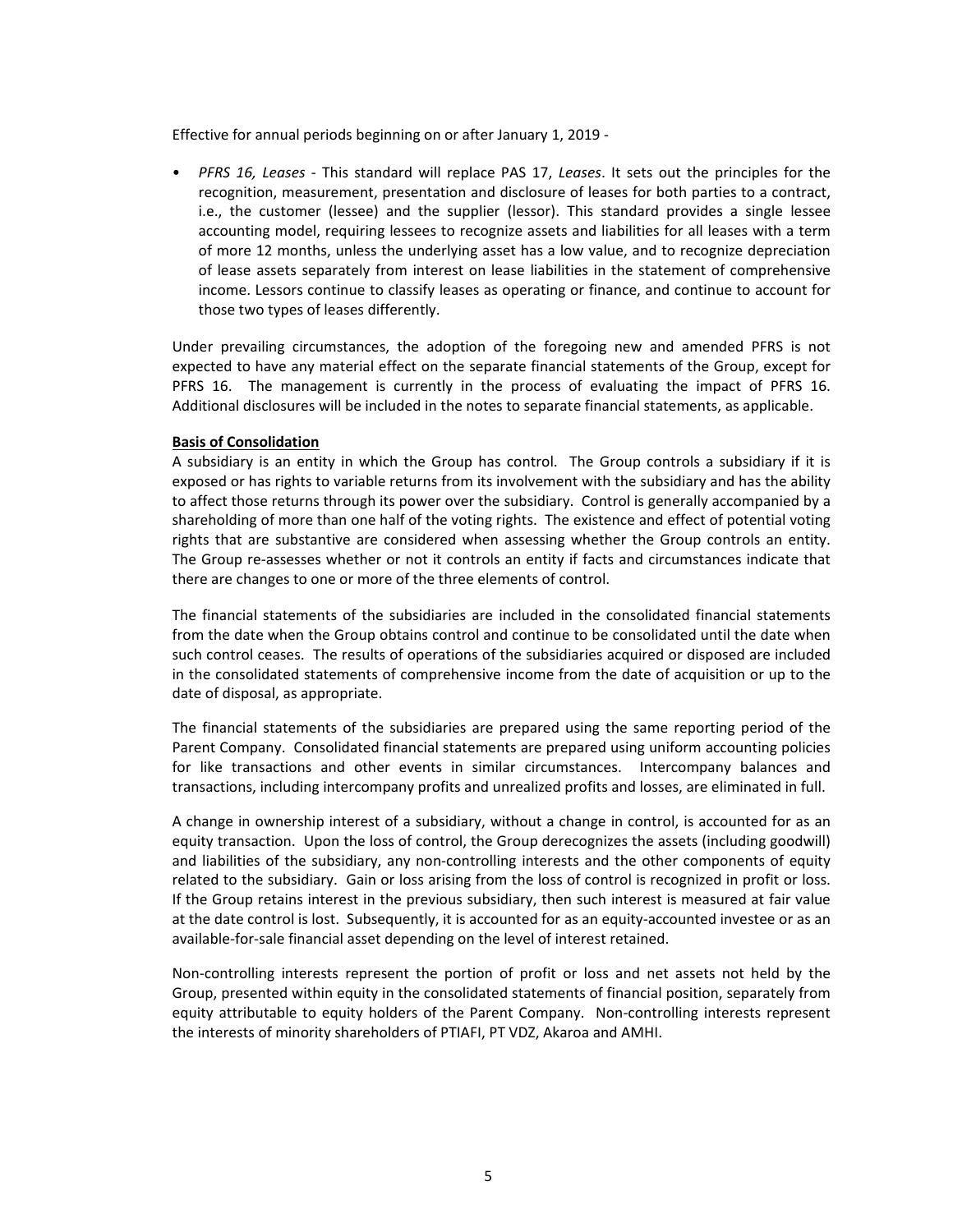#### **Business Combination and Goodwill**

Acquisitions of businesses are accounted for using the acquisition method. The acquisition cost is measured as the sum of the considerations transferred, measured at acquisition date fair value and the amount of any non-controlling interest in the acquiree. For each business combination, the Group elects whether it measures the non‐controlling interest in the acquiree either at fair value or at the proportionate share of the acquiree's identifiable net assets. Acquisition costs incurred are expensed and included in general and administrative expenses.

When the Group acquires a business, it assesses the financial assets and liabilities assumed for appropriate classification and designation in accordance with the contractual terms, economic circumstances and pertinent conditions as at the acquisition date. This includes the separation of embedded derivatives in host contracts by the acquiree.

When the business combination is achieved in stages, any previously held non-controlling interest is re-measured at the date of obtaining control and a gain or loss is recognized in profit or loss.

If the initial accounting for a business combination is incomplete as at the reporting date in which the combination occurs, the Group reports in its consolidated financial statements provisional amounts for the items for which the accounting is incomplete. During the measurement period, the Group retrospectively adjusts the provisional amounts and recognizes additional assets or liabilities to reflect new information obtained about facts and circumstances that existed as of the acquisition date. The measurement period ends at the date the Group receives the information about facts and circumstances that existed as of the acquisition date or learns that more information is not obtainable, but should not exceed one year from the acquisition date.

Goodwill, which arose from the acquisitions of Spence (\$7.45 million) in 2011 and Akaroa (\$2.05 million) in 2012, is initially measured at the acquisition date as the sum of the fair value of consideration transferred; the recognized amount of any non‐controlling interest in the acquiree; and, if the business combination is achieved in stages, the fair value of existing equity interest in the acquiree less the fair value of net identifiable assets acquired and liabilities assumed. If this consideration is lower than the fair value of the net assets of the subsidiary acquired, the bargain purchase gain is recognized directly in profit or loss. The consideration transferred does not include amounts related to the settlement of pre-existing relationships. Such amounts are generally recognized in profit or loss.

After initial recognition, goodwill is measured at cost less any accumulated impairment losses. For impairment testing, goodwill acquired in a business combination is, from the acquisition date, allocated to each of the entity's cash-generating units or group of cash-generating units that are expected to benefit from the synergies of the combination, irrespective of whether other assets or liabilities of the entity are assigned to those units or groups of units. Each unit or group of units to which goodwill is allocated represents the lowest level within the entity at which goodwill is monitored for internal management purposes.

Where goodwill has been allocated to a cash-generating unit or group of cash generating units and part of the operation within that unit is disposed of, the goodwill associated with the disposed operation is included in the carrying amount of the operation in determining the gain or loss on disposal. Goodwill disposed in this circumstance is measured based on the relative values of the disposed operation and the portion of the cash‐generating unit retained.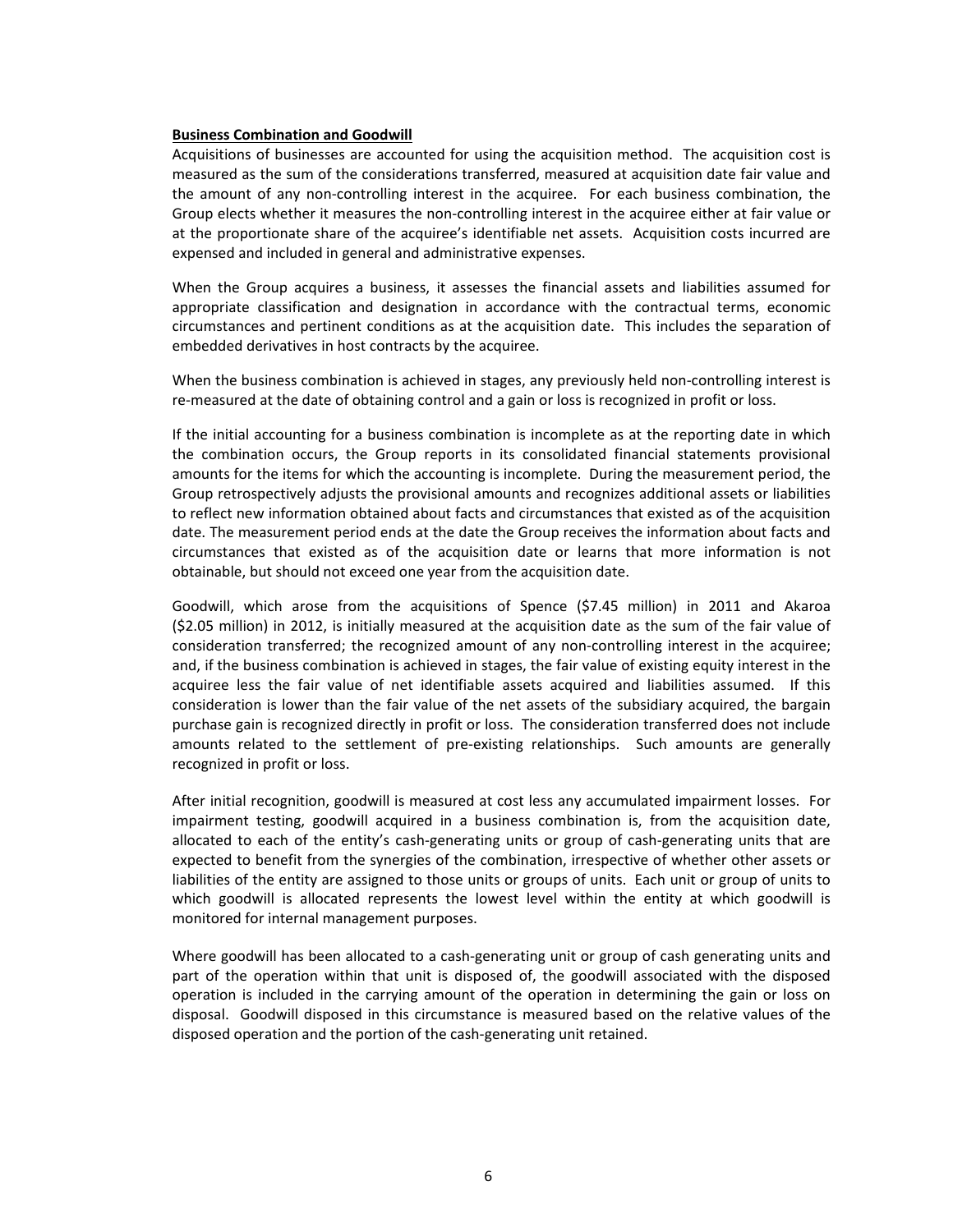#### **Financial Assets and Liabilities**

Financial assets and liabilities are accounted for as follows:

a. Recognition

Financial assets and liabilities are recognized in the consolidated statements of financial position when the Group becomes a party to the contractual provisions of a financial instrument. Financial instruments are initially measured at fair value which includes transaction costs directly attributable to the acquisition (e.g. fees, commissions, transfer taxes, etc.). However, transaction costs related to the acquisition of financial instruments classified as fair value through profit or loss (FVPL) are recognized immediately in profit or loss. The Group uses trade date accounting to account for financial instruments.

*"Day 1" Difference.* The best evidence of the fair value of a financial instrument at initial recognition is its transaction price unless the transaction price differs from its fair value. The best evidence of fair value is quoted prices in an active market. If the market for a financial instrument is not active, the Group determines fair value by using a valuation technique whose variables include data from observable markets. The difference between the transaction price and the fair value (a "day 1" difference) is recognized in profit or loss, unless it qualifies for recognition as some other type of asset. In cases where the valuation model uses unobservable data, the difference between the transaction price and the model value is only recognized in profit or loss when the inputs become observable, or when the instrument is derecognized. For each transaction, the Group determines the appropriate method of recognizing the "Day 1" difference.

b. Classification

The Group classifies its financial assets at initial recognition under the following categories: (a) financial assets at FVPL, (b) held‐to‐maturity (HTM) investments, (c) loans and receivables and (d) available-for-sale (AFS) financial assets. Financial liabilities, on the other hand, are classified as either financial liabilities at FVPL or other financial liabilities at amortized cost. The classification of a financial instrument largely depends on the Group's intention at acquisition or issuance date.

As at May 31, 2017 and December 31, 2016, the Group does not have financial assets and liabilities classified at FVPL, HTM investments and AFS financial assets.

*Loans and Receivables*. Loans and receivables are financial assets with fixed or determinable payments and fixed maturities that are not quoted in an active market. They are not entered into with the intention of immediate or short-term resale and are not classified or designated as AFS financial assets or financial asset at FVPL. Loans and receivables are included in current assets if maturity is within twelve months from reporting date. Otherwise, these are classified as noncurrent assets.

After initial measurement, loans and receivables are measured at amortized cost using the effective interest method, less allowance for impairment, if any. Amortized cost is calculated by taking into account any discount or premium on acquisition and any transaction costs which are directly attributable to the acquisition of the financial instrument. The amortization is included in profit or loss.

The Group has classified its cash and cash equivalents, trade and other receivables, due from related parties and deposits as loans and receivables.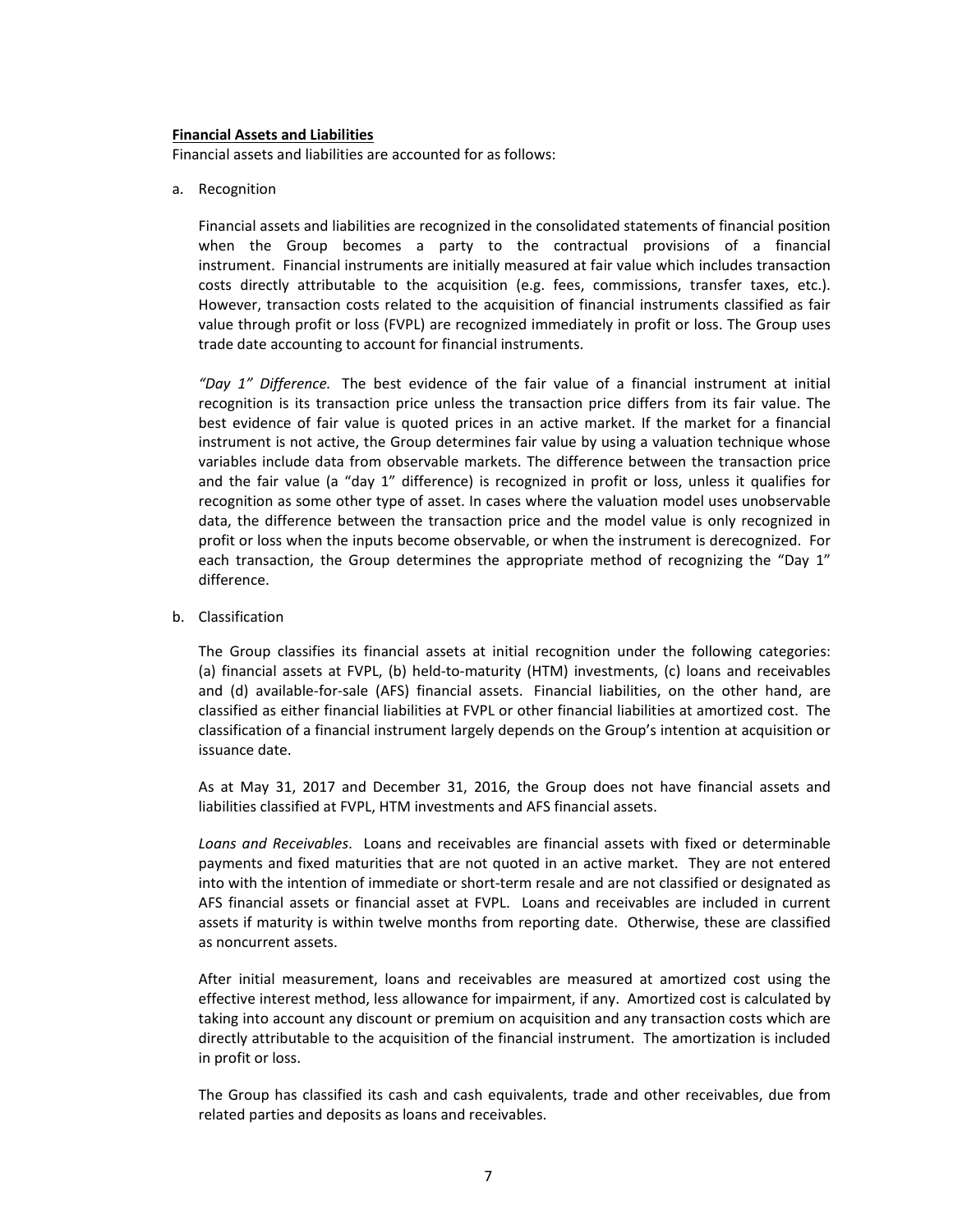Cash equivalents are short‐term highly liquid investments that are readily convertible to known amount of cash with original maturities of three months or less and that are subject to an insignificant risk of change in value.

*Other Financial Liabilities at Amortized Cost.* Financial liabilities are classified in this category if these are not held for trading or not designated as at FVPL upon the inception of the liability. These include liabilities arising from operations or through borrowing.

Other financial liabilities are initially recognized at fair value less any directly attributable transaction costs. After initial recognition, other financial liabilities are measured at amortized cost using the effective interest method. Amortized cost is calculated by taking into account any related issue costs, discount or premium. Gains and losses are recognized in profit or loss when the liabilities are derecognized, as well as through amortization process.

The Group's trade and other payables (excluding customer's deposit and statutory payable), loans payable and due to a related party are classified under this category.

c. Impairment of Financial Assets

The Group assesses at each reporting date whether there is objective evidence that a financial asset or group of financial assets is impaired. A financial asset or group of financial assets is deemed impaired if, and only if, there is objective evidence of impairment as a result of one or more events that occurred after the initial recognition of the asset (an incurred "loss event") and that loss event (or events) has an impact on the estimated future cash flows of the financial asset or group of financial assets that can be estimated reliably.

The Group first assesses whether objective evidence of impairment exists individually for its financial assets that are individually significant, and individually or collectively for its financial assets that are not individually significant. If the Group determines that no objective evidence of impairment exists for an individually assessed financial asset, whether significant or not, it includes the asset in a group of financial assets with similar credit risk characteristics and collectively assesses them for impairment. Assets that are individually assessed for impairment and for which an impairment loss is or continues to be recognized are not included in a collective assessment of impairment.

The impairment loss is measured as the difference between the financial asset's carrying amount and the present value of estimated future cash flows discounted at the original effective interest rate. The carrying amount of the asset is reduced through the use of an allowance account. Impairment losses are recognized in full in profit or loss. Interest income continues to be recognized on the reduced carrying amount using the interest rate used to discount the future cash flows for the purpose of measuring the impairment loss.

If, in a subsequent year, the amount of the impairment loss decreases and the decrease can be related objectively to an event occurring after the impairment was recognized, the previously recognized impairment loss is reversed by adjusting the allowance account. The amount of the reversal is recognized in profit or loss, to the extent that the resulting carrying amount will not exceed the amortized cost determined had no impairment loss been recognized in prior years.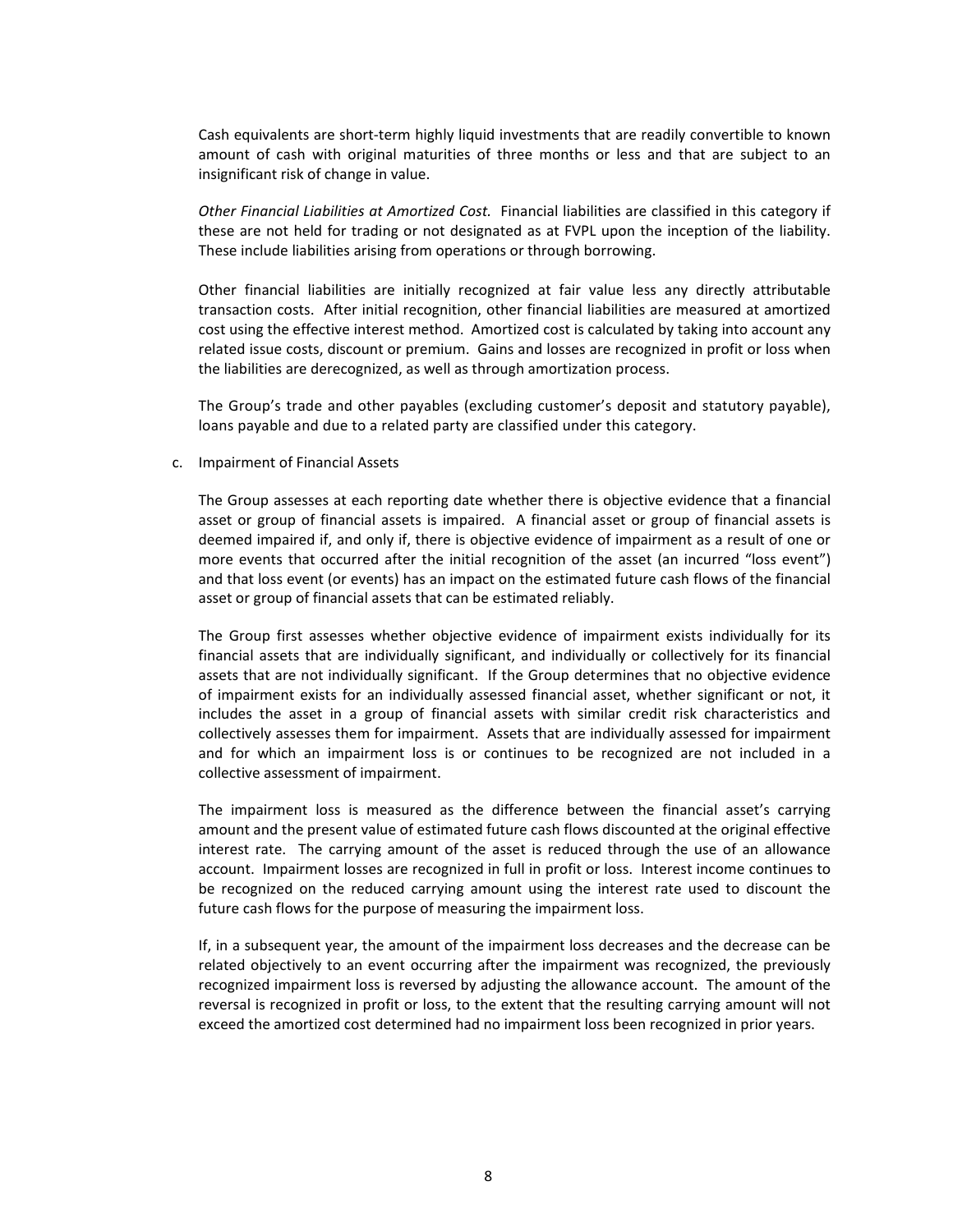# d. Derecognition

A financial asset (or where applicable, a part of a financial asset or part of a group of similar financial assets) is derecognized by the Group when:

- the right to receive cash flows from the asset has expired; or
- the Group retains the right to receive cash flows from the asset, but has assumed an obligation to pay them in full without material delay to a third party under a "pass‐through" arrangement; or
- the Group has transferred its right to receive cash flows from the asset and either (a) has transferred substantially all the risks and rewards of the assets, or (b) has neither transferred nor retained substantially all the risk and rewards of the assets, but has transferred control over the asset.

Where the Group has transferred its right to receive cash flows from an asset or has entered into a pass‐through arrangement, and has neither transferred nor retained substantially all the risks and rewards of the asset nor transferred control of the asset, the asset is recognized to the extent of the Group's continuing involvement in the asset. Continuing involvement that takes the form of a guarantee over the transferred asset, if any, is measured at the lower of original carrying amount of the asset and the maximum amount of consideration that the Group could be required to pay.

A financial liability is derecognized when the obligation under the liability is discharged or cancelled or has expired. Where an existing financial liability is replaced by another from the same lender on substantially different terms, or the terms of an existing liability are substantially modified, such an exchange or modification is treated as a de-recognition of the original liability and the recognition of the new liability, and the difference in the respective carrying amount is recognized in profit or loss.

e. Offsetting

Financial assets and liabilities are offset and the net amount reported in the consolidated statements of financial position if, and only if, there is a currently enforceable legal right to offset the recognized amounts and there is an intention to settle on a net basis or to realize the asset and settle the liability simultaneously. This is not generally the case with master netting agreements where the related assets and liabilities are presented gross in the consolidated statements of financial position.

# **Inventories**

Inventories are initially measured at cost. Subsequently, inventories are stated at the lower of cost and net realizable value (NRV). The costs of inventories are calculated using weighted average method. Costs comprise direct materials and when applicable, direct labor costs and those overheads that have been incurred in bringing the inventories to their present location and condition. NRV represents the estimated selling price less estimated costs of completion and costs necessary to make the sale.

When the NRV of the inventories is lower than the cost, the Group provides for an allowance for the decline in the value of the inventory and recognizes the write‐down as an expense in profit or loss. The amount of any reversal of any write-down of inventories, arising from an increase in NRV, is recognized as part of other income or charges in the consolidated statements of comprehensive income.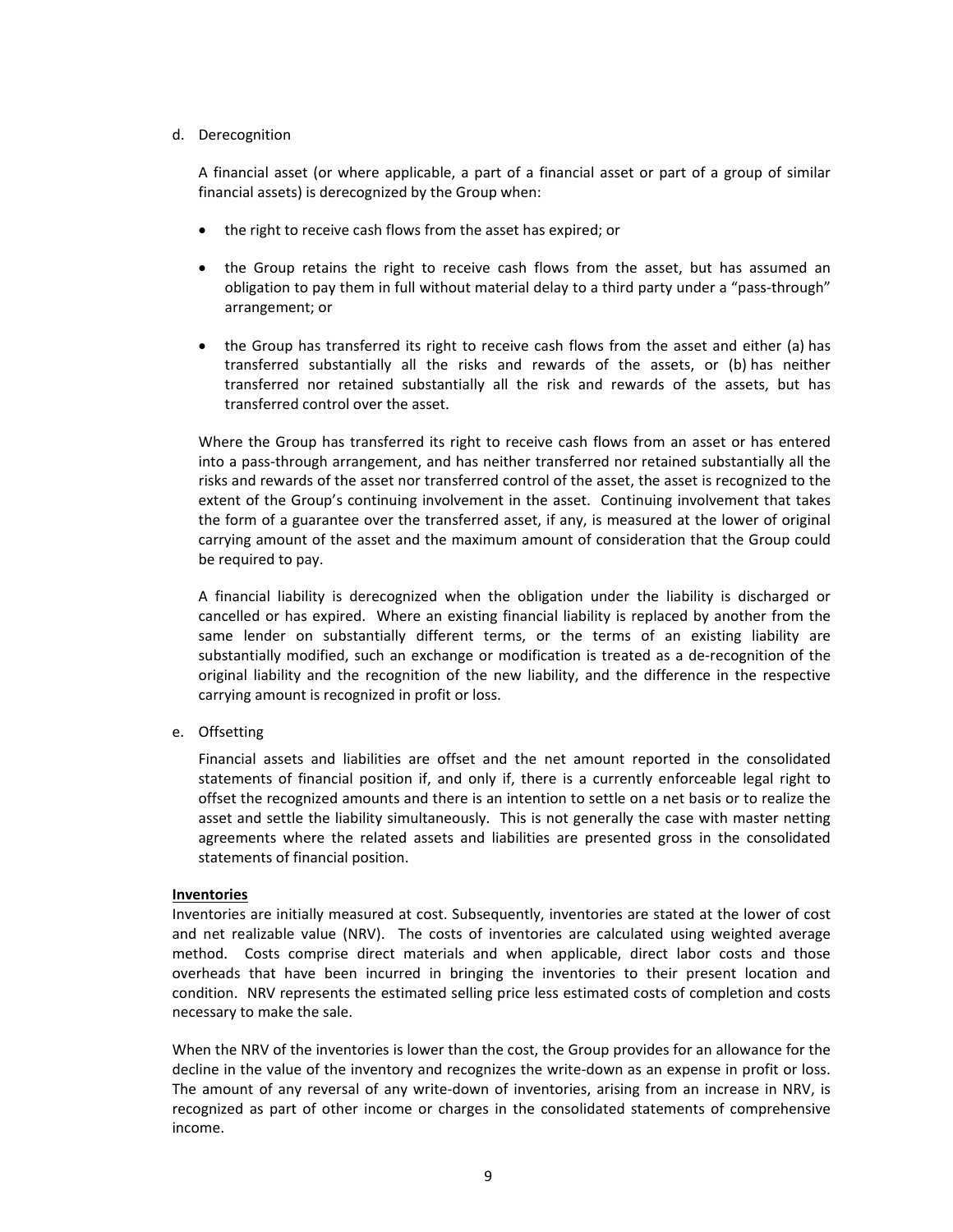When inventories are sold, the carrying amount of those inventories is recognized as an expense in the period when the related revenue is recognized and the related allowance for impairment is reversed.

#### **Other Assets**

Other assets include prepayments, creditable withholding taxes (CWTs), value‐added tax (VAT), biological assets, investments in associate and joint ventures, intangible assets and idle assets. Other assets that are expected to be realized over no more than 12 months after the reporting date are classified as current assets. Otherwise these are classified as noncurrent assets.

*Prepayments.* Prepayments are expenses paid in advance and recorded as assets before these are utilized. These are apportioned over the period covered by the payment and recognized in profit or loss when incurred.

*CWTs.*  CWTs represent the amount withheld by the Group's customers in relation to its income. CWTs can be utilized as payment for income taxes provided that these are properly supported by certificates of creditable tax withheld at source.

*VAT.* Revenue, expenses and assets are recognized net of the amount of VAT. The net amount of VAT recoverable from the taxation authority is included as part of current assets in the consolidated statements of financial position.

*Biological Assets.* The Group measures its biological assets on initial recognition and at the end of each reporting period at its fair value less costs to sell. The Group uses the national average market values issued by the New Zealand Inland Revenue Department as a proxy for fair value of a class of livestock, provided that such values are applied consistent to a class of livestock. Biological assets of the Group comprised solely of consumable female smolts. They are cultured during the developmental phase which lasts for an average period of 12‐18 months.

Harvested agricultural produce are also carried at fair value less estimated costs to sell at harvest point.

Gains or losses arising on initial recognition of biological asset at fair value less estimated point‐of‐ sale costs and from a change in fair value less estimated point-of-sale of biological asset are included in the consolidated statements of comprehensive income for the period when they arise.

*Investments in Associates and Joint Ventures.*  An associate is an entity in which the Group has significant influence, but not control, over the financial and operating policies. Significant influence is presumed to exist when the Group holds between 20% and 50% percent of the voting power of another entity.

A joint venture is a type of joint arrangement whereby the parties that have joint control of the arrangement have rights to the net assets of the joint venture. Joint control is the contractually agreed sharing of control of an arrangement, which exists only when decisions about the relevant activities require unanimous consent of the parties sharing control.

Joint control is the contractually agreed sharing of control of an arrangement, which exists only when decisions about the relevant activities require the unanimous consent of the parties sharing control.

The considerations made in determining significant influence or joint control are similar to those necessary to determine control over subsidiaries.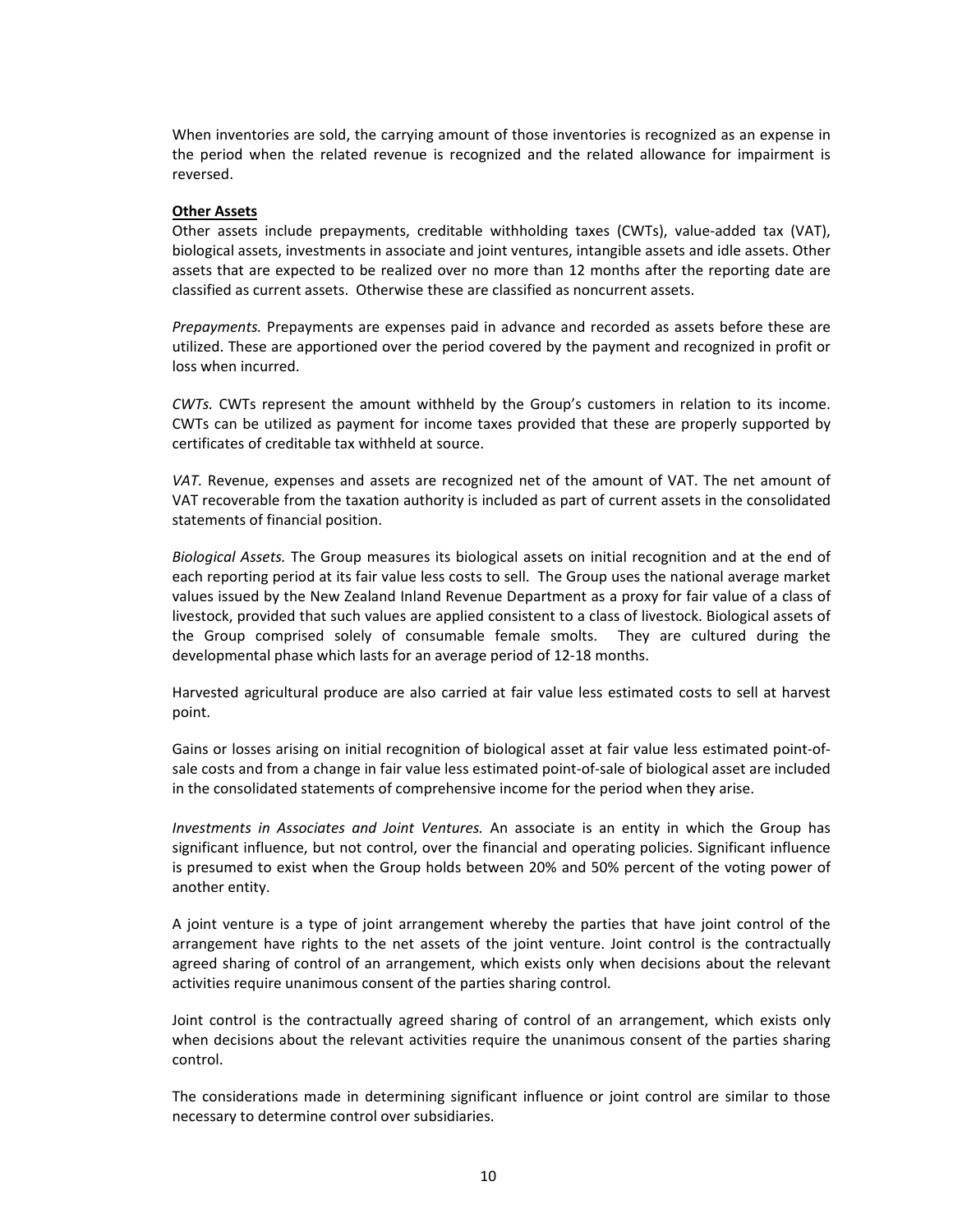The Group's investments in associates and joint ventures are initially carried in the consolidated statements of financial position at cost. Subsequent to initial recognition, investments in associates and joint ventures are measured in the consolidated financial statements using the equity method.

Under the equity method, the investment in an associate or a joint venture is initially recognized at cost. The carrying amount of the investment is adjusted to recognize changes in the Group's share of net assets of the associate or joint venture since the acquisition date. Goodwill relating to the associate or joint venture is included in the carrying amount of the investment and is neither amortized nor individually tested for impairment.

Upon loss of significant influence over an associate or of joint control over the joint venture, the Group measures and recognizes any retaining investment at its fair value. Any difference between the carrying amount of the investment upon loss of significant influence or joint control and the fair value of the retained interest and proceeds from disposal is recognized in profit or loss.

*Idle Assets.* Idle assets are those which are no longer used in the Group's operations. The Group's idle assets are already fully provided with allowance for impairment loss.

#### **Property, Plant and Equipment**

Property, plant and equipment except land, are stated at cost less accumulated depreciation and any accumulated impairment in value. Land is stated at cost less any impairment in value.

The initial cost of property, plant and equipment comprises its purchase price, after deducting trade discounts and rebates, and any directly attributable costs of bringing the asset to its working condition and location for its intended use. The cost of self‐constructed assets includes the cost of materials and direct labor, any other directly attributable costs, the costs of dismantling and removing the items and restoring the site on which they are located and capitalized borrowing costs. Purchased software that is integral to the functionality of the related equipment is capitalized as part of the equipment.

Expenditures incurred after the property, plant and equipment have been put into operation, such as repairs, maintenance and overhaul costs, are normally recognized in profit or loss in the year the costs are incurred. In situations where it can be clearly demonstrated that the expenditures have resulted in an increase in the future economic benefits expected to be obtained from the use of an item of property, plant and equipment beyond its originally assessed standard of performance, the expenditures are capitalized as additional costs of property, plant and equipment. The cost of replacing a component of an item of property, plant and equipment is recognized if it is probable that the future economic benefits embodied within the component will flow to the Group, and its cost can be measured reliably. The carrying amount of the replaced component is derecognized.

When significant parts of an item of property, plant and equipment have different useful lives, these are accounted for as separate items (major components) of property, plant and equipment.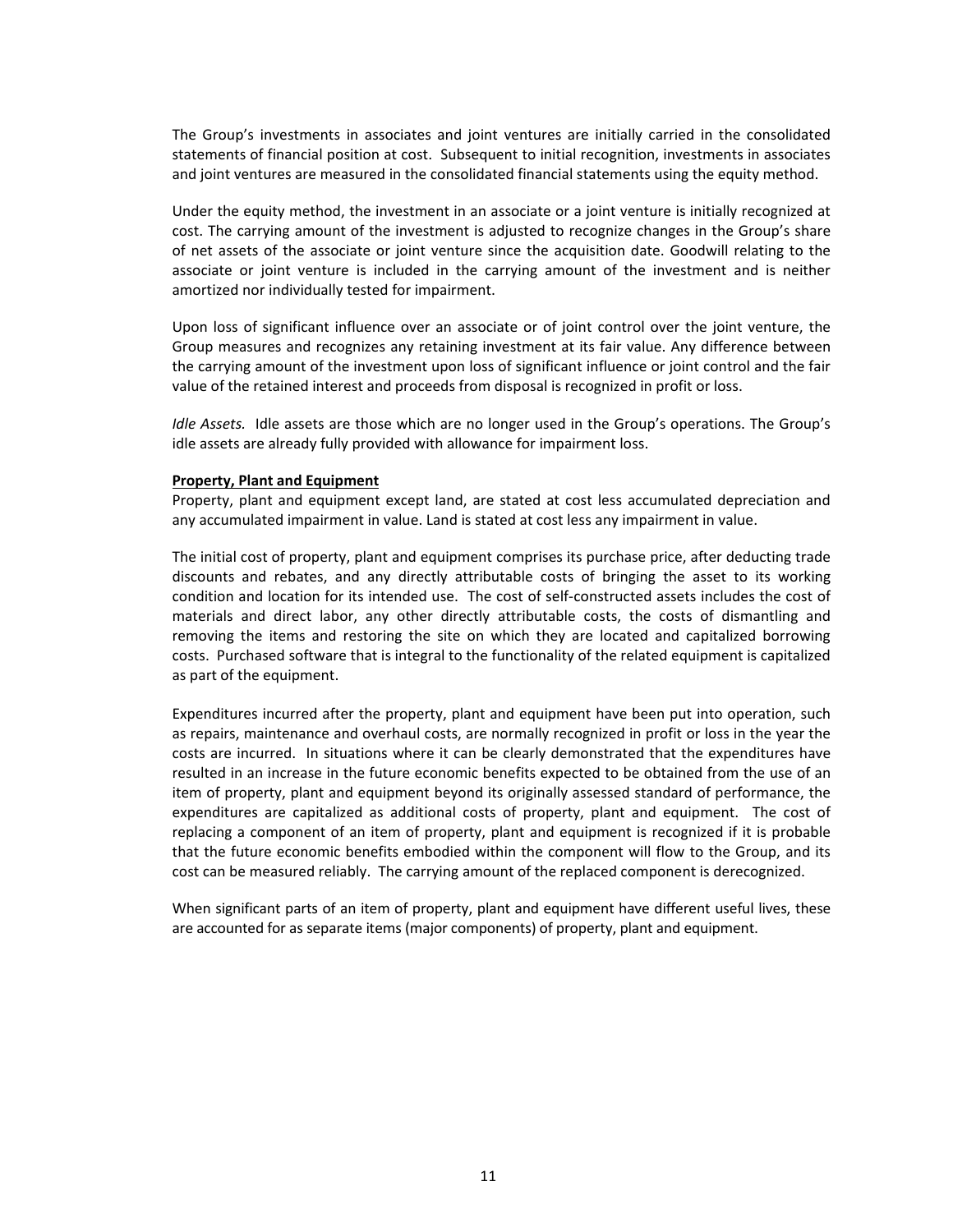Depreciation and amortization are computed using the straight‐line method over the following estimated useful lives of the property, plant and equipment:

|                                                    | Number of Years                |  |  |
|----------------------------------------------------|--------------------------------|--|--|
| <b>Building</b>                                    | 25                             |  |  |
|                                                    | 5 (or lease term, whichever is |  |  |
| Leasehold improvements                             | shorter)                       |  |  |
| Machinery and equipment                            | 15                             |  |  |
| Transportation equipment                           | 5                              |  |  |
| Plant and office furniture, fixtures and equipment | 5                              |  |  |
| Fishing vessels                                    | 40                             |  |  |

The estimated useful lives and depreciation and amortization method are reviewed periodically to ensure that these are consistent with the expected pattern of economic benefits from items of property, plant and equipment.

Fully depreciated assets are retained in the accounts until they are no longer in use and no further charge for depreciation and amortization is made in respect of those assets.

When assets are retired or otherwise disposed of, the cost and the related accumulated depreciation, amortization and any impairment in value are removed from the accounts. Any resulting gain or loss is recognized in profit or loss.

Construction in progress represents properties under construction and is stated at cost, including cost of construction and other direct costs. Borrowing costs that are directly attributable to the construction of property and equipment are capitalized during the construction period. Construction in progress is not depreciated until such time that the relevant assets are completed and ready for operational use.

#### **Intangible Assets**

*Acquired Intangible Assets.* Intangible assets that are acquired by the Group with finite useful lives are initially measured at cost. At the end of each reporting period items of intangible assets acquired are measured at cost less accumulated amortization and accumulated impairment losses. Cost includes purchased price, including import duties and non-refundable purchase taxes, after deducting trade discounts and rebates and any directly attributable cost of preparing the intangible asset for its intended use.

Subsequent expenditure is capitalized only when it increases the future economic benefits embodied in the specific asset to which it relates. All other expenditures, including expenditure on internally generated goodwill and brands, are recognized in the consolidated profit or loss as incurred.

Amortization of Intangible Assets with Definite Useful Lives. Amortization for salmon farming consent and fishing license with finite useful life is calculated over the cost of the asset less its residual value.

Amortization is recognized in the consolidated statements of comprehensive income on a straight-line basis over the useful life of salmon farming consent and fishing license, from the date that they are available for use, since this most closely reflects the expected pattern of consumption of the future economic benefits embodied in the asset. The estimated useful life of the salmon farming consent and fishing license for the current and comparative periods is 25 years.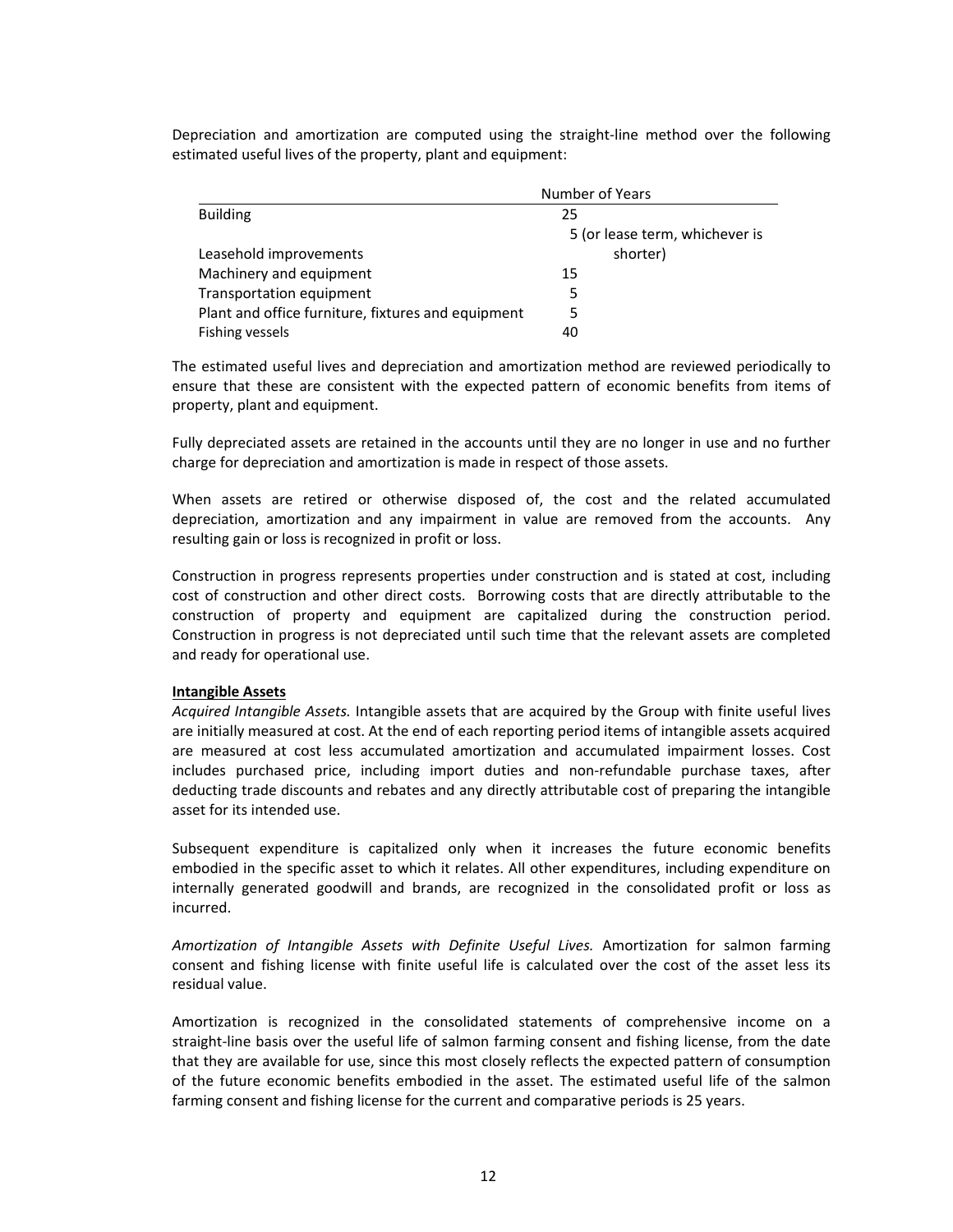*Intangible Assets with Indefinite Useful Lives.*  Macrocystic consent with indefinite life is not amortized. However, these assets are reviewed annually to ensure the carrying value does not exceed the recoverable amount regardless of whether an indicator of impairment is present. The Group considers its macrocystic consent having an indefinite useful life for the following reasons:

- there have been no established legal or contractual expiration date;
- impracticability of the determination of the intangible assets' economic useful lives; and
- are expected to generate net cash flows for the Group.

*Derecognition of Intangible Assets.*  An intangible asset is derecognized on disposal, or when no future economic benefits are expected from use or disposal. Gains or losses arising from derecognition of an intangible asset are measured as the difference between the net disposal proceeds and the carrying amount of the asset and are recognized in the consolidated profit or loss when the asset is derecognized.

#### **Impairment of Nonfinancial Assets**

The carrying amounts of nonfinancial assets are reviewed for impairment when events or changes in circumstances indicate that the carrying amount may not be recoverable. If any such indication exists and when the carrying amounts exceed the estimated recoverable amounts, the assets or cash‐generating units are written down to their recoverable amounts. The recoverable amount of the asset is the greater of the fair value less cost to sell or value in use. The fair value less cost to sell is the amount obtainable from the sale of an asset in an arm's-length transaction less the cost of disposal. In assessing value in use, the estimated future cash flows are discounted to their present value using a pretax discount rate that reflects current market assessments of the time value of money and the risks specific to the asset. For an asset that does not generate largely independent cash inflows, the recoverable amount is determined for the cash‐generating unit to which the asset belongs. Impairment losses are recognized in profit or loss.

An assessment is made at each reporting date as to whether there is any indication that previously recognized impairment losses may no longer exist or may have decreased. If such indication exists, the recoverable amount is estimated. A previously recognized impairment loss is reversed only if there has been a change in the estimates used to determine the asset's recoverable amount since the last impairment loss was recognized. In such instance, the carrying amount of the asset is increased to its recoverable amount. However, that increased amount cannot exceed the carrying amount that would have been determined, net of depreciation and amortization, had no impairment loss been recognized for the asset in prior years. Such reversal is recognized in profit or loss. After such reversal, the depreciation and amortization charges are adjusted in future years to allocate the asset's revised carrying amount, on a systematic basis over its remaining useful life.

Goodwill. The Group assesses goodwill for impairment annually and when circumstances indicate that the carrying amount may be impaired. Impairment is determined for goodwill by assessing the recoverable amount of the cash‐generating units, to which the goodwill relates.

Where the recoverable amount of the cash-generating units is less than their carrying amount, an impairment loss is recognized. Impairment losses relating to goodwill cannot be reversed in future periods.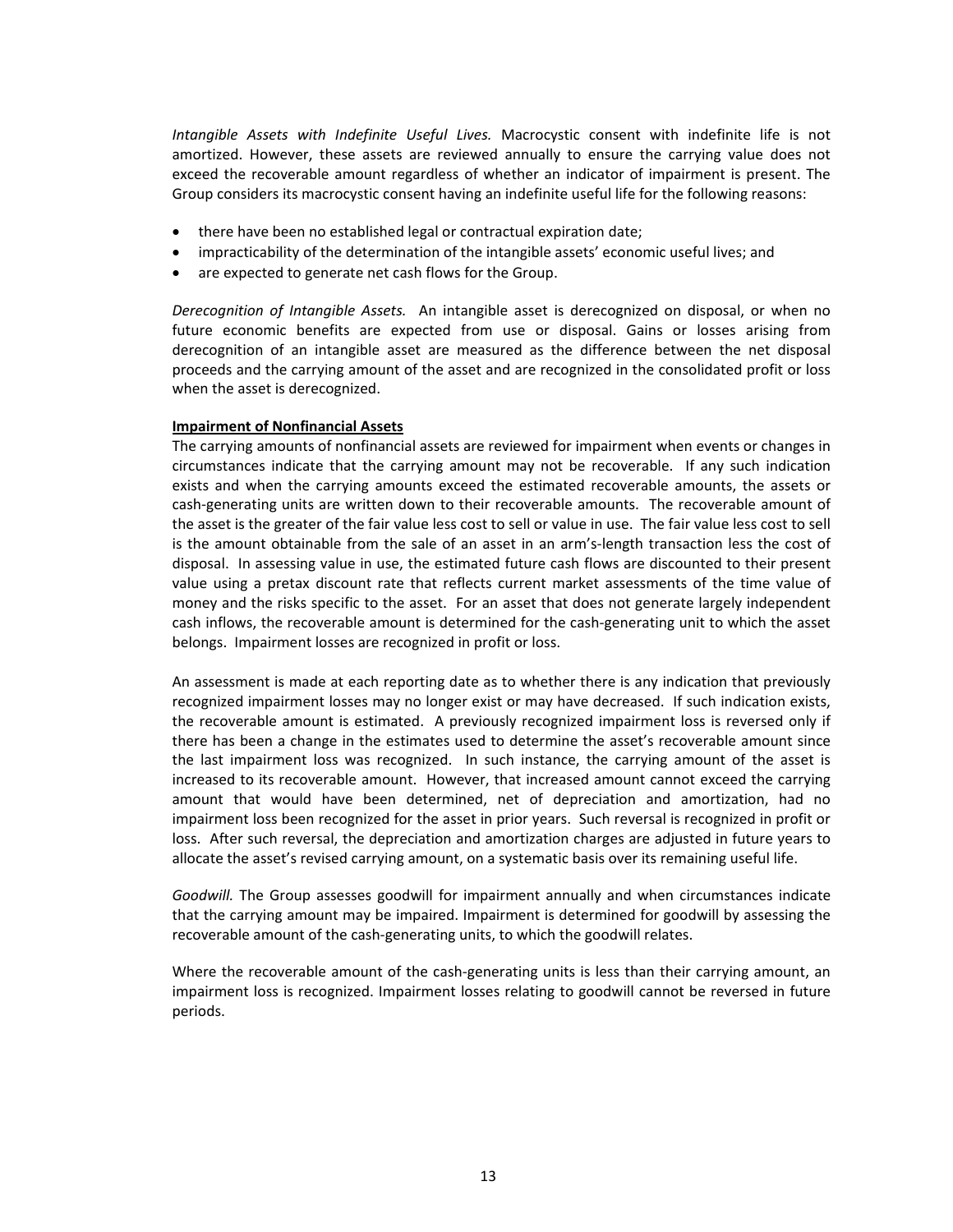# **Customer's Deposit**

Customer's deposit consists of amounts received by the Group from its customers as advance payments for the sale of goods. These are recorded at face amount in the consolidated statements of financial position and recognized as revenue in profit or loss when the goods for which the advances were made are delivered to the customers.

# **Capital Stock**

Capital stock is measured at par value for all shares issued. Incremental costs, net of tax, incurred that are directly attributable to the issuance of new shares are recognized in equity as a reduction from related additional paid‐in capital or retained earnings. Proceeds or fair value of consideration received in excess of par value are recognized as additional paid‐in capital.

#### **Deficit**

Deficit represents the cumulative balance of net loss, net of dividend declaration. Deficit may also include effect of changes in accounting policy as may be required by the standard's transitional provision.

# **Treasury Shares**

Own equity instruments which are reacquired are recognized at cost and deducted from equity. No gain or loss is recognized in the consolidated statements of comprehensive income on the purchase, sale, issue or cancellation of the Group's own equity instruments. Any difference between the carrying amount and the consideration, if reissued, is recognized in additional paid‐in capital. Voting rights related to treasury shares are nullified for the Group and no dividends are allocated to them.

#### **Revenue Recognition**

Revenue is recognized when it is probable that the economic benefits associated with the transactions will flow to the Group and the amount of revenue can be measured reliably. Revenue is measured at the fair value of the consideration received or receivable, excluding discounts and returns. The Group has concluded that it is the principal in all of its revenue arrangements. Revenue is recognized as follows:

Sale of Goods. Revenue is recognized, net of sales returns and discounts, when the significant risks and rewards of ownership of the goods have passed to the customers, which is normally upon delivery to and acceptance of the goods by the buyer.

*Rental Income*. Revenue is recognized on a straight‐line basis over the term of the lease.

*Interest Income.* Interest income is recognized in profit or loss using the effective interest method.

*Other Income.*  Income from other sources is recognized when earned during the period.

# **Cost and Expense Recognition**

Costs and expenses are recognized in profit or loss when a decrease in future economic benefit related to a decrease in an asset or an increase in a liability has arisen that can be measured reliably.

*Cost of Goods Sold.* Cost of goods sold is recognized as expense when the related goods are sold.

*Selling and Administrative Expenses.* Selling expenses constitute costs incurred to sell and market the goods and services*.* Administrative expenses constitute cost of administering the business. Both are expensed as incurred.

*Interest Expense.* Interest expense is recognized in profit or loss using the effective interest method.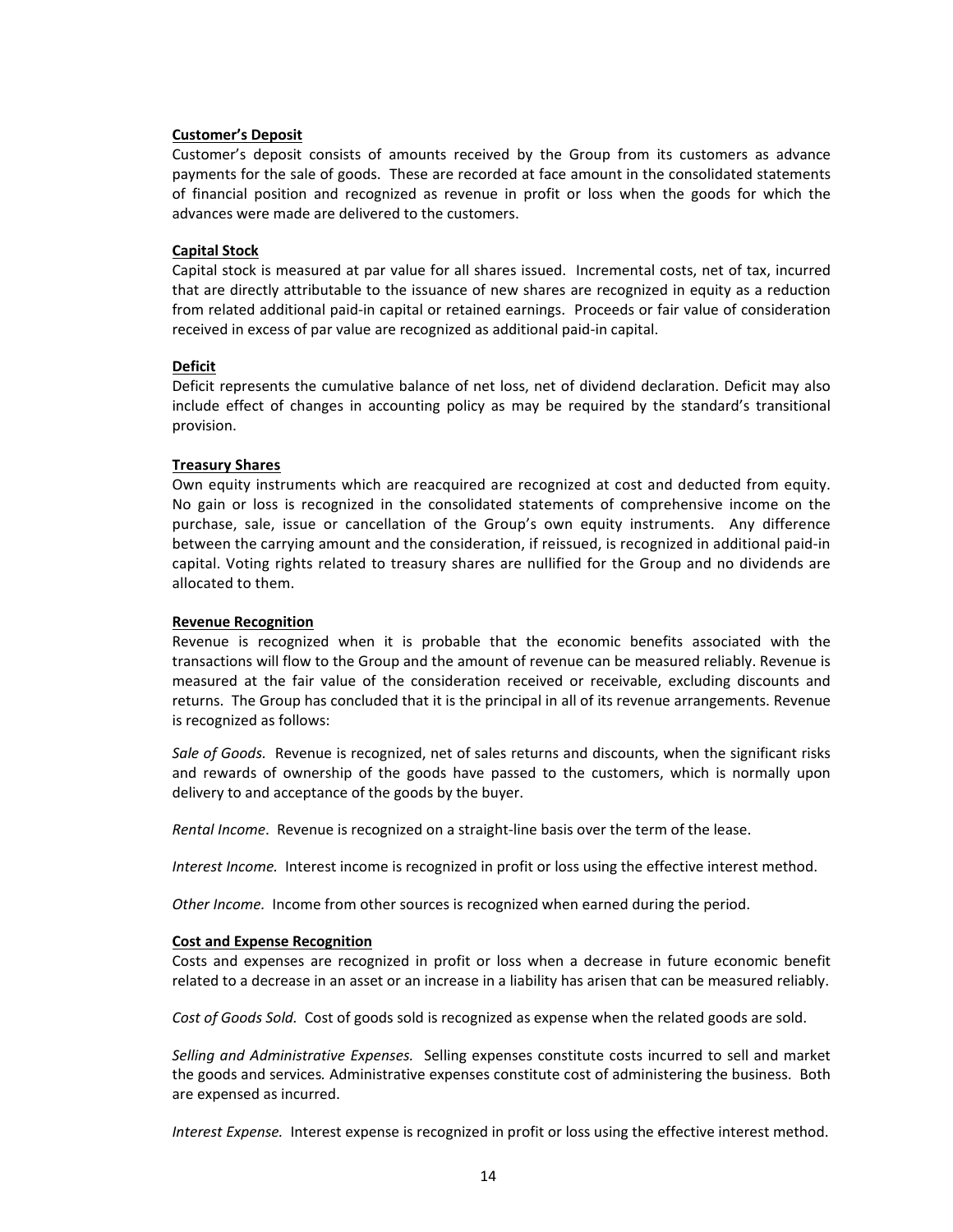# **Borrowing Costs**

Borrowing costs are generally expensed as incurred. Borrowing costs are capitalized if they are directly attributable to the acquisition or construction of a qualifying asset. Capitalization of borrowing cost commences when the activities to prepare the asset are in progress and expenditures and borrowing costs are incurred. Borrowing costs are capitalized until the assets are substantially ready for their intended use.

#### **Leases**

The determination of whether an arrangement is, or contains a lease is based on the substance of the arrangement at inception date. This requires an assessment of whether the fulfillment of the arrangement is dependent on the use of a specific asset or assets and whether the arrangement conveys a right to use the asset. A reassessment is made after inception of the lease only if one of the following applies:

- a. there is a change in contractual terms, other than a renewal or extension of the arrangement;
- b. a renewal option is exercised or extension granted, unless the term of the renewal or extension was initially included in the lease term;
- c. there is a change in the determination of whether fulfillment is dependent on a specified asset; or
- d. there is a substantial change to the asset.

Where reassessment is made, lease accounting shall commence or cease from the date when the change in circumstances gave rise to the reassessment for scenarios (a), (c) or (d) and at the date of renewal or extension period for scenario (b).

*Group as Lessee.* Leases where the lessor retains substantially all the risks and rewards of ownership are classified as operating leases. Operating lease payments are recognized as an expense in profit or loss on a straight‐line basis over the lease term.

*Group as Lessor.* Leases where the lessor retains substantially all the risks and rewards of ownership are classified as operating leases. Operating lease payments are recognized as an income in profit or loss on a straight‐line basis over the lease term.

# **Retirement Benefits**

Retirement benefit costs are actuarially determined using the projected unit credit method. This method reflects services rendered by employees up to the date of valuation and incorporates assumptions concerning employees' projected salaries. The calculation of defined benefit obligations is performed annually by a qualified actuary.

The Group recognizes service costs comprising of current service costs, past service costs, gain or loss on curtailment and settlements and net interest expense on the retirement benefit liability in profit or loss.

The Group determines the net interest expense on retirement benefit liability by applying the discount rate to the net retirement benefit liability at the beginning of the year, taking into account any changes in the liability during the period as a result of contributions and benefit payments.

Remeasurements of the net retirement benefit liability, which consist of actuarial gains and losses and the return on plan asset (excluding amount charged in net interest) are recognized immediately in other comprehensive income (OCI) and are not reclassified to profit or loss in subsequent periods.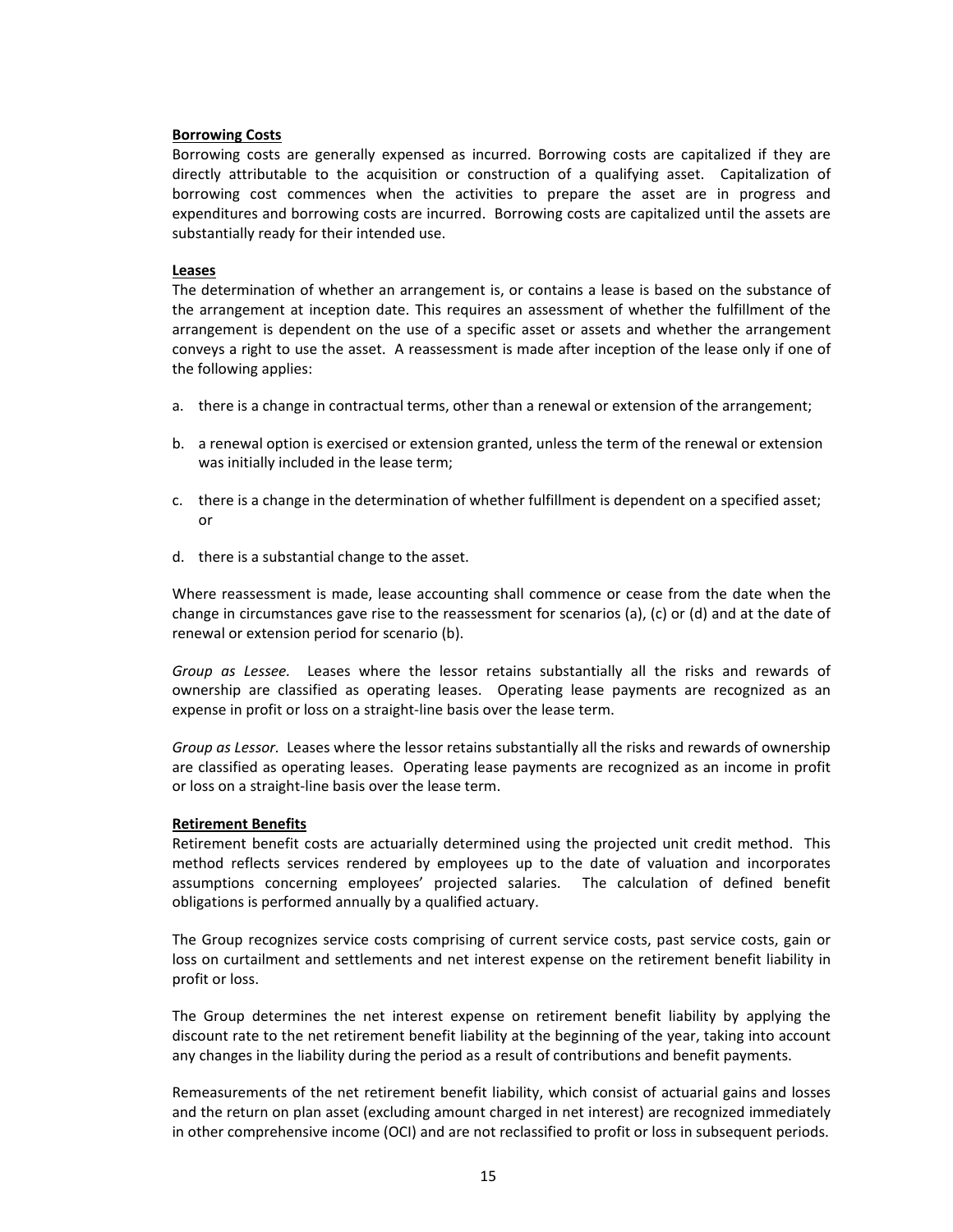The net retirement benefit liability recognized by the Group is the present value of the defined benefit obligation reduced by the fair value of plan asset. The present value of defined benefit obligation is determined by discounting the estimated future cash outflows using risk‐free interest rates of government bonds that have terms to maturity approximating the terms of the related retirement benefit liability.

Actuarial valuations are made with sufficient regularity so that the amounts recognized in the consolidated financial statements do not differ materially from the amounts that would be determined at the reporting date.

# **Income Taxes**

*Current tax*. Current tax is the expected tax payable on the taxable income for the year, using tax rate enacted or substantively enacted at the reporting date.

*Deferred tax*. Deferred tax is provided on all temporary differences at the reporting date between the tax bases of assets and liabilities and their carrying amounts for financial reporting purposes.

Deferred tax liabilities are recognized for all taxable temporary differences. Deferred tax assets are recognized for all deductible temporary differences, net operating loss carryover (NOLCO) and minimum corporate income tax (MCIT), to the extent that it is probable that future taxable profit will be available against which the deductible temporary differences, and the carryforward benefits of NOLCO and MCIT can be utilized.

The carrying amount of deferred tax assets is reviewed at each reporting date and reduced to the extent that it is no longer probable that sufficient future taxable profit will be available to allow all or part of the deferred income tax assets to be utilized.

Deferred tax assets and liabilities are measured at the tax rate that is expected to apply to the period when the asset is realized or the liability is settled, based on tax rate (and tax laws) in effect at the reporting date.

Deferred tax asset and liabilities are offset, if a legally enforceable right exists to set off current tax assets against current tax liabilities and the deferred taxes relate to the same taxable entity and the same taxation authority.

#### **Foreign Currency‐Denominated Transactions and Translation**

Each entity in the Group determines its own functional currency and items included in the consolidated financial statements of each entity are measured using that functional currency. Transactions in foreign currencies are initially recorded using the exchange rate at the date of the transactions. Monetary assets and liabilities denominated in foreign currencies are restated using the closing exchange rate prevailing at the reporting date. Exchange gains or losses arising from foreign exchange transactions are credited to or charged against operations for the year.

Investments in associates and subsidiaries whose functional currency is other than US Dollar are translated to US Dollar using the closing exchange rate prevailing at the reporting date. The Group's share in the results of operations of the foreign investee is translated using the exchange rate at the dates of the transactions or, where practicable, the rate that approximates the exchange rates at the dates of the transactions, such as the average rate for the period. Any resulting exchange difference is recognized as a separate component of equity.

Exchange differences arising on the settlement of monetary items, and on retranslation of monetary items are included in profit or loss for the period. Exchange differences arising on the retranslation of non‐monetary items carried at fair value are included in profit or loss for the period except for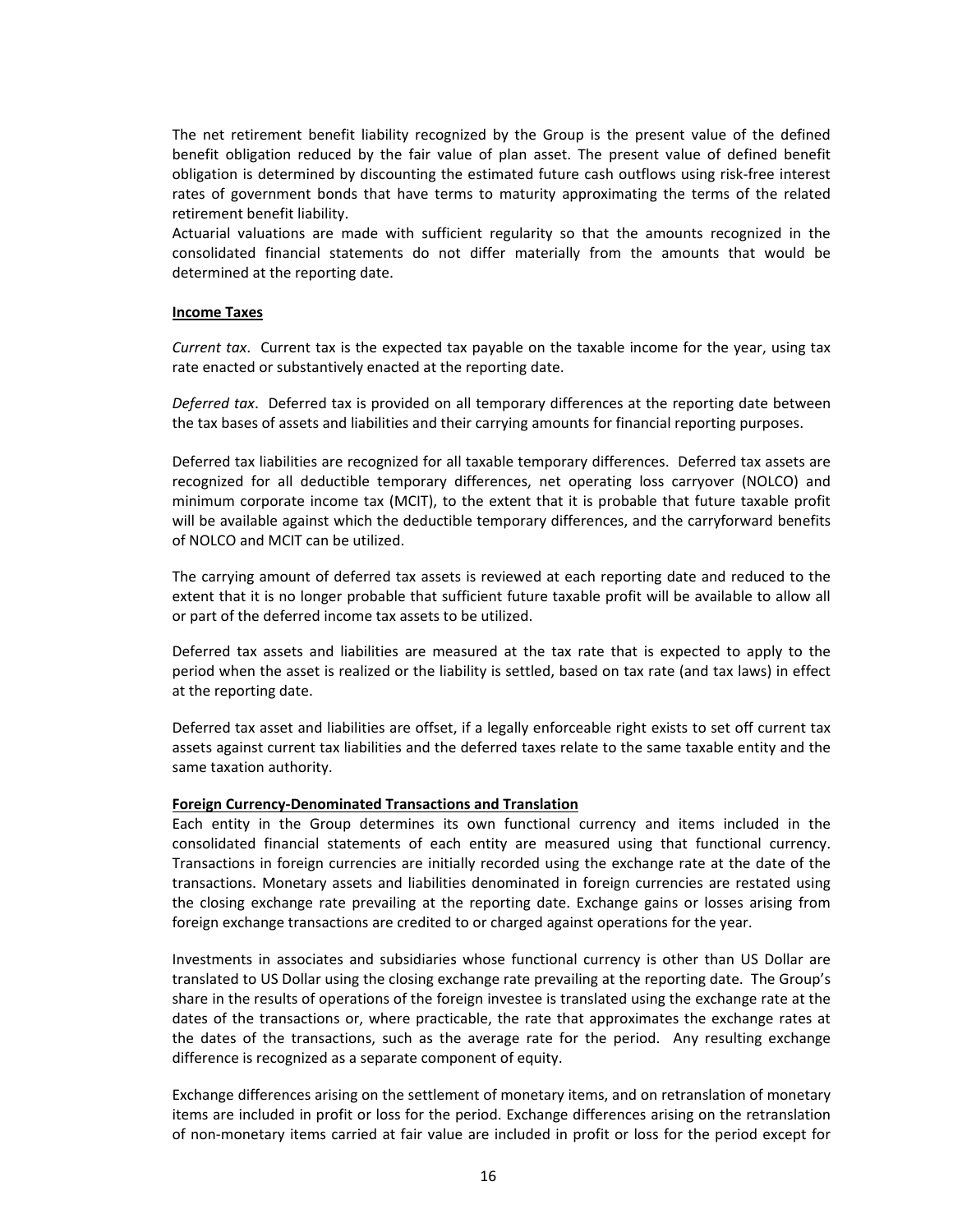differences arising on the retranslation on non‐monetary items in respect of which gains and losses are recognised in other comprehensive income.

For the purpose of presenting consolidated financial statements, the assets and liabilities of the Group's foreign operations (including comparatives) are expressed in United States dollars using exchange rates prevailing at the end of the reporting period. Income and expense items (including comparatives) are translated at the average exchange rates at the dates of the transactions are used. Exchange differences, if any, are recognised in other comprehensive income and accumulated in a separate component of equity under the header of foreign currency translation reserve.

On the disposal of a foreign operation (i.e. a disposal of the Group's entire interest in a foreign operation, or a disposal involving loss of control over a subsidiary that includes a foreign operation), all of the accumulated exchange differences in respect of that operation attributable to the Group are reclassified to profit or loss. Any exchange differences that have previously been attributed to non‐controlling interests are derecognised, but they are not reclassified to profit or loss.

#### **Related Party Relationships and Related Party Transactions**

Related party relationships exist when one party has the ability to control, directly or indirectly through one or more intermediaries, the other party or exercise significant influence over the other party in making financial and operating decisions. Such relationships also exist between and/or among entities which are under common control with the reporting enterprise, or between and/or among the reporting enterprises and their key management personnel, directors, or its stockholders.

A related party transaction is a transfer of resources, services or obligations between a reporting entity and a related party, regardless of whether a price is charged.

#### **Provisions**

Provisions are recognized when the Group has a present obligation (legal or constructive) as a result of past event, it is probable that an outflow of resources embodying economic benefits will be required to settle the obligation, and a reliable estimate can be made of the amount of the obligation. Provisions are reviewed at the end of reporting period and adjusted to reflect the current best estimate.

#### **Contingencies**

Contingent liabilities are not recognized in the consolidated financial statements. These are disclosed in the notes to consolidated financial statements unless the possibility of an outflow of resources embodying economic benefits is remote. Contingent assets are not recognized in the consolidated financial statements but are disclosed in the notes to consolidated financial statements when an inflow of economic benefits is probable.

#### **Events after the Reporting Date**

The Group identifies subsequent events as events that occurred after the reporting date but before the date when the consolidated financial statements were authorized for issue. Any subsequent event that provides additional information about the Group's financial position at the reporting date is reflected in the consolidated financial statements. Non‐adjusting subsequent events are disclosed in the notes to the consolidated financial statements, when material.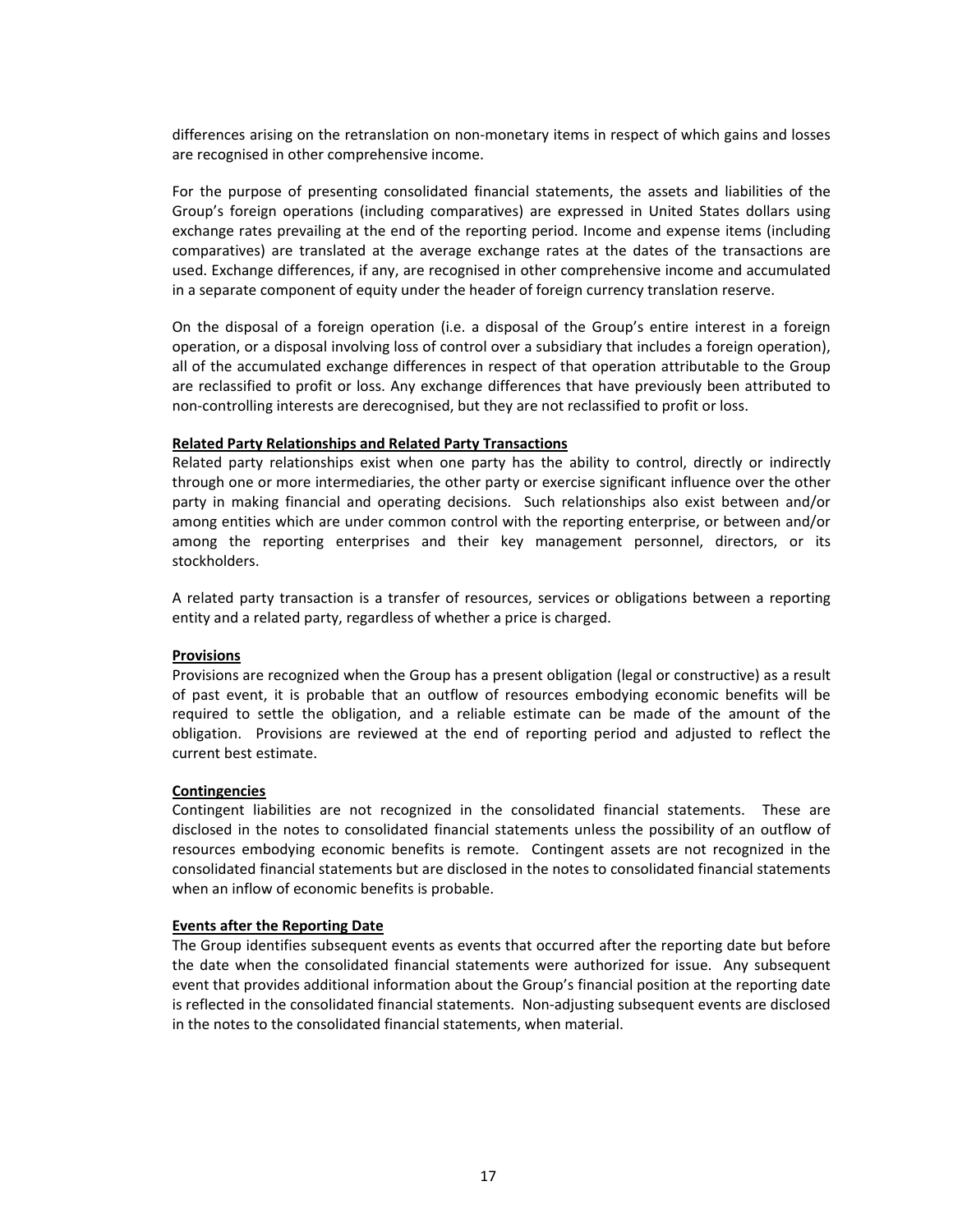#### **Loss per Share**

The Group presents basic and diluted loss per share data for its common shares.

Basic loss per share is calculated by dividing the net loss attributable to common shareholders of the Parent Company by the weighted average number of common shares issued and outstanding during the year. There are no potential dilutive shares.

# **Operating Segments**

For management purposes, the Group is divided into operating segments per products/service, (tuna, salmon, and rental) according to the nature of the products and services provided. The Group's identified operating segments are consistent with the segments reported to the BOD which is the Group's Chief Operating Decision Maker.

# **3. Significant Accounting Judgments and Estimates**

The preparation of the Group's consolidated financial statements requires management to make judgments, estimates and assumptions that affect the reported amounts of revenue, expenses, assets and liabilities and disclosure of contingent liabilities, at the end of the reporting period. However, uncertainty about these assumptions and estimates could result in outcome that could require a material adjustment to the carrying amount of the asset or liability affected in the future.

The estimates and underlying assumptions are reviewed on an ongoing basis. Revisions to accounting estimates are recognized in the period when the estimate is revised if the revision affects only that period or in the period of the revision and future periods if the revision affects both current and future periods.

The Group believes that the following represent a summary of these significant estimates and judgments and the related impact and associated risks in the consolidated financial statements:

*Assessing Going Concern.* The Group's management has made an assessment of the Group's ability to continue as a going concern and is satisfied that the Group has the resources to continue in business for the foreseeable future. Furthermore, management is not aware of any material uncertainties that may cast significant doubt upon the Group's ability to continue as a going concern. Therefore, the consolidated financial statements continue to be prepared on a going concern basis.

*Determining Functional Currency.* Based on management's assessment, the functional currency of the entities in the Group has been determined to be the U.S. Dollar, except for certain subsidiaries whose functional currency is the New Zealand Dollar and Philippine Peso. The U.S. Dollar is the currency that mainly influences the operations of most of the entities within the Group.

*Assessing Acquisition of a Business*. The Parent Company acquired a subsidiary which owns real estate. At the time of acquisition, the Parent Company considers whether the acquisition represents an acquisition of a business or a group of assets. An entity accounts for an acquisition as a business combination if it acquires an integrated set of business processes in addition to its current business. The consideration is made to the extent that the significant business processes are acquired and the additional services to be provided by the subsidiary.

Management has assessed that the acquisition of AMHI in 2015 constitutes a business.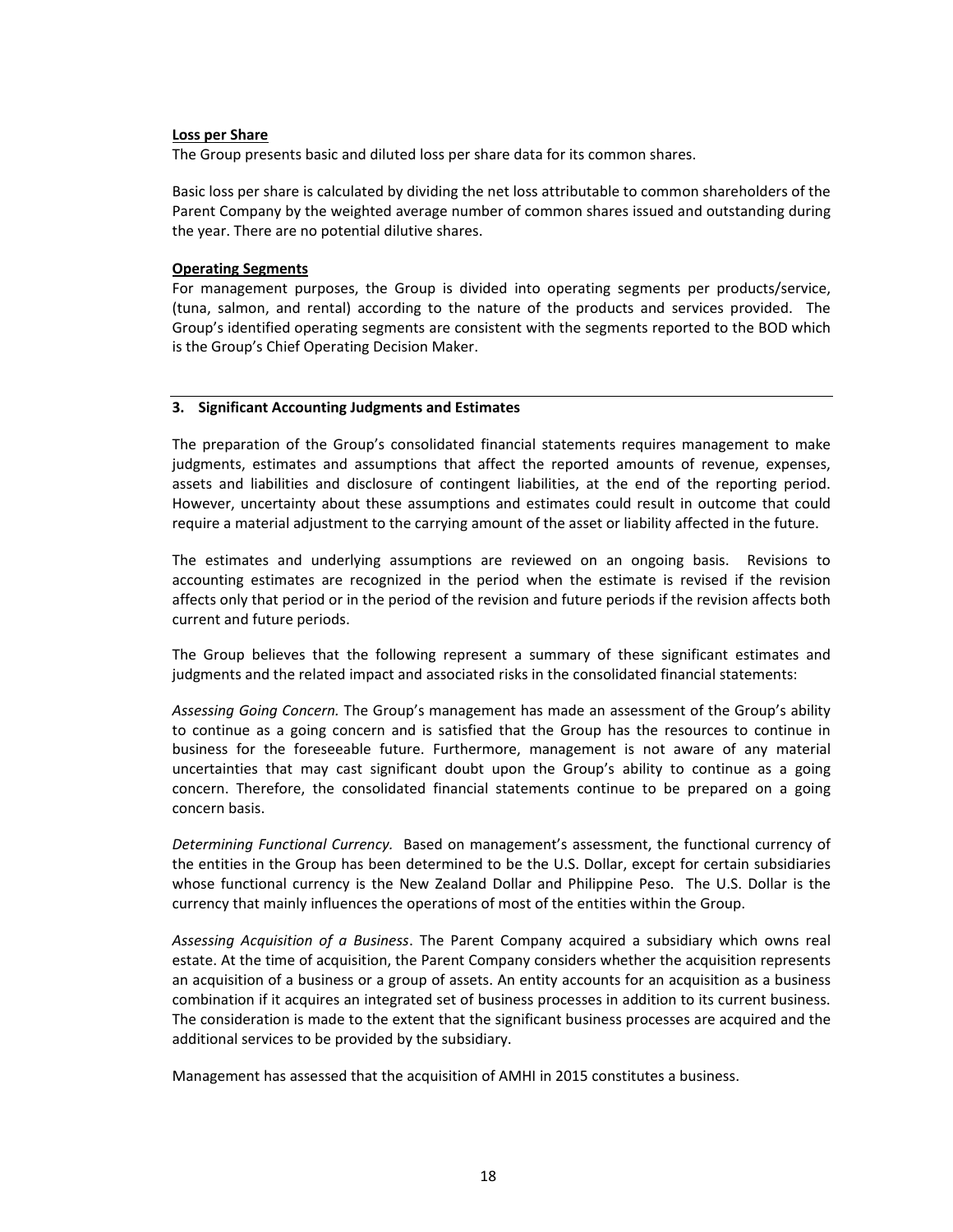*Determining Control or Joint Control over an Investee Company.* Control is presumed to exist when an investor is exposed, or has rights, to variable returns from its involvement with the investee and has the ability to affect those returns through its power over the investee. On the other hand, joint control is the contractually agreed sharing of control of an arrangement, which exists only when decisions about the relevant activities require the unanimous consent of the parties sharing control. Management has determined that by virtue of its majority ownership of voting rights in its subsidiaries as at December 31, 2016 and 2015, the Parent Company has the ability to exercise control over these investees.

*Determining Reportable Operating Segments.*  The Group has determined that it has reportable segments based on the following thresholds:

- a. Its reported revenue, including both sales to external customers and intersegment sales or transfers, is 10% or more of the combined revenue, internal and external, of all operating segments.
- b. The absolute amount of its reported profit or loss is 10% or more, in absolute amount, of (i) the combined reported profit of all operating segments that did not report a loss and (ii) the combined reported loss of all operating segments that reported a loss.
- c. Its assets are 10% or more of the combined assets of all operating segments.

Operating segments that do not meet any of the quantitative thresholds may be considered reportable, and separately disclosed, if management believes that information about the segment would be useful to users of the consolidated financial statements.

*Accounting for Interest in a Joint Operation.* The Group has, after considering the structure and form of the contractual arrangement, the terms agreed by the parties and the Group's rights and obligations classified its interest in a joint arrangement with FDCP, Inc. (FDCP) and Wild Catch Fisheries, Inc. (WCFI) as a joint venture under PFRS 11. As a consequence, the Group accounts for the assets, liabilities, revenues and expenses relating to its interest in the joint operation only to the extent of the Group's interest in the joint venture.

*Classifying Leases ‐ Group as a Lessee.* The Group has an operating lease agreement for its office site. The Group has determined that the risks and rewards of ownership related to the leased property are retained by the lessor. Accordingly, the agreement is accounted for as an operating lease.

*Classifying Leases ‐ Group as Lessor.* The Group has entered into lease agreement on its parcel of land. The Group has determined that it retains all the significant risks and rewards of ownership of these properties. Accordingly, these leases are accounted for as operating leases.

*Estimating Impairment Losses on Financial Assets.* The Group maintains allowance for impairment losses at a level considered adequate to provide for potential uncollectible receivables. The level of this allowance is evaluated by management on the basis of factors that affect the collectability of the accounts. These factors include, but are not limited to, significant financial difficulties or bankruptcy, the length of the Group's relationship with the customer, the customer payment behavior, and known market factors. The Group identifies and provides for specific accounts that are doubtful of collection and reviews the age and status of the remaining receivables and establishes a provision considering, among others, historical collection and write‐off experience.

*Estimating NRV of Inventories.* The NRV of inventories represents the estimated selling price for inventories less all estimated costs of completion and cost necessary to make the sale. The Group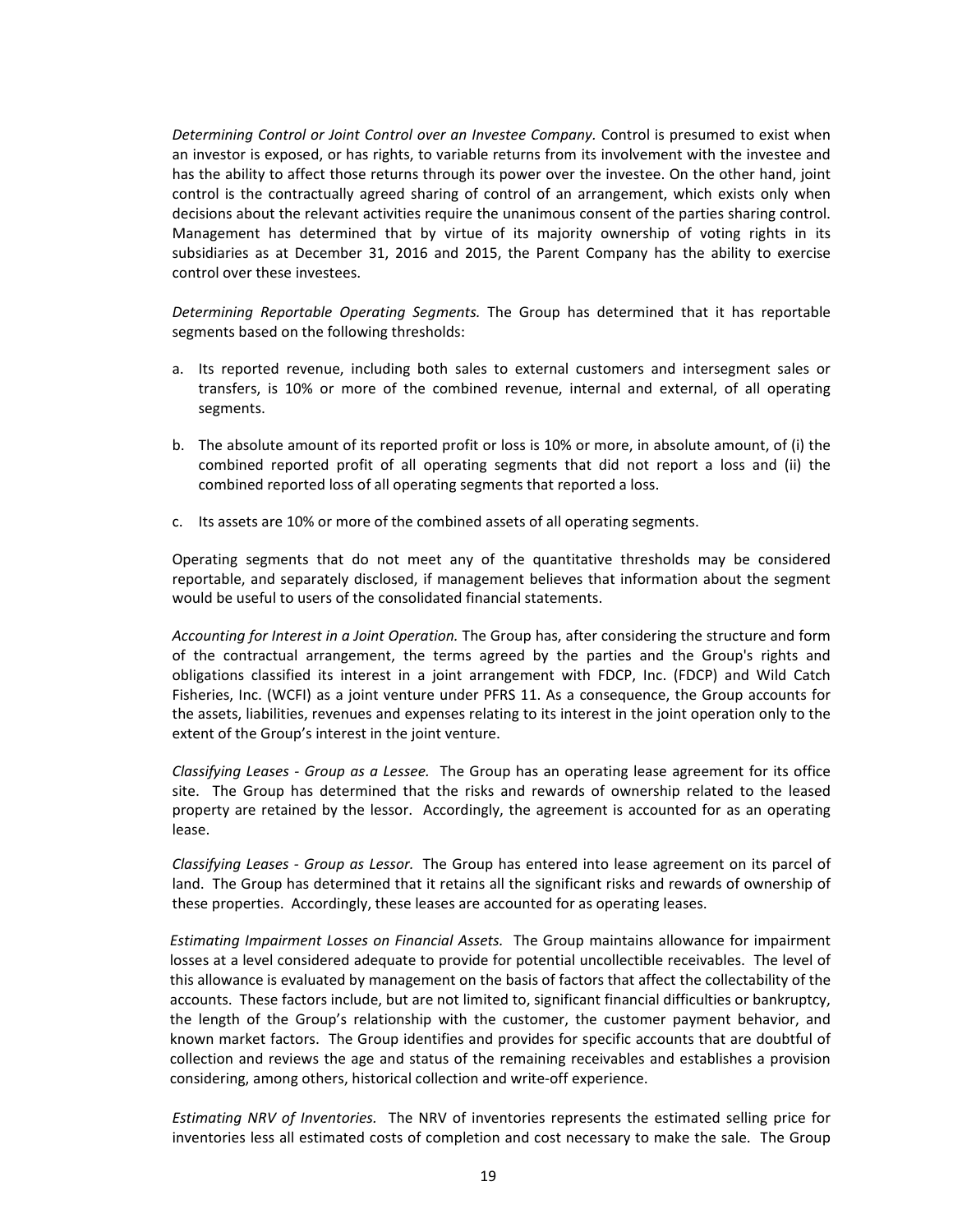determines the estimated selling based on the recent sale transaction of similar goods with adjustments to reflect any changes in economic conditions since the date of transactions occurred. The Group records provisions for the excess of cost over the net realizable value of inventories. While the Group believes that the estimates are reasonable and appropriate, significant differences in the actual experience or significant changes in estimates may materially affect the profit or loss and equity.

*Estimating Useful Lives of Property, Plant and Equipment and Other Intangible Assets.* The Group estimates the useful lives of property, plant and equipment and other intangible assets based on the period over which the assets are expected to be available for use. The estimates are based on a collective assessment of industry practice, internal technical evaluation and experience with similar assets. The estimated useful lives of property, plant and equipment are reviewed at each reporting date and are updated if expectations differ from previous estimates due to physical wear and tear, technical or commercial obsolescence and legal or other limits on the use of the assets. Future results of operations could be materially affected by changes in estimates brought about by changes in the factors mentioned above. The amount and timing of recording of depreciation expense for any period would be affected by changes in these factors and circumstances.

*Assessing Impairment of Nonfinancial Assets and Goodwill*. The Group assesses impairment on its nonfinancial assets (excluding goodwill) whenever events or changes in circumstances indicate that the carrying amount of the assets or group of assets may not be recoverable. The relevant factors that the Group considers in deciding whether to perform an asset impairment review include the following:

- significant underperformance of a business in relation to expectations;
- significant negative industry or economic trends; and
- significant changes or planned changes in the use of the assets.

Whenever the carrying amount of an asset exceeds its recoverable amount, an impairment loss is recognized. Recoverable amounts are estimated for individual assets or, if it is not possible, for the cash‐generating unit to which the asset belongs. Recoverable amount represents the greater of the fair value less cost to sell and the value in use. Value in use is determined as the present value of estimated future cash flows expected to be generated from the continued use of the assets. The estimated cash flows are projected using growth rates based on historical experience and business plans and are discounted using pretax discount rates that reflect the current assessment of the time value of money and the risks specific to the assets.

Goodwill is tested for impairment annually and more frequently, when circumstances indicate that the carrying amount may be impaired.

*Estimating Retirement Benefit Costs.* The determination of the obligation and costs of retirement benefits is dependent on the assumptions used by the actuary in calculating such amounts. These assumptions are described in Note 16 to the consolidated financial statements and include, among others, discount rates and salary increase rates.

*Recognizing Deferred Tax Assets.* The carrying amount of deferred tax assets at each reporting date is reviewed and reduced to the extent that it is no longer probable that sufficient taxable profit will be available to allow all or part of the deferred tax assets to be utilized. The Group's assessment on the recognition of deferred tax assets on deductible temporary differences is based on the forecasted taxable income of the subsequent reporting periods. This forecast is based on the Group's past results and future expectations on revenue and expenses.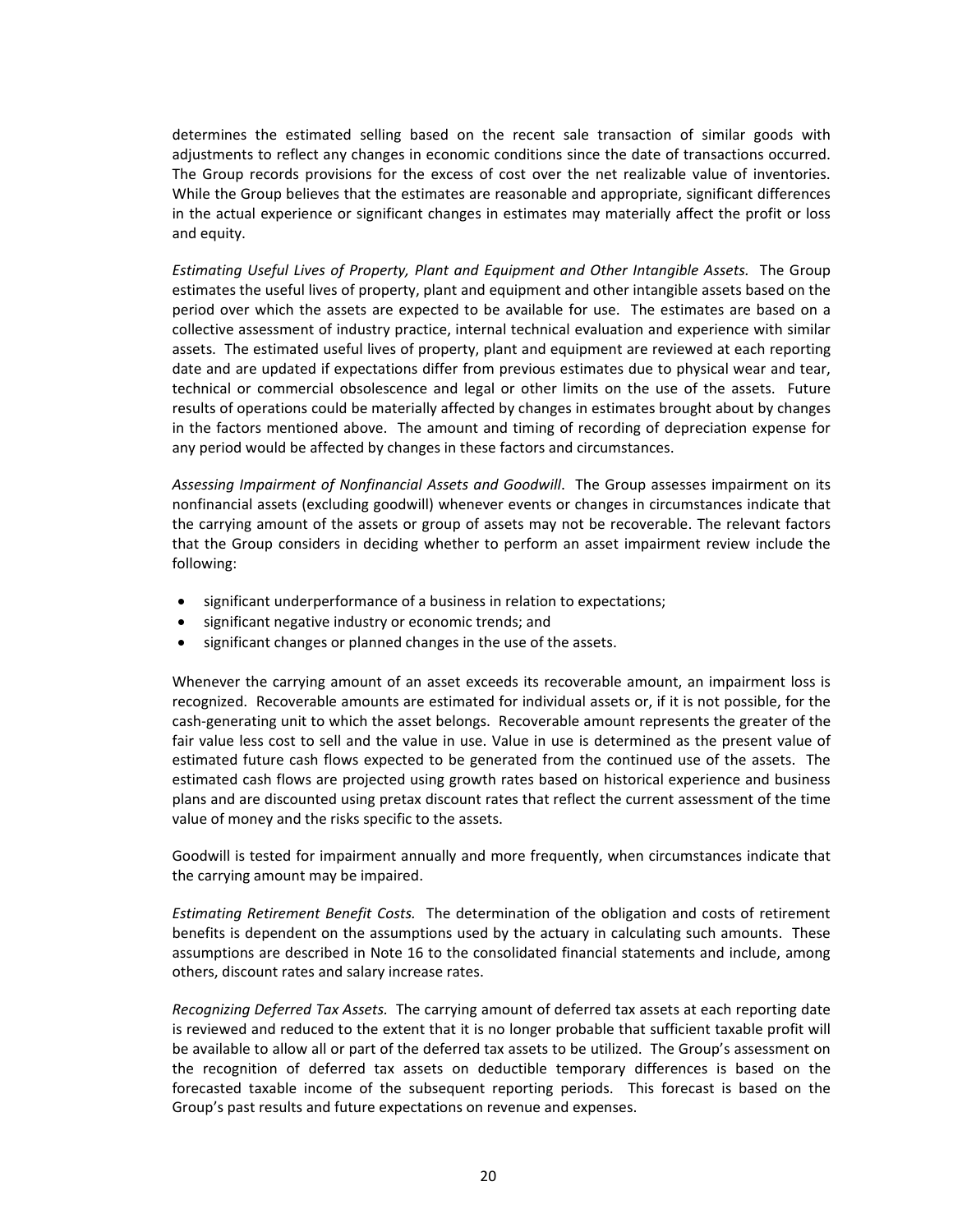# **4. Business Combinations**

On December 23, 2015, the Parent Company converted advances of \$0.29 million (P13.5 million) as partial payment of its subscription to 54,000,000 voting preferred shares of AMHI. The subscription resulted to the increase in the Parent Company's effective voting ownership interest in AMHI to 98.89%. Prior to December 23, 2015, the Parent Company had 40% ownership interest in AMHI. The fair values of the identified assets and liabilities of AMHI at the time of acquisition and the purchase price allocation are as follows:

|                                                   | Amount      |
|---------------------------------------------------|-------------|
| Cash in banks                                     | \$2,553     |
| Due from related parties                          | 170,279     |
| Other current assets                              | 85,568      |
| Property and equipment                            | 8,748,405   |
| Deferred tax assets                               | 59,415      |
| Due to related parties                            | (453, 137)  |
| Refundable lease deposits                         | (1,877,828) |
| Loan payable                                      | (323, 326)  |
| (forward)                                         |             |
| Deferred tax liabilities                          | (32,875)    |
| Net assets                                        | 6,379,054   |
| Percentage share of net assets acquired           | 98.89%      |
| Net assets acquired                               | 6,308,884   |
| Gain from acquisition                             | (3,471,040) |
| Gain on remeasurement of previously held interest | (2,356,202) |
| <b>Total consideration</b>                        | \$481,642   |
| <b>Total consideration</b>                        |             |
|                                                   | \$481,642   |
| Less cash acquired                                | 2,553       |
| Acquisition of subsidiary, net of cash acquired   | \$479,089   |

Gains from acquisition and remeasurement of previously held interest resulted from the increase in fair value of the land held by AMHI. The fair value of previously held interest by the acquirer immediately before the acquisition date was \$2.55 million.

Non‐controlling interest is measured based on its proportionate share on the net assets of AMHI at acquisition date.

The revenue and the net income of AMHI from the date the Parent Company obtained control, which is December 23, 2015, to December 31, 2015 were no longer included in the consolidated financial statements because these were not considered significant. The assets and liabilities of AMHI as at December 31, 2015 were included in the 2015 consolidated financial statements.

# **5. Goodwill**

Goodwill resulted from the acquisition by the Parent Company of the following subsidiaries:

*Spence.*  The Parent Company acquired 100% ownership of Spence in 2011. The acquisition of Spence's salmon processing facilities in Brockton, USA allows the Group to diversify its product line to take advantage of the changing food consumption patterns around the globe, address the issue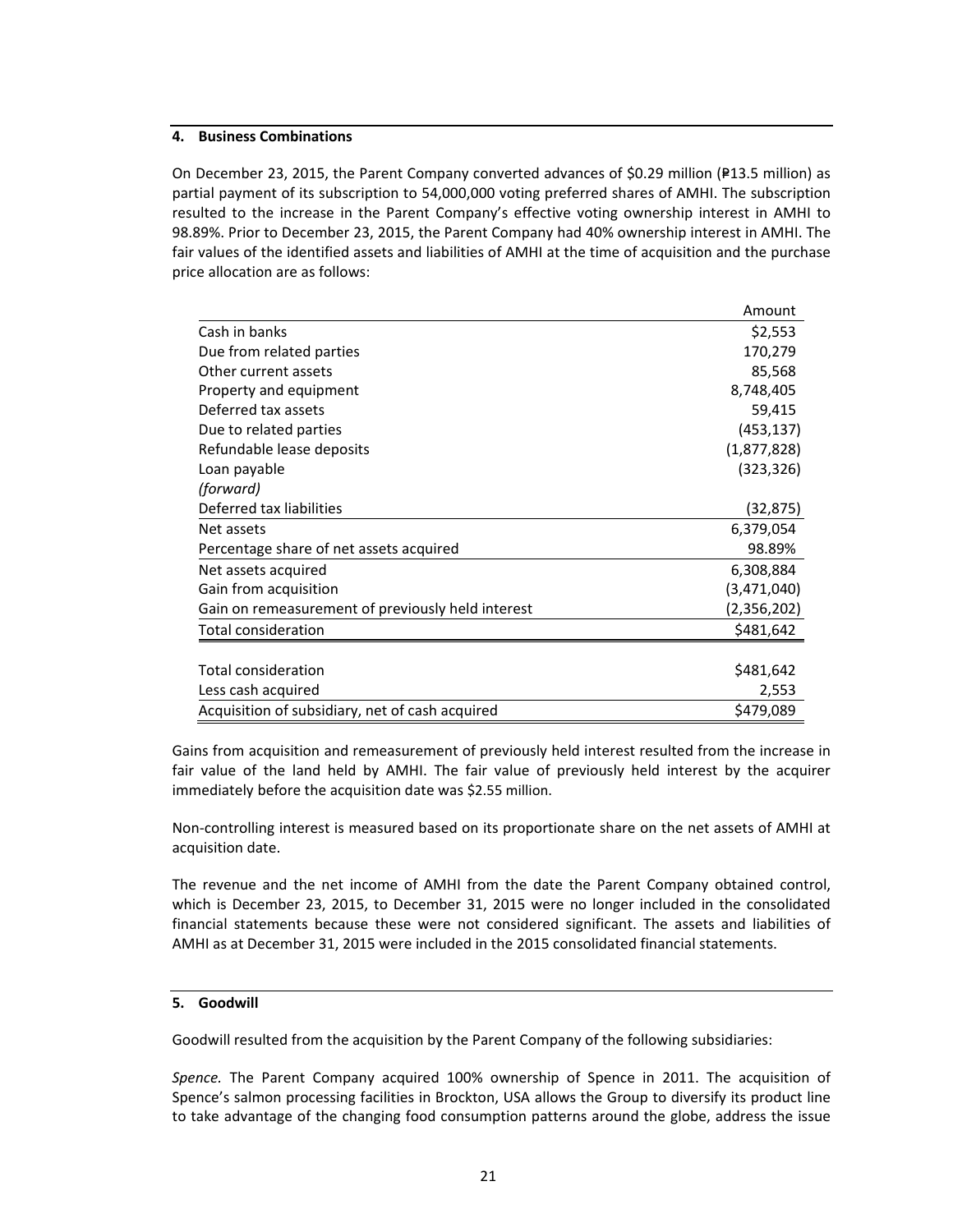of sourcing raw materials and improve overall margins and profitability. The goodwill arising from the acquisition amounted to \$7.45 million.

*Akaroa.* The Parent Company acquired 80% ownership of Akaroa in 2012. Akaroa is engaged in the business of sea cage salmon farming and operates two marine farms in New Zealand. It also processes fresh and smoked salmon. Akaroa also holds 20% stake in Salmon Smolt NZ Ltd., an entity operating a modern hatchery, which quarantines and consistently supplies high quality smolts (juvenile salmon) for Akaroa's farm. The acquisition enables the Group to stabilize its supply of salmon and eventually strengthen its market share in the salmon industry. The goodwill arising from the acquisition amounted to \$2.05 million.

# 6. **Disposal of Investments**

# **PFNZ**

On October 30, 2015, ASFII sold its 50% plus one share interest in PFNZ to HC & JW Studholme No. 2 Family Trust for \$5,000. The sale resulted in a gain of \$0.37 million in the 2015 consolidated statement of comprehensive income (see Note 21).

The carrying amounts of the assets and liabilities of PFNZ as at October 30, 2015, which have been excluded in the 2015 consolidated financial statements, are as follows:

|                             | Amount      |
|-----------------------------|-------------|
| Cash and cash equivalents   | \$100,004   |
| Trade and other receivables | 230,815     |
| Due from related parties    | 14,135      |
| Inventories                 | 629,681     |
| Property and equipment      | 1,010,268   |
| Total assets                | 1,984,903   |
| Trade and other payables    | 169,457     |
| Income tax payable          | 201,937     |
| Notes payable               | 2,346,283   |
| <b>Total liabilities</b>    | 2,717,677   |
| <b>Deficit</b>              | (732, 774)  |
| Non-controlling interests   | (366,494)   |
| Net liabilities sold        | (\$366,280) |

Gain on disposal of a subsidiary was computed as follows:

|                                         | Amount     |
|-----------------------------------------|------------|
| Fair value of consideration received    | \$5,000    |
| Carrying amount of net liabilities sold | (366, 280) |
| Gain on disposal                        | \$371,280  |

The 2015 consolidated statement of comprehensive income includes revenue of \$3.26 million and net loss of \$0.57 million of PFNZ for the ten months ended October 30, 2015 (revenue and net loss of \$7.49 million and \$0.74 million, respectively, for the year ended December 31, 2014).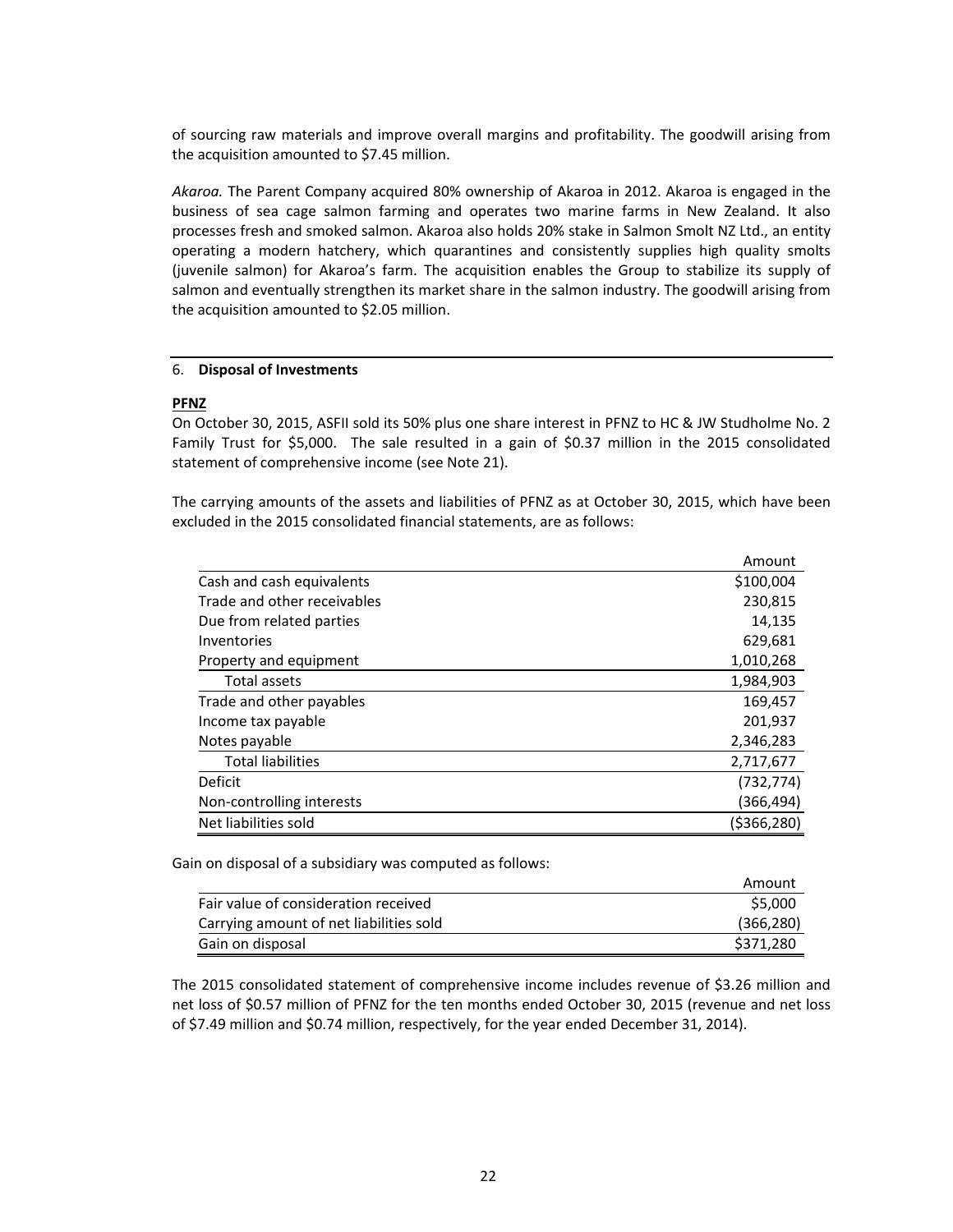# **7. Cash and Cash Equivalents**

This account consists of:

|                  | 2017        | 2016        |
|------------------|-------------|-------------|
| Cash on hand     | \$4,048     | \$4,621     |
| Cash in banks    | 2,866,233   | 3,710,241   |
| Cash equivalents | -           | 3,681,481   |
|                  | \$2,870,281 | \$7,396,343 |

Cash in banks earn interest at prevailing bank deposit rates.

Cash equivalents pertain to cash placement with a bank for varying periods of up to three months depending on the immediate cash requirements of the Group.

# **8. Trade and Other Receivables**

This account consists of:

|                                       | <b>Note</b> | 2017        | 2016        |
|---------------------------------------|-------------|-------------|-------------|
| Trade                                 |             | \$7,782,611 | \$6,036,147 |
| Claims receivables                    |             | 1,350,760   | 1,630,864   |
| Due from related parties              | 15          | 265,084     | 244,025     |
| Receivable from PFNZ- current portion | 12          | 161,000     | 177,500     |
| Advances to employees                 |             | 31,988      | 20,436      |
| <b>Others</b>                         |             | 524,688     | 615,407     |
|                                       |             | 10,116,131  | 8,724,379   |
| Allowance for impairment losses       |             | 1,950,270   | 1,999,471   |
|                                       |             | \$8,165,861 | \$6,724,908 |

Trade receivables are generated from the sale of inventories and are generally collectible within 29 to 60 days.

Claims receivables include refunds from government agencies and claims from insurance, suppliers and other parties.

Movements in the allowance for impairment losses are as follows:

|                                 | Note | 2017        | 2016        |
|---------------------------------|------|-------------|-------------|
| Balance at beginning of year    |      | \$1,999,471 | \$1,889,186 |
| <b>Provisions</b>               |      |             | 79.049      |
| Write-off                       |      |             |             |
| Currency translation adjustment |      | (49, 201)   | 31,236      |
| Balance at end of year          |      | \$1,950,270 | \$1,999,471 |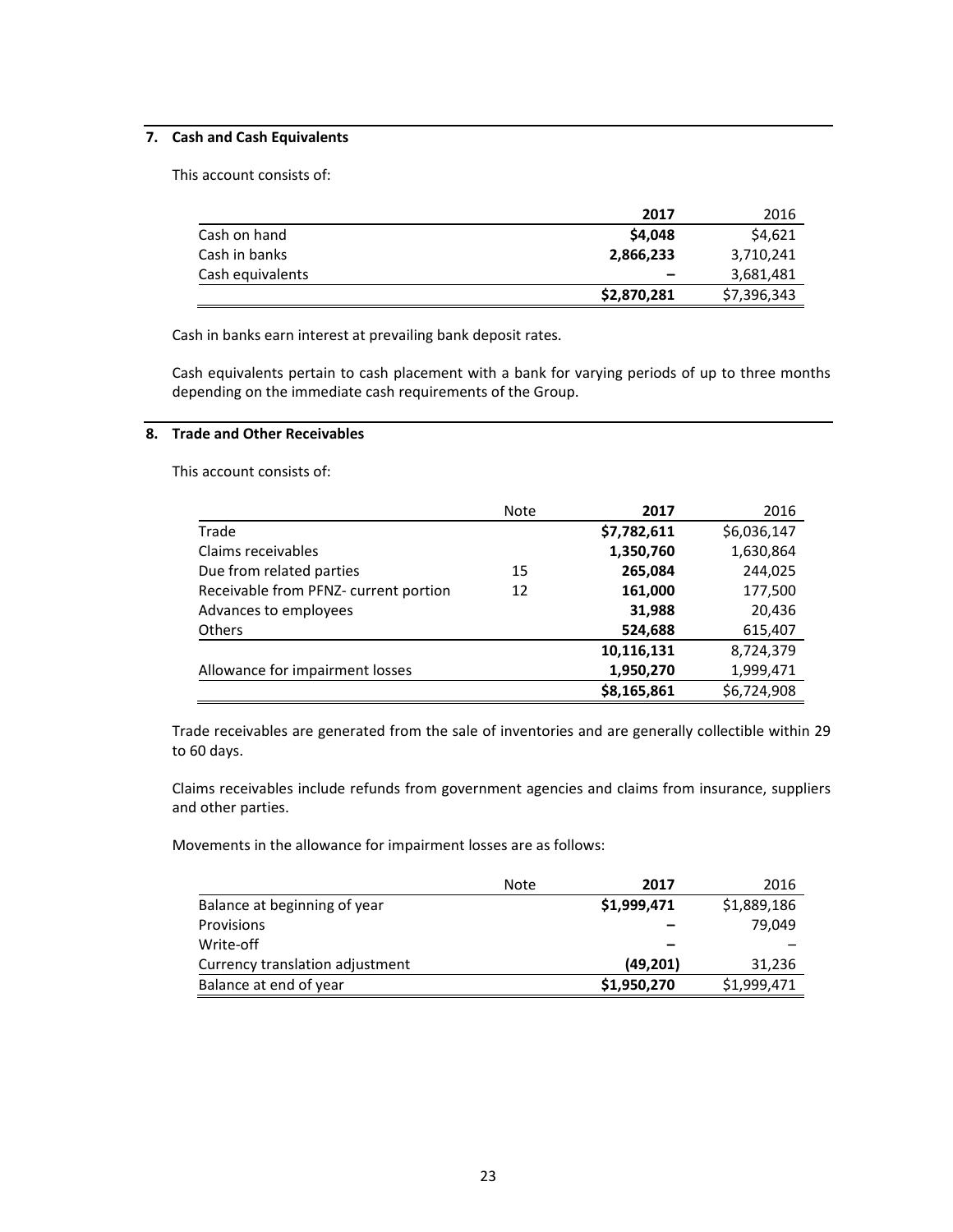# **9. Inventories**

This account consists of:

|                             | Note | 2017         | 2016        |
|-----------------------------|------|--------------|-------------|
| At cost:                    |      |              |             |
| Finished goods              | 19   | \$509,554    | \$400,224   |
| Parts and supplies          |      | 304,692      | 346,966     |
| Work-in-process             |      | 294,328      | 266,681     |
|                             |      | 1,108,574    | 1,013,871   |
|                             |      |              |             |
|                             |      | 2017         | 2016        |
| At NRV:                     |      |              |             |
| Raw and packaging materials |      | 4,775,062    | 3,710,256   |
| Finished goods              |      | 4,597,384    | 3,229,638   |
|                             |      | 9,372,446    | 6,939,894   |
|                             |      | \$10,481,020 | \$7,953,765 |

The costs of inventories measured at NRV are as follows:

|                             | Note | 2017         | 2016        |
|-----------------------------|------|--------------|-------------|
| Finished goods              | 19   | \$6,029,551  | \$5,087,643 |
| Raw and packaging materials |      | 5,393,281    | 4,359,079   |
| Parts and supplies          |      |              | 32,706      |
|                             |      | \$11,422,832 | \$9,479,428 |

Movements in the allowance for impairment losses on inventories are as follows:

|                              | Note | 2017        | 2016        |
|------------------------------|------|-------------|-------------|
| Balance at beginning of year |      | \$2,539,534 | \$4,589,905 |
| <b>Provisions</b>            | 20   | 242.382     | 794.010     |
| Reversal/Write-off           |      | (731,530)   | (2,844,381) |
| Balance at end of year       |      | \$2,050,386 | \$2,539,534 |

# **10. Other Current Assets**

This account consists of:

|                 | 2017        | 2016        |
|-----------------|-------------|-------------|
| <b>Deposits</b> | \$2,795,172 | 547,095     |
| Input VAT       | 616,647     | \$539,233   |
| Prepayments:    |             |             |
| Taxes           | 190,231     | 172,433     |
| Rent            | 42,175      | 24,583      |
| Insurance       | 25,934      | 51,423      |
| <b>Others</b>   | 45,396      | 195,428     |
|                 | \$3,715,555 | \$1,530,195 |

Deposits represent advance payments to suppliers of raw materials.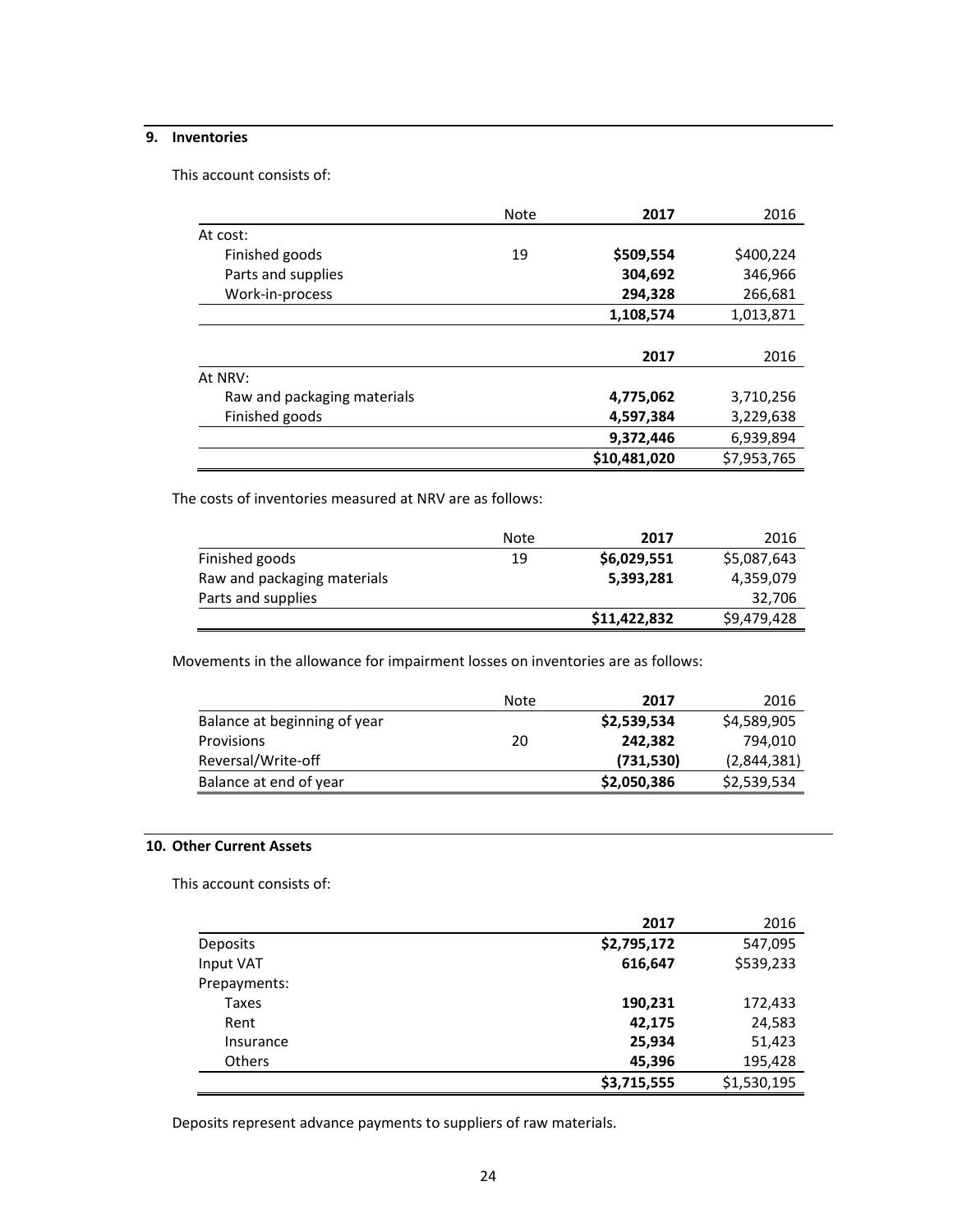Other prepayments pertain to dues and subscriptions, membership fees and travel advances.

#### **11. Property, Plant and Equipment**

Property, plant and equipment had total addition of \$473,619 aggregate additions for the first half of 2017.

The Group has mortgaged its property, plant and equipment for long-term loans. The carrying value of mortgaged property amounted to \$77,380 as at May 31, 2017 (\$77,380 as at December 31, 2016).

The Group did not provided for impairment loss in 2017 and 2016 (\$8.55 million in 2015), on its property, plant and equipment. Allowance for impairment loss amounted to \$0.61 million as at December 31, 2016 (\$14.22 million as at December 31, 2015).

In 2016, the carrying amount of fishing vessels amounting to \$0.31 million was reclassified to "Other noncurrent assets" as these are no longer used in operations.

In 2015, the Parent Company recovered two of the fishing vessels it previously sold to WCFI because of losses sustained by WCFI. The receivable from the sale of three fishing vessels of \$6.38 million in 2013 was provided with an allowance for impairment loss of \$6.28 million in 2014. When the Parent Company recovered the two vessels at a carrying amount of \$5.91 million, it reversed allowance for impairment (recovery) of \$5.82 million in 2015 but recognized a provision for impairment loss on the fishing vessels at the same amount in the same year. Effectively, the Parent Company did not recognize any gain or loss from this transaction in the 2015 consolidated financial statements.

# **12. Other Noncurrent Assets**

This account consists of:

|                                      | <b>Note</b> | 2017        | 2016        |
|--------------------------------------|-------------|-------------|-------------|
| Receivable from WCFI                 |             | \$2,186,880 | \$2,182,863 |
| Receivable from PFNZ- net of current |             |             |             |
| portion                              |             | 1,068,019   | 1,068,019   |
| Investments in joint ventures        |             | 553,480     | 553,480     |
| Other intangible assets              |             | 173,268     | 174,695     |
| Investments in associates            |             | 92,252      | 92,252      |
| Idle assets                          |             | 314,320     | 314,320     |
| <b>Others</b>                        |             | 288,849     | 252,442     |
|                                      |             | 4,677,068   | 4,638,071   |
| Less allowance for impairment losses |             | 3,164,942   | 3,164,942   |
|                                      |             | \$1,512,126 | \$1,473,129 |

#### **Receivable from WCFI**

Receivable from WCFI includes receivable from the sale of three fishing vessels and advances for fish deposit. These were provided with allowance for impairment losses of \$8.00 million in 2014 because of losses sustained by WCFI. WCFI ceased operations in the same year.

In 2013, the Parent Company sold three fishing vessels with an aggregate carrying amount of \$6.30 million to WCFI for a total consideration of \$6.38 million, resulting in a gain of \$71,497. In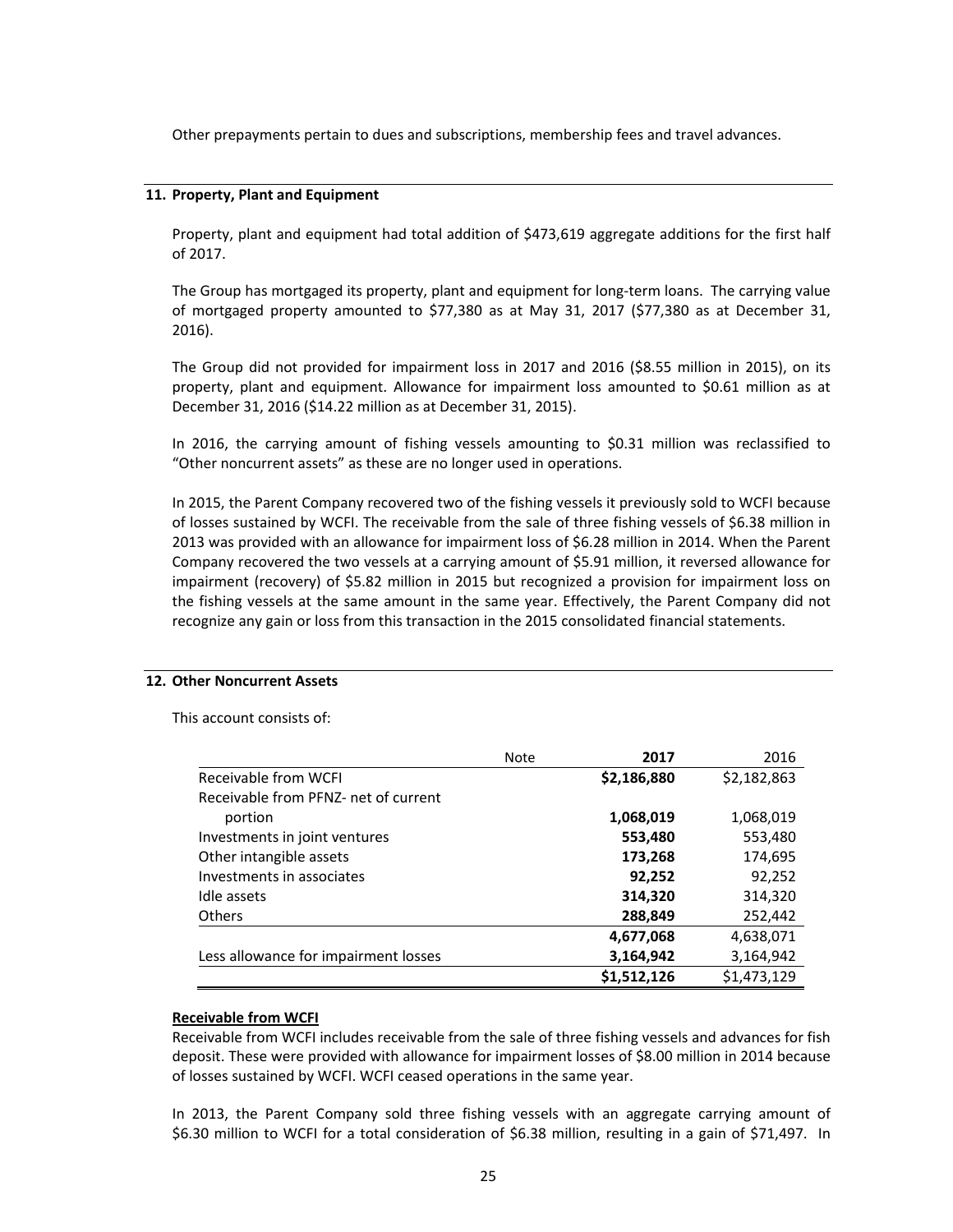2015, the Parent Company reversed the receivable of \$5.82 million from WCFI when the Parent Company recovered two of the vessels (see Note 11). Accordingly, the related allowance for impairment losses of \$5.82 million was also reversed.

#### **Receivable from PFNZ**

As discussed in Note 1 and Note 6, the accounts of PFNZ were excluded from the consolidated financial statements in 2015 when ASFII sold its ownership interest. In the same year, BGB entered into a debt restructuring agreement with PFNZ, which resulted to the following:

- a. Trade payable of \$0.46 million to PFNZ was offset against the receivable of \$2.77 million from PFNZ as at October 30, 2015;
- b. The payment terms were modified from payable on demand to payable in monthly installments commencing in January 2016 and ending in September 2029;
- c. The restructured receivable shall be secured by PFNZ's tangible and intellectual properties; and
- d. Interest expense incurred and charged to operations amounted to \$0.40 million in 2015.

#### **Investment in Joint Ventures**

Details are as follows:

|                                      | 2017         | 2016         |
|--------------------------------------|--------------|--------------|
| At cost:                             |              |              |
| FDCP, Inc. (FDCP)                    | \$240,964    | \$240,964    |
| <b>WCFI</b>                          | 39,279       | 39,279       |
|                                      | 280,243      | 280,243      |
| Accumulated equity in net earnings:  |              |              |
| Balance at beginning of year         | \$360,189    | \$360,189    |
| Share in net losses for the year     |              |              |
| Balance at end of year               | \$360,189    | \$360,189    |
| Share in other comprehensive income: |              |              |
| Balance at beginning of year         | ( \$86, 952) | ( \$86, 952) |
| Share in net losses for the year     |              |              |
| Balance at end of year               | (\$86,952)   | (\$86,952)   |
| Total                                | 553,480      | 553,480      |
| Allowance for impairment loss:       |              |              |
| Balance at beginning of year         | (553, 480)   | (553,480)    |
| Provision                            |              |              |
| Balance at end of year               | (553,480)    | (553,480)    |
|                                      | Ş-           |              |

*FDCP.* FDCP is engaged in manufacturing and wholesale of tin cans. The Group has 40% ownership interest in FDCP. FDCP ceased manufacturing operations effective September 2015. The Group provided for impairment loss of \$0.24 million in 2015 on its investment in FDCP. FDCP has no available financial information as at and for the year ended December 31, 2016 and no additional share in net earnings (losses) was recognized by the Group in 2016.

In November 2016, SEC approved the issuance of additional  $7,500,000$  common shares at  $P1$  par value a share. The Parent Company did not subscribe to the said additional issuance resulting to the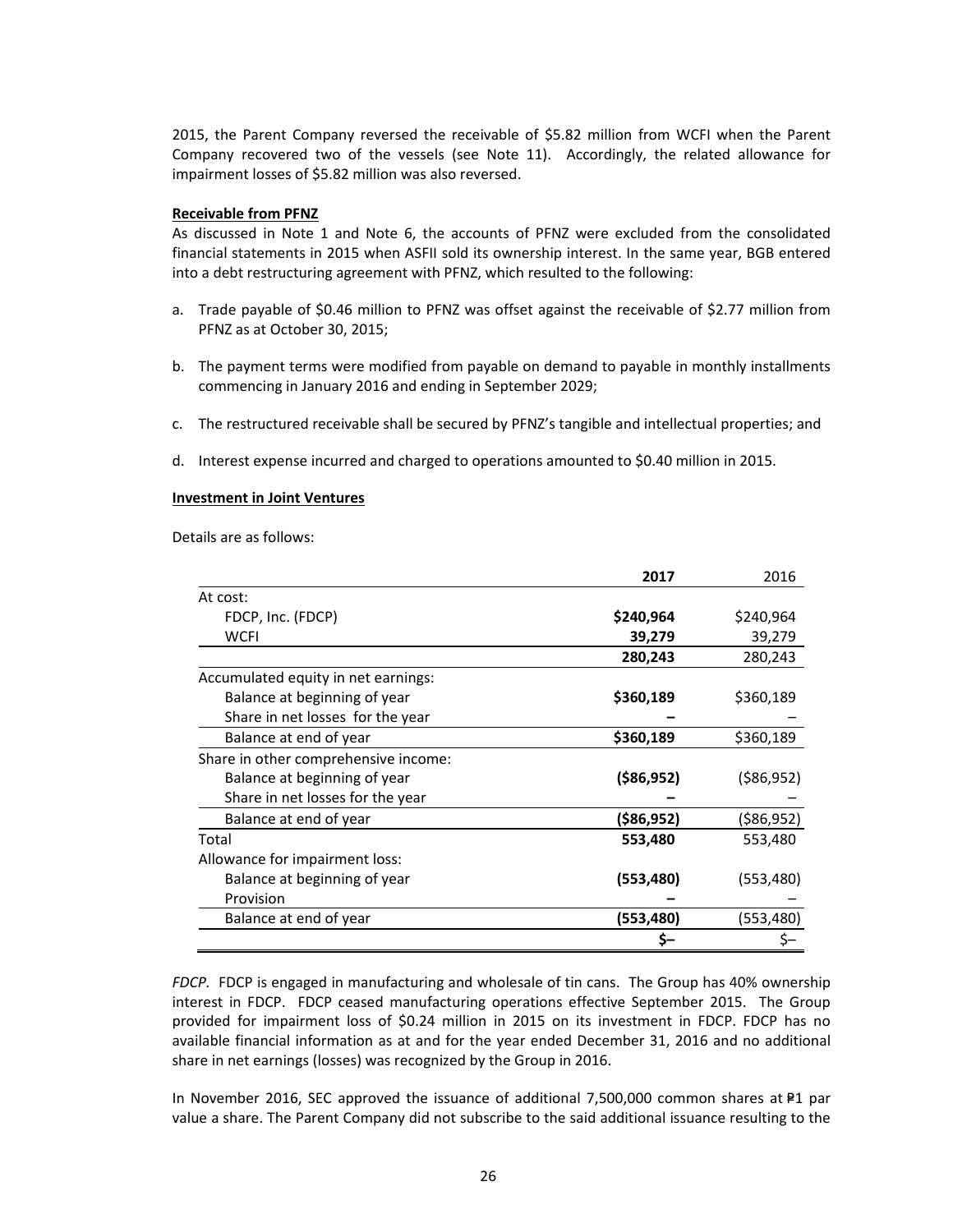decrease of the Parent Company's ownership from 40% to 25%. Based on management's assessment, the Group retains joint control in FDCP.

*WCFI*. WCFI is an entity primarily engaged in commercial fishing within and outside Philippine waters and in the high seas. The Group has 40% ownership interest in WFCI. WCFI ceased operation effective December 31, 2014. The Group provided for impairment loss of \$39,279 in 2014 on its investment in WFCI.

The Group's unrecognized share in losses of WCFI as at December 31, 2014 amounted to \$0.87 million.

#### **Investments in an Associate**

The Group has 16% ownership interest in Salmon Smolt New Zealand Limited (SSNZ) through Akaroa. SSNZ is engaged in the farming of salmon in South Island of New Zealand and was incorporated in 2008.

Details of the investments are as follows:

|                                   | 2017     | 2016     |
|-----------------------------------|----------|----------|
| Acquisition cost                  | \$27,319 | \$27,319 |
| Accumulated equity in profits:    |          |          |
| Balance at beginning of year      | 64,933   | 45,162   |
| Equity in net income for the year |          | 19,771   |
| Balance at end of year            | 64,933   | 64,933   |
|                                   | \$92,252 | \$92,252 |

# **Other Intangible Assets**

Other intangible assets pertain to salmon farming consent and fishing license. Movements in this account are as follows:

|                                 | <b>Note</b> | 2017      | 2016      |
|---------------------------------|-------------|-----------|-----------|
| Cost                            |             | \$269,066 | \$269,066 |
| <b>Accumulated Amortization</b> |             |           |           |
| Balance at beginning of year    |             | 94,371    | 90,100    |
| Amortization                    |             | 2,102     | 6,980     |
| Translation adjustment          |             | (675)     | (2,709)   |
| Balance at end of year          |             | 95,798    | 94,371    |
|                                 |             | 173,268   | 174,695   |
| <b>Allowance for Impairment</b> |             |           |           |
| Balance at beginning of year    |             | 114,279   | 114,279   |
| Provisions                      |             |           |           |
| Balance at end of year          |             | 114,279   | 114,279   |
|                                 |             | \$58,989  | \$60,416  |

# **Idle Assets**

Idle assets pertain to fishing vessels reclassified to noncurrent assets as they are no longer used in the Group's operations. In 2016, provision for impairment loss amounting to \$314,320 was recognized, based on management's estimate of the recoverable amount.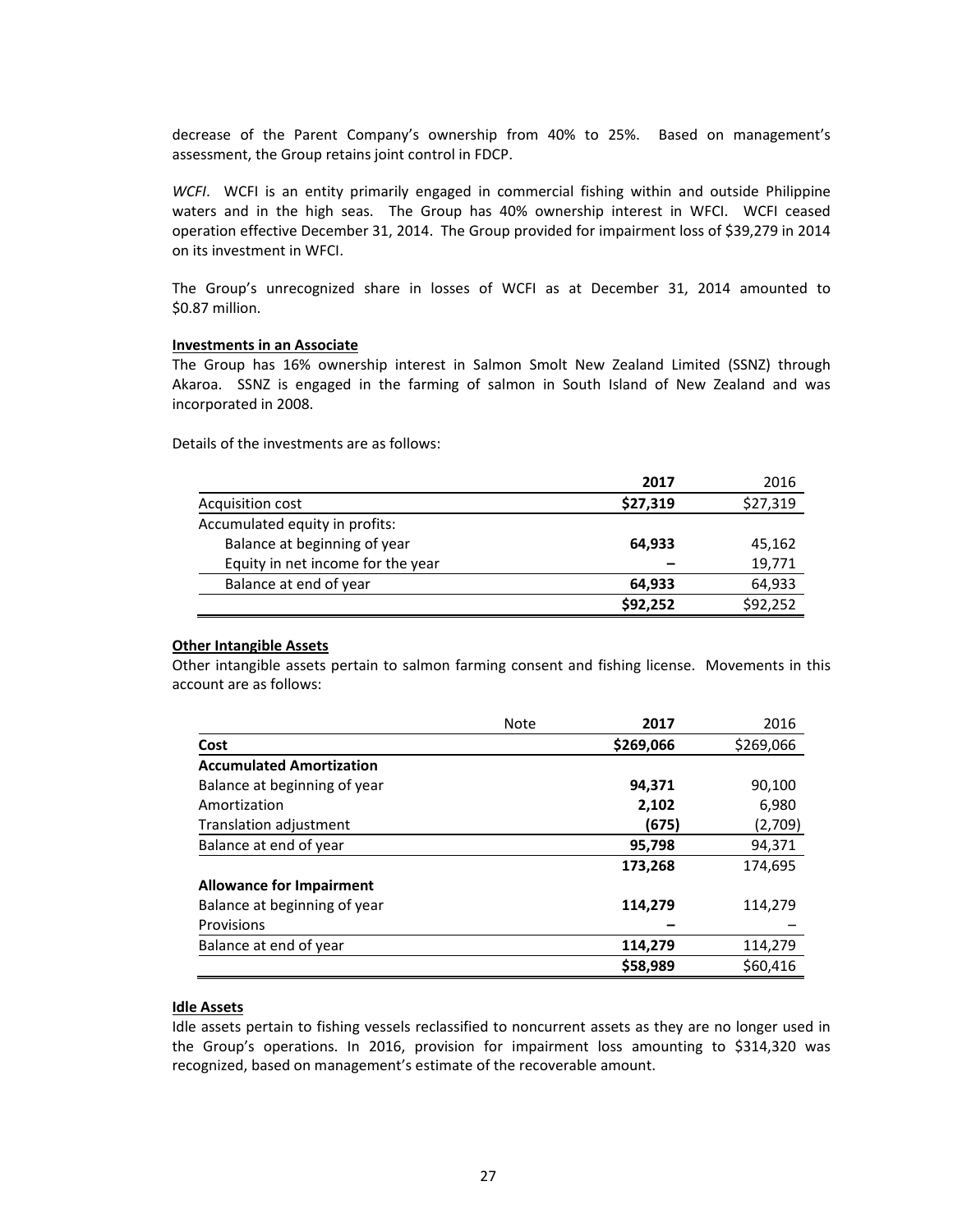#### **Others**

Others include biological assets of the Group, which comprised solely of consumable female smolts. The biological assets amounted to \$0.28 million and \$0.25 million as at May 31, 2017 and December 31, 2016.

# **Allowance for Impairment Losses**

This account consists of:

|                               | Note | 2017        | 2016        |
|-------------------------------|------|-------------|-------------|
| Receivable from WCFI          |      | \$2,182,863 | \$2,182,863 |
| Investments in joint ventures |      | 553,480     | 553,480     |
| Idle assets                   | 11   | 314.320     | 314,320     |
| Other intangible assets       |      | 114,279     | 114,279     |
|                               |      | \$3,164,942 | \$3,164,942 |

Movements in this account are as follows:

|                              | Note | 2017        | 2016        |
|------------------------------|------|-------------|-------------|
| Balance at beginning of year |      | \$3,164,942 | \$2,850,622 |
| <b>Provisions</b>            |      |             | 314.320     |
| Reversal                     |      |             |             |
| Balance at end of year       |      | \$3,164,942 | \$3,164,942 |

#### **13. Trade and Other Payables**

This account consists of:

|                                    | <b>Note</b> | 2017        | 2016        |
|------------------------------------|-------------|-------------|-------------|
| Trade payables:                    |             |             |             |
| Third parties                      |             | \$6,800,829 | \$3,598,283 |
| Related party                      | 15          | 260,957     | 260,957     |
| Accrued expenses:                  |             |             |             |
| Salaries, wages and other benefits |             | 533,813     | 582,290     |
| Professional fees                  |             | 238,664     | 394,315     |
| Freight                            |             | 24,522      | 125,925     |
| Interest                           |             | 37,824      | 90,595      |
| Others                             |             | 372,368     | 679,165     |
| Customer's deposit                 |             | 149,603     | 195,398     |
| Statutory payable                  |             | 82,923      | 69,430      |
| Others                             |             | 34,800      | 73,900      |
|                                    |             | \$8,536,303 | \$6.070.258 |

Trade payables are non‐interest bearing and are generally settled within one year.

Other accrued expenses include accruals for business development expenses, security services, commission and customers' claims. Accrued expenses are usually settled in the following month.

Statutory payable includes amounts payable to government agencies such as SSS, Philhealth and Pag‐IBIG and are normally settled in the following month.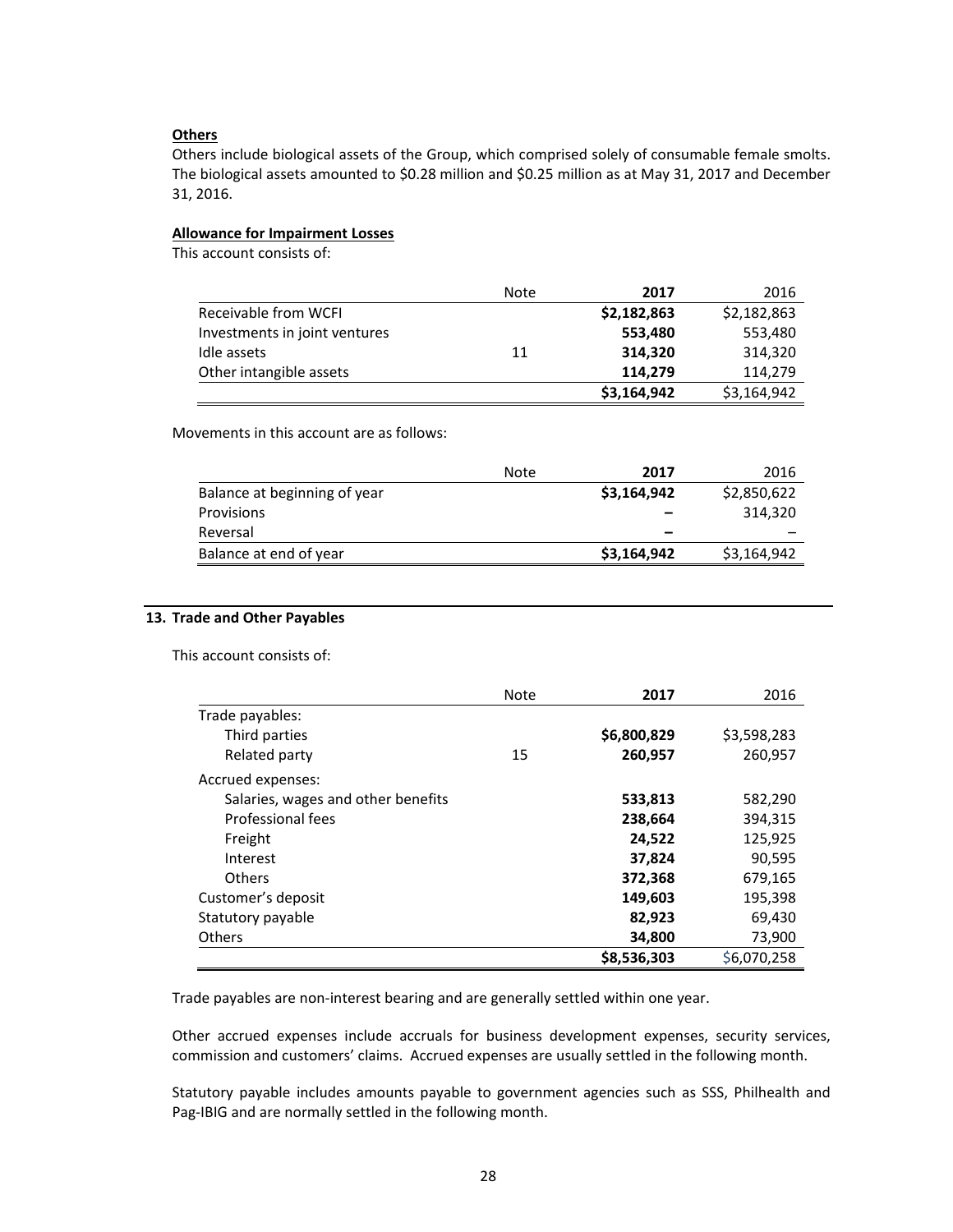# **14. Loans Payable**

Details of the Group's loans payable are as follows:

#### **Short‐term Loans**

|                                        | Currency   | Nominal interest rate | 2017           | 2016         |
|----------------------------------------|------------|-----------------------|----------------|--------------|
| Local banks                            | <b>USD</b> | $2.50\% - 4.80\%$     | \$13,711,569   | \$12,522,343 |
|                                        | <b>PHP</b> | $4.00\% - 5.80\%$     |                | 2,500,000    |
| Foreign banks                          | <b>USD</b> | 4.80% - 10.00%        | $\blacksquare$ |              |
| Investment banks                       | <b>PHP</b> | 4.80% - 5.00%         | 3,074,450      | 3,077,233    |
|                                        | USD        | $4.25\% - 4.60\%$     | 2,700,000      | 2,700,000    |
|                                        |            |                       | 19,486,019     | 20,799,576   |
| Add current portion of long-term loans |            |                       | 10,539         | 30,607       |
|                                        |            |                       | \$19,496,558   | \$20,830,183 |

Loans from local and foreign banks aggregating \$13.71 million as at May 31, 2017 (\$15.02 million as at December 31, 2016) represent availment of revolving facilities, export packing credit, export bills purchase, import letters of credit and trust receipts. Loans from investment banks are unsecured promissory notes used to finance the Group's working capital requirements.

#### **Long‐term Loans ‐ Net of Current Portion**

|                      | Currency   | Nominal interest rate | 2017      | 2016     |
|----------------------|------------|-----------------------|-----------|----------|
| Local banks          | <b>PHP</b> | $4.31\% - 5.50\%$     | \$57,271  | \$11,772 |
|                      | <b>USD</b> | $4.31\% - 5.35\%$     |           | 39,892   |
| Foreign financing    |            |                       |           |          |
| corporation          | <b>NZD</b> | 9.90%                 | 84,293    | 33,389   |
|                      |            |                       | 141,564   | 85,053   |
| Less current portion |            |                       | 10,539    | 30,607   |
|                      |            |                       | \$131,025 | \$54,446 |

*Loan Security.* As at May 31, 2017, loans amounting to \$57,271 are secured by a chattel mortgage on property, plant and equipment with carrying amount of \$77,380 (see Note 11):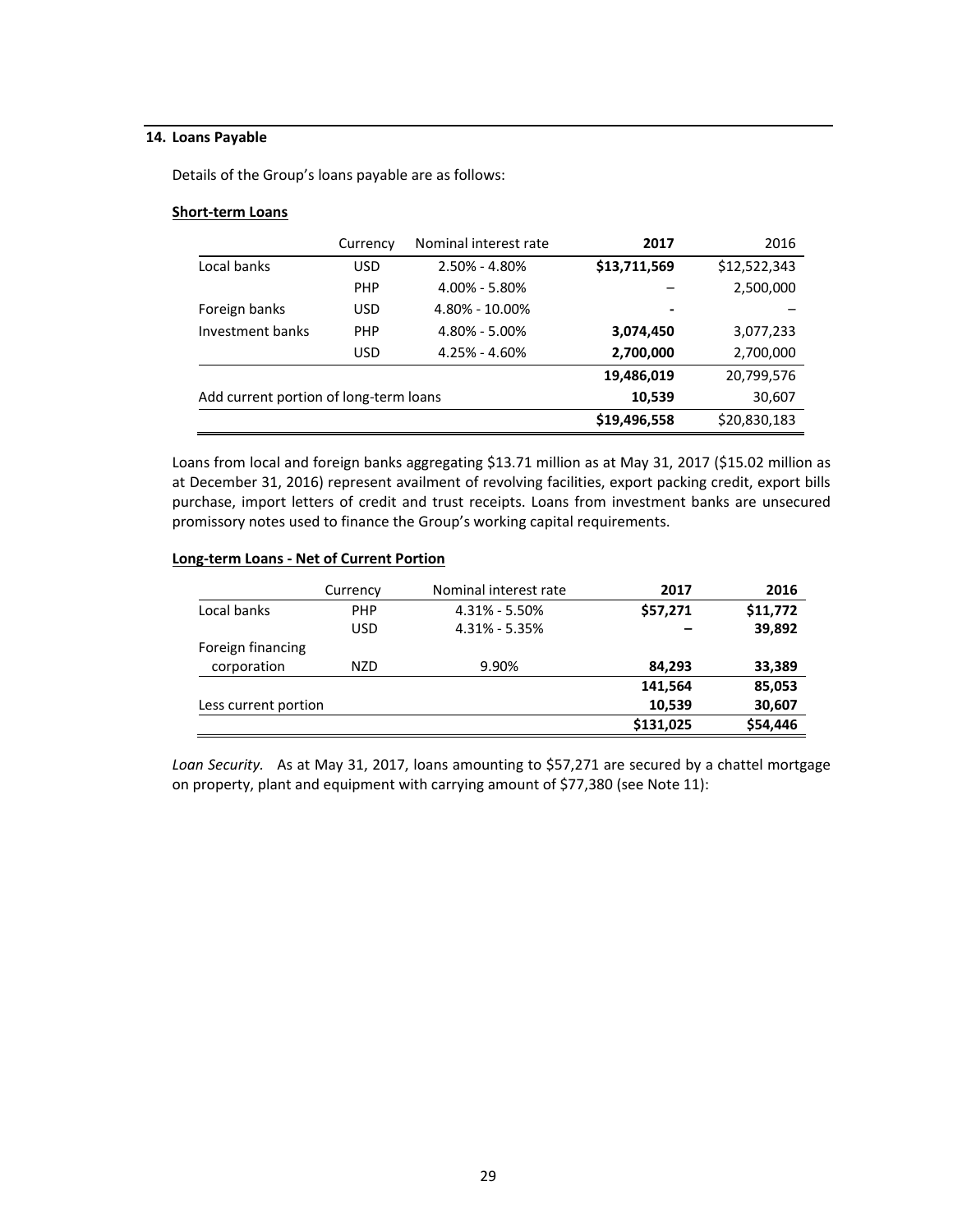#### **15. Related Party Transactions**

The Group, in the normal course of business, has regular transactions with its related parties as summarized below:

|                                    |      | <b>Amount of Transaction</b> |           |           | <b>Outstanding Balance</b> |
|------------------------------------|------|------------------------------|-----------|-----------|----------------------------|
| <b>Related Party</b>               | Note | 2017                         | 2016      | 2017      | 2016                       |
| <b>Trade and other receivables</b> |      |                              |           |           |                            |
| <b>Joint Venture</b>               |      |                              |           |           |                            |
| <b>FDCP</b>                        |      |                              | \$306,398 | \$240,518 | \$240,518                  |
| <b>Associate</b>                   |      |                              |           |           |                            |
| <b>SSNZ</b>                        |      |                              |           | \$15,994  | \$3,507                    |
|                                    |      | \$-                          | \$306,398 | \$256,512 | \$244,025                  |
| <b>Joint Venture</b>               |      |                              |           |           |                            |
| <b>FDCP</b>                        |      | \$-                          | \$-       | \$260,957 | \$260,957                  |
| Due to a related party             |      |                              |           |           |                            |
| <b>Subsidiary Stockholder</b>      |      |                              |           |           |                            |
| Duncan Bates                       |      | \$-                          | \$-       | \$137,009 | \$136,112                  |
| <b>Parent Stockholder</b>          |      |                              |           |           |                            |
| Strongoak Inc.                     |      |                              |           |           |                            |
|                                    |      | \$-                          | \$-       | \$137,009 | \$136,112                  |

#### **Nature and Terms of Payment**

*Working Capital Advances.* The Parent Company and its subsidiaries make advances to and from its related parties for working capital requirements. The receivable from SSNZ and the payable to Duncan Bates are working capital advances that are payable on demand. Payable to Duncan Bates bears an interest of 7% per annum.

*Other Noncurrent Assets.* As discussed in Note 12, this receivable resulted from the sale of fishing vessels by the Parent Company.

*Trade Receivable and Trade Payable.* The Parent Company purchased some of its can requirements from FDCP. These trade accounts which resulted from these transactions are non-interest bearing and are normally settled within a year.

#### **16. Net Retirement Benefit Obligation**

The Group values its defined benefit obligation using the Projected Unit Credit Method. The benefit shall be payable to employees who retire from service who are at least sixty years old and with at least five years of continuous service.

The Group has executed a Trust Agreement with a reputable bank to establishing the Group's Retirement Plan.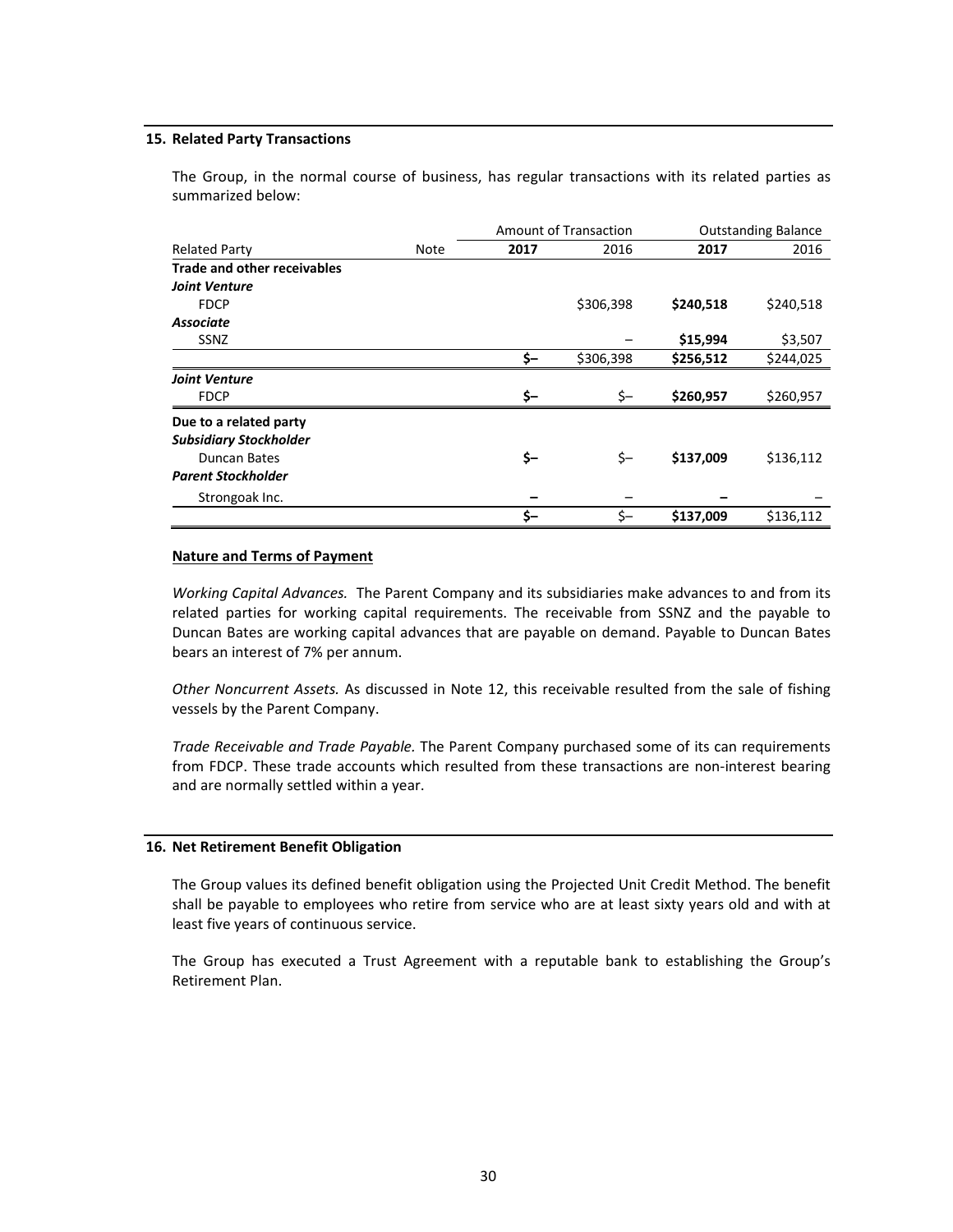# **17. Equity**

#### **Capital Stock**

This account consists of:

|                                            |                         | 2017           | 2016          |                |  |
|--------------------------------------------|-------------------------|----------------|---------------|----------------|--|
|                                            | <b>Shares</b><br>Amount |                | <b>Shares</b> | Amount         |  |
| <b>Authorized</b>                          |                         |                |               |                |  |
| Ordinary shares at <sup>₽1</sup> par value |                         |                |               |                |  |
| Balance at beginning of year               | 3,000,000,000           | P3,000,000,000 | 3,000,000,000 | ₽3,000,000,000 |  |
| Increase                                   |                         |                |               |                |  |
| Balance at end of year                     | 3,000,000,000           | P3,000,000,000 | 3,000,000,000 | ₽3,000,000,000 |  |
|                                            |                         |                |               |                |  |
| <b>Issued and Outstanding</b>              |                         |                |               |                |  |
| Balance at beginning of year               | 2,500,000,000           | \$53,646,778   | 2,500,000,000 | \$53,646,778   |  |
| Additional issuance                        |                         |                |               |                |  |
| Total issued and fully paid                | 2,500,000,000           | 53,646,778     | 2,500,000,000 | 53,646,778     |  |
| <b>Treasury Stock</b>                      | (287, 537)              | (5, 774)       | (287, 537)    | (5, 774)       |  |
| Balance at end of year                     | 2,499,712,463           | \$53,641,004   | 2,499,712,463 | \$53,641,004   |  |

The history of shares issuances from initial public offering of the Parent Company is as follows:

|                          |                | Issue/Offer |                         | Number of     |
|--------------------------|----------------|-------------|-------------------------|---------------|
|                          | Subscriber     | Price       | Registration/Issue Date | Shares Issued |
| Initial public offering  | Various        | ₽1.35       | November 8, 2006        | 535,099,610   |
| Stock dividends          | Various        |             | December 17, 2007       | 64,177,449    |
| Stock rights offer (SRO) | Various        | 1.00        | July 25, 2011           | 272,267,965   |
| Stock dividends          | Various        |             | January 25, 2012        | 137,500,000   |
| Private placement        | Various        | 1.60        | December 14, 2012       | 60,668,750    |
| Private placement        | Strongoak Inc. | 1.31        | May 5, 2014             | 430,286,226   |
| <b>SRO</b>               | Various        | 1.00        | October 28, 2015        | 1,000,000,000 |
|                          |                |             |                         | 2,500,000,000 |

On May 5, 2014, the Parent Company's BOD approved the issuance of 430,286,226 shares to Strongoak Inc. in a private placement for a 28.7% share of the Parent Company's total outstanding shares. The subscription price was  $P1.31$  a share at a 33% premium on the 30-day weighted average price for the period. The issuance of the shares resulted in an increase in share capital and additional paid‐in capital amounting to \$9,662,622 and \$2,947,111, respectively.

On February 17, 2015, the BOD approved the increase in the Parent Company's authorized capital stock from P1.50 billion divided into 1.50 billion shares to P3.00 billion divided into 3.0 billion shares at P1 par value a share. The same resolution was approved by the stockholders on March 31, 2015. The increase in authorized capital stock was approved by the SEC on October 28, 2015.

In the same meeting, the BOD also approved the stock rights offering of up to 1.0 billion shares at P1 par value a share by way of pre-emptive rights offering to eligible existing common shareholders of the Parent Company at the proportion of 1 rights offer for every one and  $\frac{1}{2}$  existing common shares held as of the record date.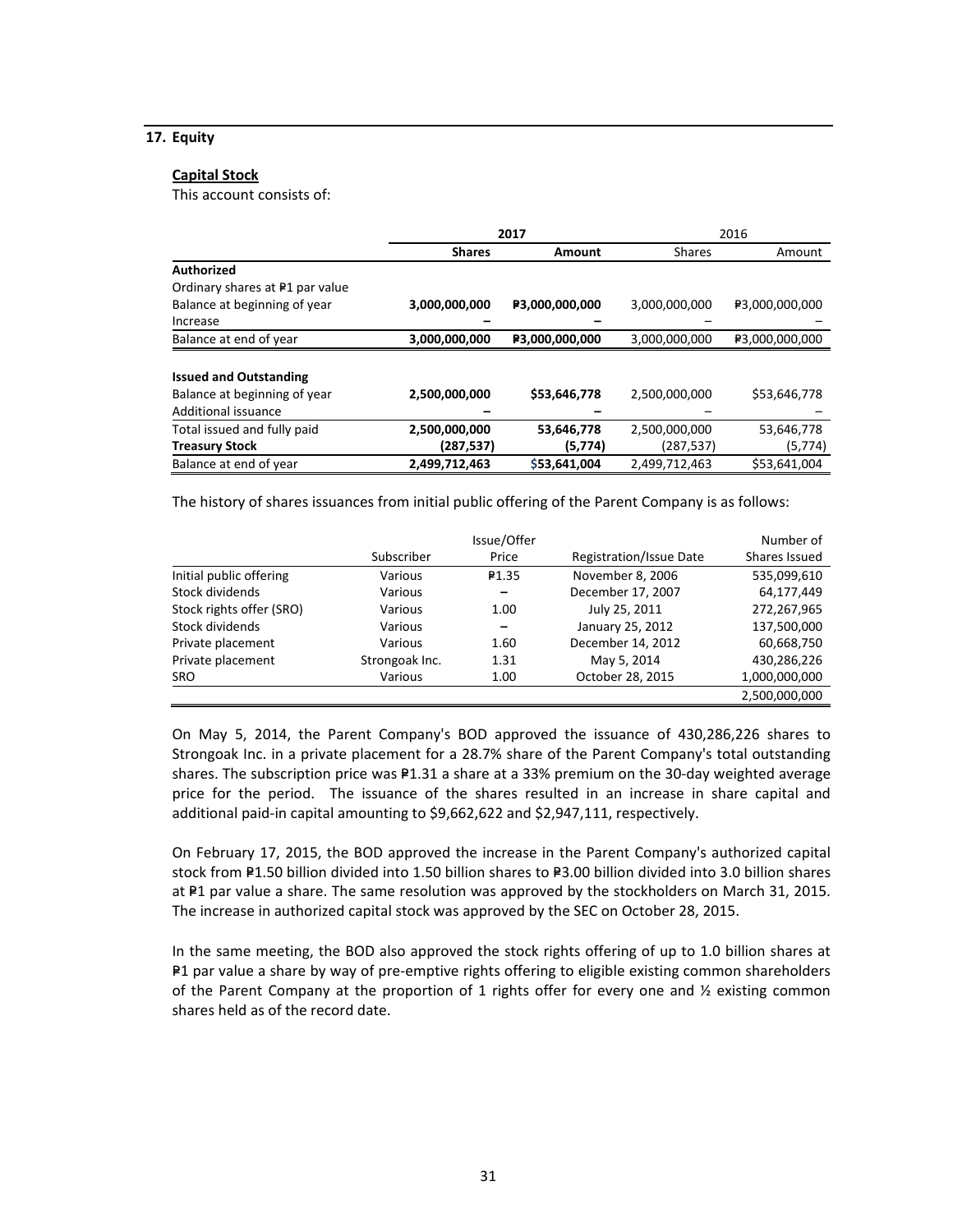Strongoak Inc. acquired 952,479,638 shares of the Parent Company at par value arising from the increase in authorized capital stock and stock rights offering by way of pre-emptive rights, such increase was approved by the SEC on October 28, 2015. This resulted in Strongoak Inc. owning a total of 1,382,765,864 shares, representing 55.32% of the total issued and outstanding shares of the Parent Company.

As at May, 31, 2017 and December 31, 2016, additional paid‐in capital amounted to \$6.66 million.

#### **18. Net Sales**

This account consists of:

|                 | 2017                     | 2016         |
|-----------------|--------------------------|--------------|
| Sales           | \$28,099,609             | \$26,335,045 |
| Less:           |                          |              |
| Sales returns   | $\overline{\phantom{0}}$ | 992          |
| Sales discounts | 8,616                    | 10,412       |
|                 | \$28,090,993             | \$26,323,641 |

#### **19. Cost of Goods Sold**

Manufacturing cost consists of \$20.4m materials used, \$2.4m direct labor and \$2.6m manufacturing overhead with an aggregate of \$25.5m as at May 31, 2017 (\$23.3m in 2016).

#### **20. Selling and Administrative Expenses**

Total selling and administrative expense for as of May 31, 2017 is \$2.8m (\$2.7m in 2016). This majorly consist of:

| Salaries, wages and other short-term benefits<br>\$1,057,354 |             |  |
|--------------------------------------------------------------|-------------|--|
| Freight and handling                                         | 443.347     |  |
| Outside services                                             | 262,681     |  |
| Transportation and travel                                    | 123,045     |  |
| Insurance                                                    | 69.977      |  |
| <b>Others</b>                                                | 889,105     |  |
|                                                              | \$2,845,509 |  |

# **21. Other Income (Charges)**

This consists of foreign exchange gain(loss), interest income, gain(loss) on sale of PPE, bank charges, duty benefit and miscellaneous items.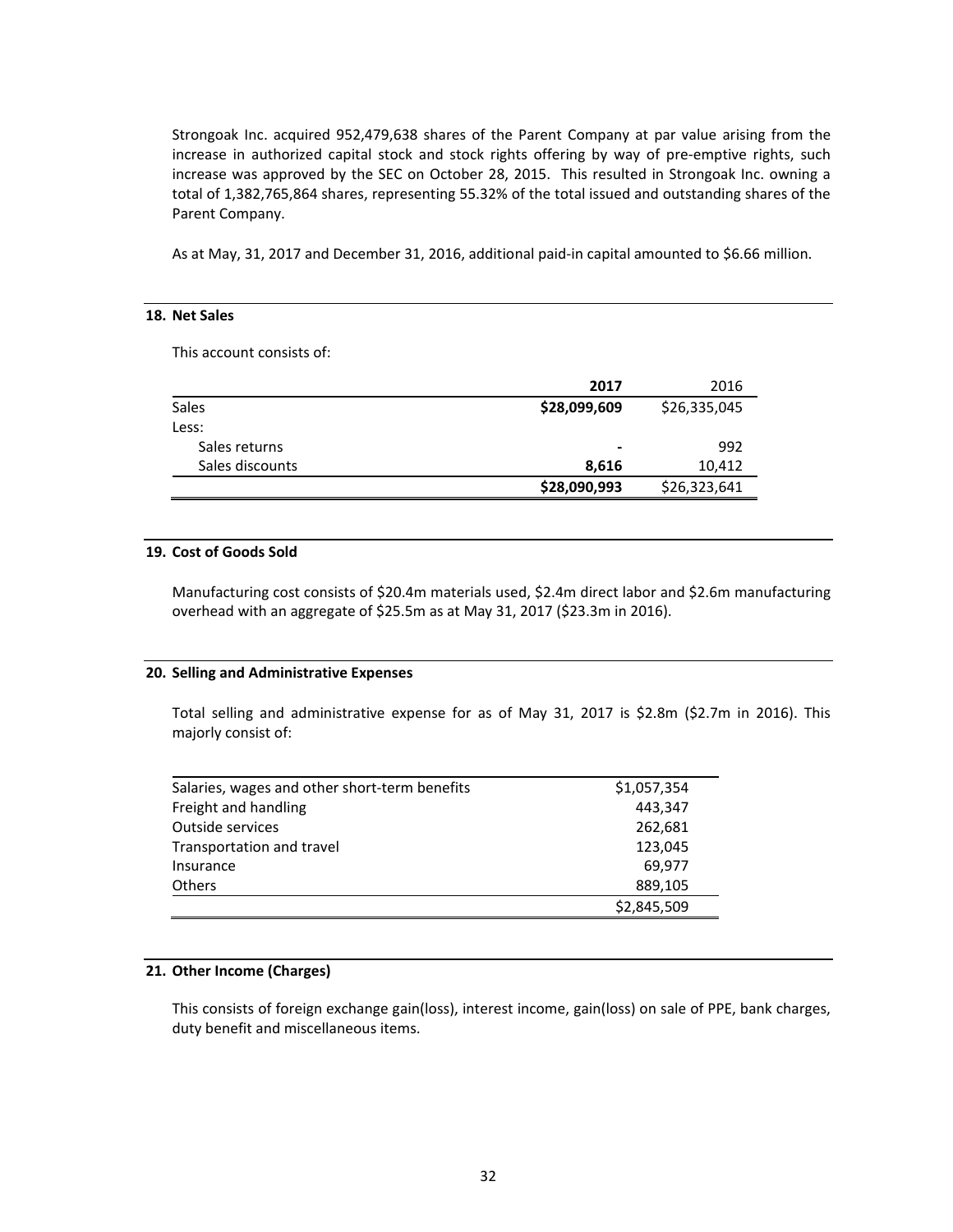# **22. Employee Benefits**

This account consists of:

|                              | 2017        | 2016        |
|------------------------------|-------------|-------------|
| Short-term employee benefits | \$4,499,746 | \$4,578,730 |
| Post-employment benefits     | 43.039      | 45.679      |
|                              | \$4,542,785 | 4,624,409   |

# **23. Earnings Per Share**

The calculation of the basic and diluted loss per share is based on the following data:

|                             | 2017          | 2016          |
|-----------------------------|---------------|---------------|
| Income for the year         | \$260.229     | (5608, 831)   |
| Weighted average number of  |               |               |
| ordinary shares outstanding | 2,499,712,463 | 2,499,712,463 |
|                             | \$0.00010     | (50.00024)    |

As at May 31, 2017 (and 2016), the Parent Company has no dilutive potential share; hence, the basic loss per share is equal to the diluted earnings per share.

# **24. Significant Agreements**

# **Operating Lease Agreements**

A number of operating lease agreements were entered into by the Group.

# *The Group as Lessee*

*Operating lease agreement with Dominion Property Holdings, Inc*. The Parent Company leases its head office space from Dominion Property Holdings, Inc. with a monthly rental of \$3,688 for a period of three years, commencing on August 16, 2016 to August 15, 2018 renewable by mutual agreement by both parties.

*Operating lease agreement with Piadi Multipurpose Cooperative.* BGB has a one-year lease agreement with Piadi Multipurpose Cooperative for the lease of the warehouse building expiring on August 31, 2016. The lease agreement provides the following:

- a. The said lease is renewable at the sole option of the lessor provided that the lessee shall occupy the premises on a month‐to‐month basis.
- b. Fixed monthly rent in the amount of \$426 plus 12% VAT or a total of \$477.

*Operating lease agreement with New Zealand Guardian Trust Company Limited.* Akaroa entered into a lease agreement with New Zealand Guardian Trust Company Limited for premises located at 6 Pope Street, with an annual rental payment of \$43,291 for 15 years beginning June 1, 2012 until May 30, 2027. The agreement has four renewable dates being December 1, 2014, June 1, 2017, June 1, 2022 and December 1, 2024.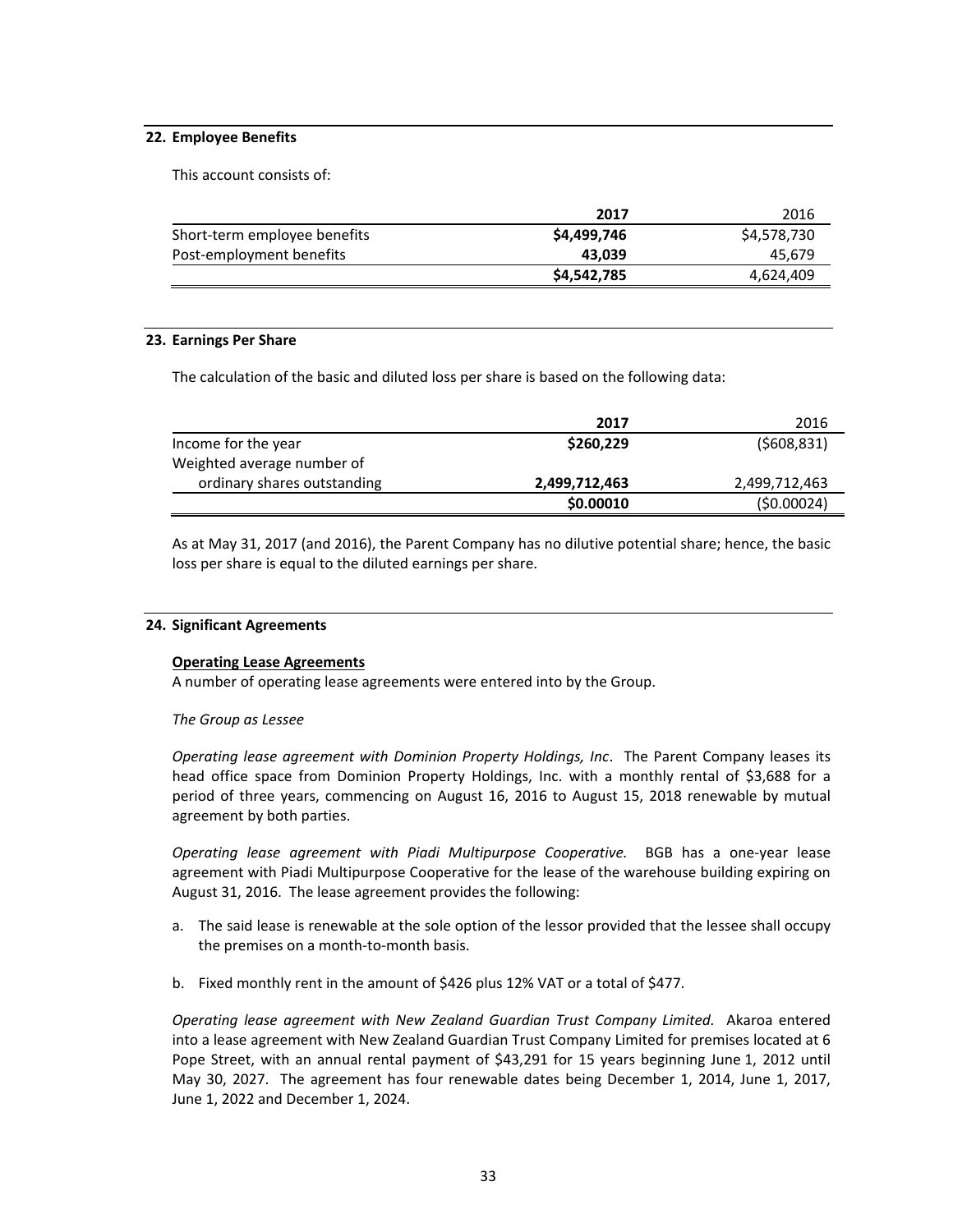*Operating lease agreement with a former shareholder.* Spence leases its office and manufacturing space from an entity that is controlled by its former shareholder under an operating lease that expires May 31, 2020. Per the lease agreement, after five years the yearly rent amount is to be adjusted to fair market value. During 2016, Spence reached an agreement with the lessor on a new yearly rent amount of \$91,000, payable each month in the amount of \$7,583, plus an amount to cover its portion of taxes and operating costs. The agreed-upon rent amount was retroactively applied to rent paid starting in August of 2015, resulting in excess rent paid. The excess rent is due in one lump sum payment from the lessor. At December 31, 2016, \$110,702 was included in other current assets as the amount due from the lessor.

# *The Group as Lessor*

*Operating lease agreement between AMHI and FDCP.* AMHI has an existing lease agreement with FDCP covering a parcel of land. The lease agreement will expire in 2017 and renewable as may be agreed by both parties. The rental payments are subject to annual escalation of 5% or the national inflation rate as published by the National Statistics Office, whichever is higher. Rental receivable of AMHI is included in the "Due from related parties" under "Trade and other receivable.

# **25. Corporate Social Responsibility**

For the past eight (8) years, the Group accommodated the feeding program of the Banisil High School in General Santos City. Guided by the principle of "Feeding the stomach, feeding the mind" students from ages 12 to 14 that were identified to be severely below the average Body Mass Index were fed daily throughout the year with meals that would give complete nutrition to complement their mental development. Part of the goal is to educate families about health and nutrition, so that they could sustain the progress children have made every school year.

#### **26. Income Taxes**

Components of income tax expense (benefit) charged to profit or loss is as follows:

|         | 2017      | 2016       |
|---------|-----------|------------|
| Current | \$246,034 | (562, 305) |
|         | \$246,034 | (562,305)  |

#### **27. Fair Value of Financial Assets and Liabilities**

The table below presents the carrying amounts and fair value of the Group's financial assets and financial liabilities as at May 31, 2017 and December 31, 2016.

|                             | 2017         |                   | 2016         |                   |  |
|-----------------------------|--------------|-------------------|--------------|-------------------|--|
|                             | Carrying     |                   | Carrying     |                   |  |
|                             | Amount       | <b>Fair Value</b> | Amount       | <b>Fair Value</b> |  |
| <b>Financial Assets</b>     |              |                   |              |                   |  |
| Loans and receivables:      |              |                   |              |                   |  |
| Cash and cash equivalents   | \$2,870,281  | \$2,870,281       | \$7,396,343  | \$7,396,343       |  |
| Trade and other receivables | 8,713,254    | 8,713,254         | 6,724,908    | 6,724,908         |  |
| Receivable from PFNZ*       | 1,068,019    | 1,131,545         | 1,068,019    | 1,275,327         |  |
|                             | \$12,651,554 | \$12,715,080      | \$15,189,270 | \$15,396,578      |  |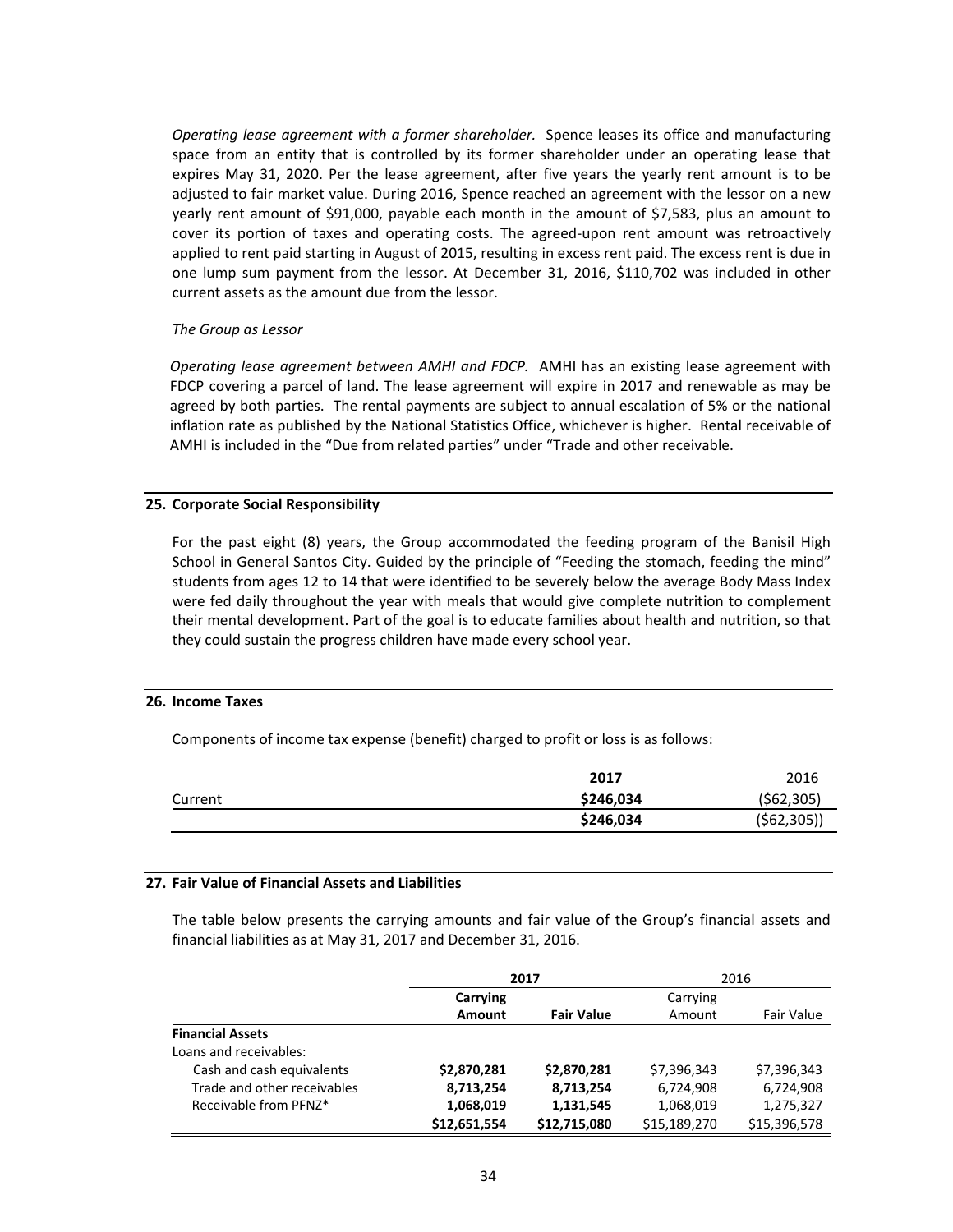#### \**Under other noncurrent assets*

|                              | 2017         |                   |              | 2016         |  |
|------------------------------|--------------|-------------------|--------------|--------------|--|
|                              | Carrying     |                   | Carrying     |              |  |
|                              | Amount       | <b>Fair Value</b> | Amount       | Fair Value   |  |
| <b>Financial Liabilities</b> |              |                   |              |              |  |
| Trade and other payables*    | \$8,303,778  | \$8,303,778       | \$5,805,430  | \$5,805,430  |  |
| Loans payable                | 19,627,583   | 19,632,492        | 20,884,629   | 21,116,861   |  |
| Due to a related party       | 137,009      | 137,009           | 136,112      | 136,112      |  |
| Refundable lease deposit     | 106,787      | 106,787           | 92,395       | 92,395       |  |
|                              | \$28,180,066 | \$28,180,066      | \$26,918,566 | \$27,150,798 |  |

*\* Excluding statutory payable and customer deposits* 

The difference between the carrying amount of trade and other payables disclosed in the consolidated statements of financial position and the amount disclosed in this note pertains to government payables that are not considered as financial liabilities.

Due to the short-term maturities of cash and cash equivalents, trade and other receivables, trade and other payables and due to a related party, their carrying amounts approximate their fair values.

The fair value of the receivable from PFNZ and loans payable is determined based on the discounted cash flow analysis using effective interest rates for similar types of instruments. There were no significant unobservable inputs identified and no relationship was established between the unobservable inputs and the fair value of the loans payable and refundable lease deposits. These financial instruments are classified under Level 3 of the fair value hierarchy groups of the consolidated financial statements. The fair value of the refundable lease deposits is based on the amount that the Group could be required to repay immediately.

The fair value hierarchy groups the financial instruments into Levels 1 to 3 based on the degree to which the fair value is observable. There were no transfers to other levels in 2017 and 2016.

|                                | 2017                                              |                                   |                                             |                 |                                                      |              |
|--------------------------------|---------------------------------------------------|-----------------------------------|---------------------------------------------|-----------------|------------------------------------------------------|--------------|
|                                |                                                   | Past Due Account but not Impaired |                                             |                 |                                                      |              |
|                                | <b>Neither Past</b><br>Due nor<br><b>Impaired</b> | <b>Past Due</b>                   | 1 - 30 Days 31 - 60 Days<br><b>Past Due</b> | Over<br>60 Days | <b>Impaired</b><br><b>Financial</b><br><b>Assets</b> | Total        |
| Cash in banks                  | \$2,866,233                                       | \$-                               | \$-                                         | \$-             | s-                                                   | \$2,866,233  |
| Cash equivalents               |                                                   |                                   |                                             |                 |                                                      |              |
| Trade and other<br>receivables | 10,116,131                                        |                                   |                                             |                 | 1,950,270                                            | 8,165,861    |
| Receivable from PFNZ*          | 1,068,019                                         |                                   |                                             |                 |                                                      | 1,068,019    |
|                                | \$14,050,383                                      | \$-                               | \$-                                         | \$-             | \$1,950,270                                          | \$12,100,113 |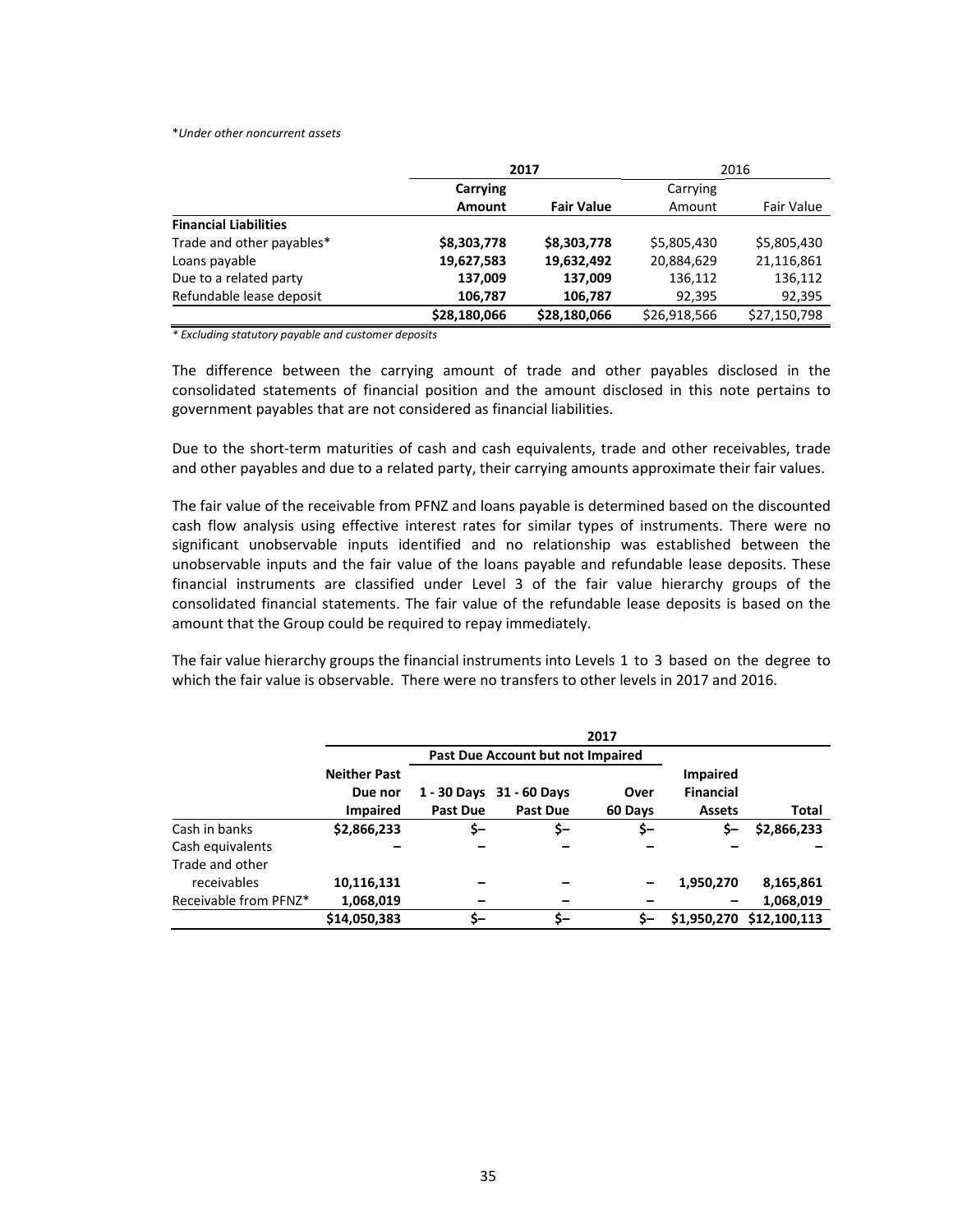|                       | 2016         |                                   |              |         |             |              |
|-----------------------|--------------|-----------------------------------|--------------|---------|-------------|--------------|
|                       |              | Past Due Account but not Impaired |              |         |             |              |
|                       | Neither Past |                                   |              |         | Impaired    |              |
|                       | Due nor      | $1 - 30$ Days                     | 31 - 60 Days | Over    | Financial   |              |
|                       | Impaired     | Past Due                          | Past Due     | 60 Days | Assets      | Total        |
| Cash in banks         | \$3,710,241  | \$-                               | \$-          | \$-     | \$-         | \$3,710,241  |
| Cash equivalents      | 3,681,481    |                                   |              |         |             | 3,681,481    |
| Trade and other       |              |                                   |              |         |             |              |
| receivables           | 8,724,379    |                                   |              |         | 1,999,471   | 6,724,908    |
| Receivable from PFNZ* | 1,068,019    |                                   |              |         |             | 1,068,019    |
|                       | \$17,184,120 |                                   | \$–          |         | \$1,999,471 | \$15,184,649 |

As at May 31, 2017 and December 31, 2016, the carrying amounts of financial assets that are neither past due nor impaired are rated as High Grade. The credit quality of the financial assets is managed by the Group using the internal credit quality ratings as follows:

*High Grade.* Pertains to counterparty who is not expected by the Group to default in settling its obligations, thus credit risk exposure is minimal. This normally includes large prime financial institutions and companies. Credit quality was determined based on the credit standing of the counterparty.

*Standard Grade.*  Other financial assets not belonging to high grade financial assets are included in this category.

#### **Interest Rate Risk**

Interest rate risk refers to the possibility that the fair value or future cash flows of a financial instrument will fluctuate because of changes in market interest rates.

The primary source of the Group's interest rate risk relates to debt instruments such as bank and mortgage loans. The interest rates on these liabilities are disclosed in Note 14.

The Group has no established policy on managing interest risk. Management believes that any variation in the interest will not have a material impact on the net profit of the Group.

#### **Liquidity Risk**

Liquidity risk arises from the possibility that the Group may encounter difficulties in raising funds to meet commitments from financial instruments. It may result from either the inability to sell assets quickly at fair values or failure to collect from counterparty.

The Group's objective is to maintain a balance between continuity of funding and flexibility through related party advances and aims to manage liquidity as follows:

- a. To ensure that adequate funding is available at all times;
- b. To meet commitments as they arise without recurring unnecessary costs; and
- c. To be able to assess funding when needed at the least possible cost.